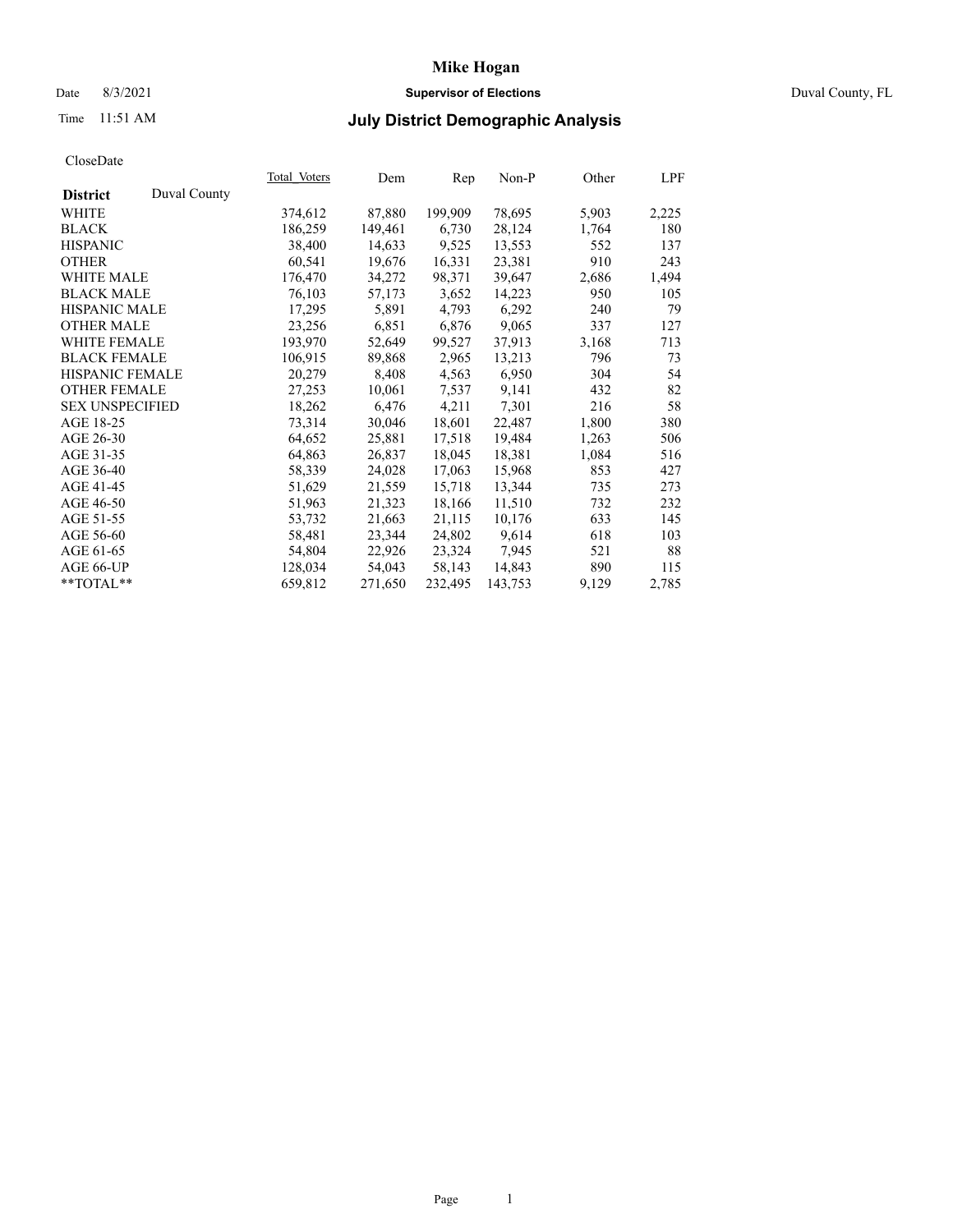## Date 8/3/2021 **Supervisor of Elections** Duval County, FL

# Time 11:51 AM **July District Demographic Analysis**

|                                            | <b>Total Voters</b> | Dem    | Rep    | $Non-P$ | Other | LPF |
|--------------------------------------------|---------------------|--------|--------|---------|-------|-----|
| City Council District 1<br><b>District</b> |                     |        |        |         |       |     |
| WHITE                                      | 21,071              | 5,099  | 10,922 | 4,620   | 315   | 115 |
| <b>BLACK</b>                               | 14,665              | 11,347 | 595    | 2,547   | 157   | 19  |
| <b>HISPANIC</b>                            | 3,596               | 1,451  | 807    | 1,286   | 43    | 9   |
| <b>OTHER</b>                               | 4,116               | 1,445  | 996    | 1,604   | 52    | 19  |
| <b>WHITE MALE</b>                          | 9,856               | 1,958  | 5,347  | 2,334   | 139   | 78  |
| <b>BLACK MALE</b>                          | 5,893               | 4,282  | 302    | 1,215   | 84    | 10  |
| <b>HISPANIC MALE</b>                       | 1,558               | 593    | 385    | 554     | 20    | 6   |
| <b>OTHER MALE</b>                          | 1,460               | 461    | 419    | 552     | 16    | 12  |
| WHITE FEMALE                               | 10,921              | 3,061  | 5,440  | 2,214   | 172   | 34  |
| <b>BLACK FEMALE</b>                        | 8,438               | 6,832  | 277    | 1,249   | 71    | 9   |
| HISPANIC FEMALE                            | 1,945               | 817    | 405    | 697     | 23    | 3   |
| <b>OTHER FEMALE</b>                        | 1,841               | 738    | 446    | 620     | 31    | 6   |
| <b>SEX UNSPECIFIED</b>                     | 1,534               | 599    | 299    | 621     | 11    | 4   |
| AGE 18-25                                  | 5,356               | 2,392  | 1,087  | 1,735   | 116   | 26  |
| AGE 26-30                                  | 4,422               | 1,996  | 898    | 1,427   | 76    | 25  |
| AGE 31-35                                  | 4,517               | 2,107  | 986    | 1,324   | 71    | 29  |
| AGE 36-40                                  | 3,850               | 1,700  | 932    | 1,136   | 60    | 22  |
| AGE 41-45                                  | 3,286               | 1,528  | 831    | 864     | 47    | 16  |
| AGE 46-50                                  | 3,282               | 1,491  | 1,006  | 724     | 45    | 16  |
| AGE 51-55                                  | 3,493               | 1,580  | 1,185  | 680     | 39    | 9   |
| AGE 56-60                                  | 3,808               | 1,671  | 1,430  | 659     | 44    | 4   |
| AGE 61-65                                  | 3,500               | 1,522  | 1,388  | 553     | 30    | 7   |
| AGE 66-UP                                  | 7,934               | 3,355  | 3,577  | 955     | 39    | 8   |
| $*$ $TOTAL**$                              | 43,448              | 19,342 | 13,320 | 10,057  | 567   | 162 |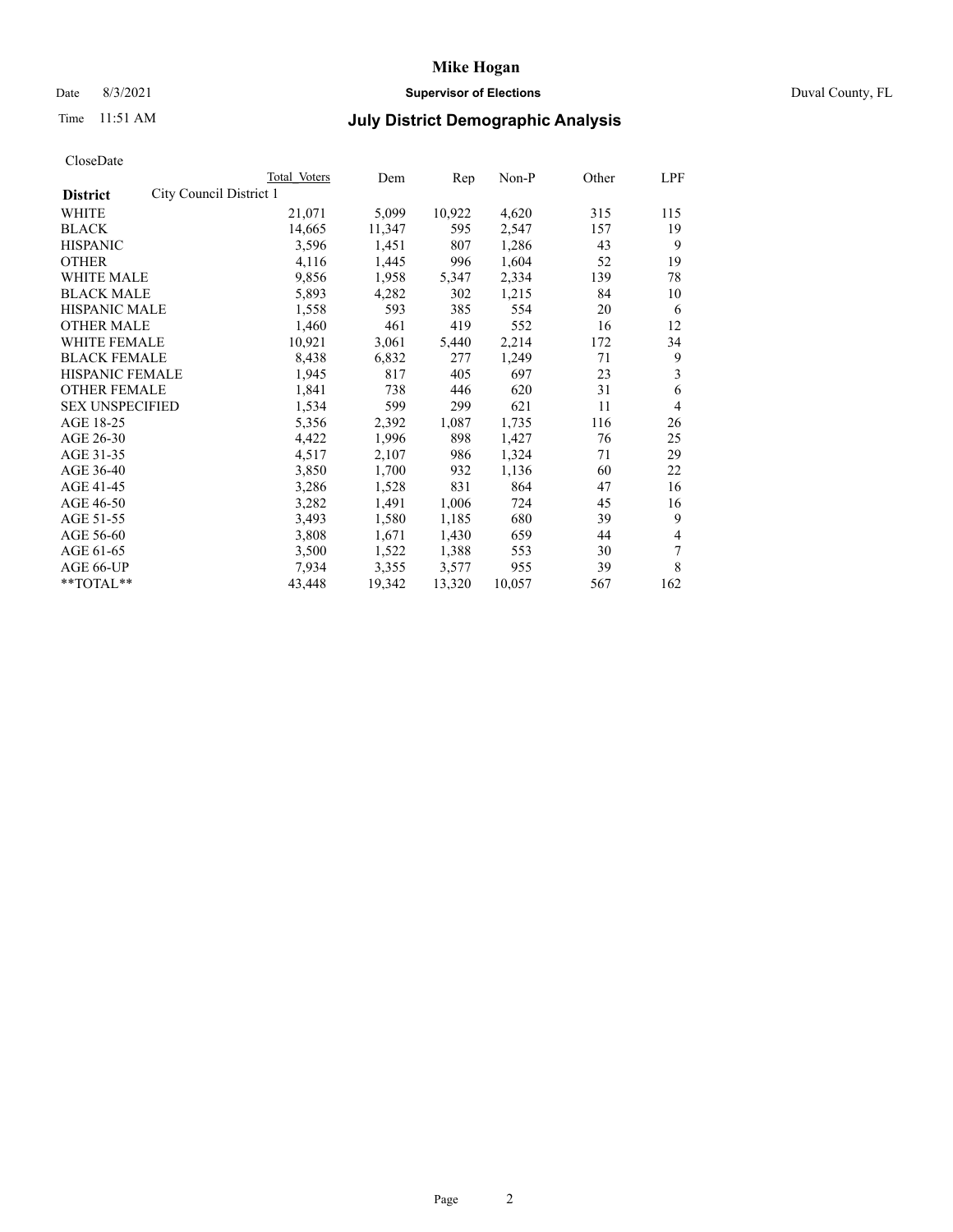## Date 8/3/2021 **Supervisor of Elections** Duval County, FL

# Time 11:51 AM **July District Demographic Analysis**

|                                            | Total Voters | Dem    | Rep    | Non-P  | Other | LPF            |
|--------------------------------------------|--------------|--------|--------|--------|-------|----------------|
| City Council District 2<br><b>District</b> |              |        |        |        |       |                |
| WHITE                                      | 33,898       | 6,257  | 20,409 | 6,538  | 508   | 186            |
| <b>BLACK</b>                               | 9,931        | 7,536  | 462    | 1,779  | 138   | 16             |
| <b>HISPANIC</b>                            | 3,134        | 1,095  | 903    | 1,097  | 35    | $\overline{4}$ |
| <b>OTHER</b>                               | 4,828        | 1,300  | 1,641  | 1,808  | 59    | 20             |
| WHITE MALE                                 | 16,300       | 2,498  | 10,073 | 3,373  | 239   | 117            |
| <b>BLACK MALE</b>                          | 4,427        | 3,086  | 269    | 987    | 70    | 15             |
| <b>HISPANIC MALE</b>                       | 1,456        | 443    | 476    | 518    | 17    | $\overline{2}$ |
| <b>OTHER MALE</b>                          | 1,921        | 471    | 694    | 726    | 19    | 11             |
| <b>WHITE FEMALE</b>                        | 17,240       | 3,699  | 10,130 | 3,077  | 266   | 68             |
| <b>BLACK FEMALE</b>                        | 5,358        | 4,346  | 191    | 753    | 67    | 1              |
| <b>HISPANIC FEMALE</b>                     | 1,615        | 629    | 414    | 553    | 17    | 2              |
| <b>OTHER FEMALE</b>                        | 2,205        | 689    | 756    | 722    | 31    | 7              |
| <b>SEX UNSPECIFIED</b>                     | 1,269        | 327    | 412    | 513    | 14    | 3              |
| AGE 18-25                                  | 5,425        | 1,769  | 1,848  | 1,649  | 135   | 24             |
| AGE 26-30                                  | 4,559        | 1,446  | 1,593  | 1,368  | 108   | 44             |
| AGE 31-35                                  | 5,156        | 1,573  | 1,965  | 1,503  | 76    | 39             |
| AGE 36-40                                  | 4,791        | 1,481  | 1,810  | 1,388  | 66    | 46             |
| AGE 41-45                                  | 4,395        | 1,439  | 1,724  | 1,140  | 64    | 28             |
| AGE 46-50                                  | 4,422        | 1,487  | 1,929  | 923    | 63    | 20             |
| AGE 51-55                                  | 4,550        | 1,420  | 2,219  | 848    | 57    | 6              |
| AGE 56-60                                  | 4,894        | 1,413  | 2,679  | 739    | 57    | 6              |
| AGE 61-65                                  | 4,249        | 1,303  | 2,322  | 573    | 47    | 4              |
| AGE 66-UP                                  | 9,350        | 2,857  | 5,326  | 1,091  | 67    | 9              |
| **TOTAL**                                  | 51,791       | 16,188 | 23,415 | 11,222 | 740   | 226            |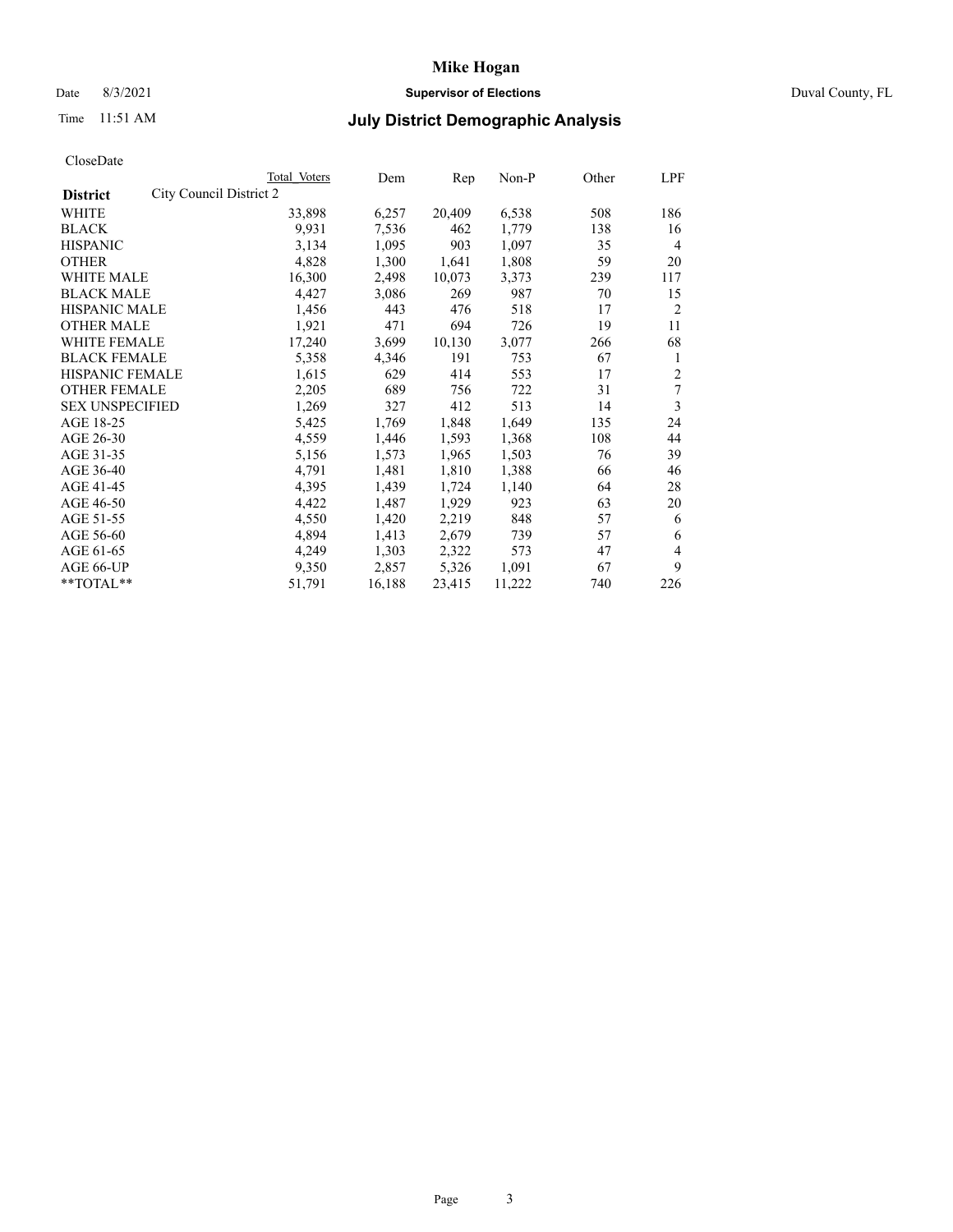## Date 8/3/2021 **Supervisor of Elections** Duval County, FL

# Time 11:51 AM **July District Demographic Analysis**

|                                            | Total Voters | Dem    | Rep    | $Non-P$ | Other | LPF |
|--------------------------------------------|--------------|--------|--------|---------|-------|-----|
| City Council District 3<br><b>District</b> |              |        |        |         |       |     |
| WHITE                                      | 36,106       | 7,585  | 19,599 | 8,163   | 551   | 208 |
| <b>BLACK</b>                               | 4,807        | 3,520  | 271    | 962     | 51    | 3   |
| <b>HISPANIC</b>                            | 3,253        | 1,115  | 974    | 1,097   | 59    | 8   |
| <b>OTHER</b>                               | 6,638        | 1,823  | 2,159  | 2,562   | 74    | 20  |
| <b>WHITE MALE</b>                          | 17,074       | 2,806  | 9,799  | 4,056   | 260   | 153 |
| <b>BLACK MALE</b>                          | 2,273        | 1,530  | 169    | 542     | 30    | 2   |
| <b>HISPANIC MALE</b>                       | 1,426        | 422    | 450    | 521     | 28    | 5   |
| <b>OTHER MALE</b>                          | 2,691        | 690    | 896    | 1,063   | 31    | 11  |
| <b>WHITE FEMALE</b>                        | 18,635       | 4,695  | 9,620  | 3,987   | 281   | 52  |
| <b>BLACK FEMALE</b>                        | 2,469        | 1,949  | 97     | 401     | 21    | 1   |
| HISPANIC FEMALE                            | 1,754        | 672    | 509    | 542     | 30    | 1   |
| <b>OTHER FEMALE</b>                        | 3,139        | 942    | 1,062  | 1,092   | 37    | 6   |
| <b>SEX UNSPECIFIED</b>                     | 1,342        | 337    | 401    | 579     | 17    | 8   |
| AGE 18-25                                  | 5,408        | 1,660  | 1,869  | 1,697   | 150   | 32  |
| AGE 26-30                                  | 4,680        | 1,332  | 1,738  | 1,485   | 82    | 43  |
| AGE 31-35                                  | 4,699        | 1,325  | 1,762  | 1,507   | 65    | 40  |
| AGE 36-40                                  | 4,642        | 1,226  | 1,814  | 1,487   | 74    | 41  |
| AGE 41-45                                  | 4,175        | 1,156  | 1,663  | 1,287   | 50    | 19  |
| AGE 46-50                                  | 4,170        | 1,129  | 1,903  | 1,057   | 61    | 20  |
| AGE 51-55                                  | 4,190        | 1,106  | 2,129  | 895     | 43    | 17  |
| AGE 56-60                                  | 4,516        | 1,103  | 2,409  | 936     | 58    | 10  |
| AGE 61-65                                  | 4,218        | 1,179  | 2,161  | 804     | 63    | 11  |
| AGE 66-UP                                  | 10,106       | 2,827  | 5,555  | 1,629   | 89    | 6   |
| $*$ $TOTAL**$                              | 50,804       | 14,043 | 23,003 | 12,784  | 735   | 239 |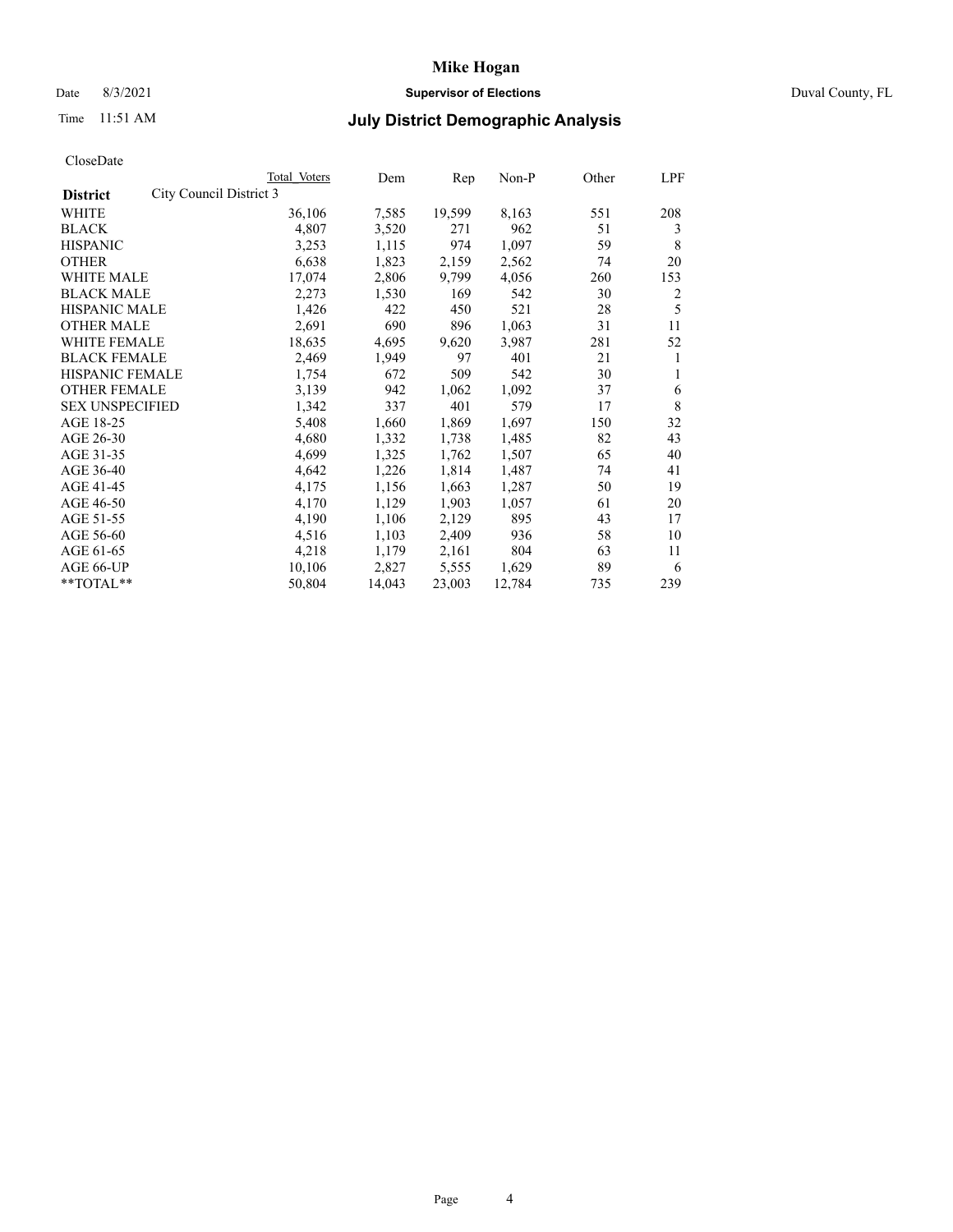## Date 8/3/2021 **Supervisor of Elections** Duval County, FL

# Time 11:51 AM **July District Demographic Analysis**

|                                            | Total Voters | Dem    | Rep    | $Non-P$ | Other | LPF |
|--------------------------------------------|--------------|--------|--------|---------|-------|-----|
| City Council District 4<br><b>District</b> |              |        |        |         |       |     |
| WHITE                                      | 26,678       | 6,499  | 13,479 | 6,079   | 445   | 176 |
| <b>BLACK</b>                               | 8,098        | 6,126  | 347    | 1,508   | 107   | 10  |
| <b>HISPANIC</b>                            | 4,193        | 1,596  | 954    | 1,562   | 66    | 15  |
| <b>OTHER</b>                               | 5,582        | 1,772  | 1,427  | 2,295   | 70    | 18  |
| <b>WHITE MALE</b>                          | 12,558       | 2,561  | 6,609  | 3,061   | 214   | 113 |
| <b>BLACK MALE</b>                          | 3,260        | 2,249  | 189    | 761     | 54    | 7   |
| <b>HISPANIC MALE</b>                       | 1,853        | 621    | 481    | 714     | 30    | 7   |
| <b>OTHER MALE</b>                          | 2,219        | 641    | 605    | 925     | 38    | 10  |
| <b>WHITE FEMALE</b>                        | 13,782       | 3,857  | 6,721  | 2,915   | 228   | 61  |
| <b>BLACK FEMALE</b>                        | 4,691        | 3,770  | 153    | 714     | 51    | 3   |
| HISPANIC FEMALE                            | 2,242        | 937    | 450    | 811     | 36    | 8   |
| <b>OTHER FEMALE</b>                        | 2,514        | 912    | 667    | 903     | 27    | 5   |
| <b>SEX UNSPECIFIED</b>                     | 1,432        | 445    | 332    | 640     | 10    | 5   |
| AGE 18-25                                  | 5,278        | 2,028  | 1,314  | 1,769   | 134   | 33  |
| AGE 26-30                                  | 5,195        | 1,845  | 1,467  | 1,720   | 124   | 39  |
| AGE 31-35                                  | 4,622        | 1,680  | 1,317  | 1,502   | 86    | 37  |
| AGE 36-40                                  | 3,885        | 1,382  | 1,191  | 1,210   | 73    | 29  |
| AGE 41-45                                  | 3,337        | 1,241  | 1,014  | 1,003   | 52    | 27  |
| AGE 46-50                                  | 3,294        | 1,176  | 1,197  | 849     | 53    | 19  |
| AGE 51-55                                  | 3,448        | 1,204  | 1,393  | 803     | 38    | 10  |
| AGE 56-60                                  | 3,834        | 1,301  | 1,714  | 771     | 40    | 8   |
| AGE 61-65                                  | 3,622        | 1,204  | 1,687  | 689     | 32    | 10  |
| AGE 66-UP                                  | 8,036        | 2,932  | 3,913  | 1,128   | 56    | 7   |
| $*$ $TOTAL**$                              | 44,551       | 15,993 | 16,207 | 11,444  | 688   | 219 |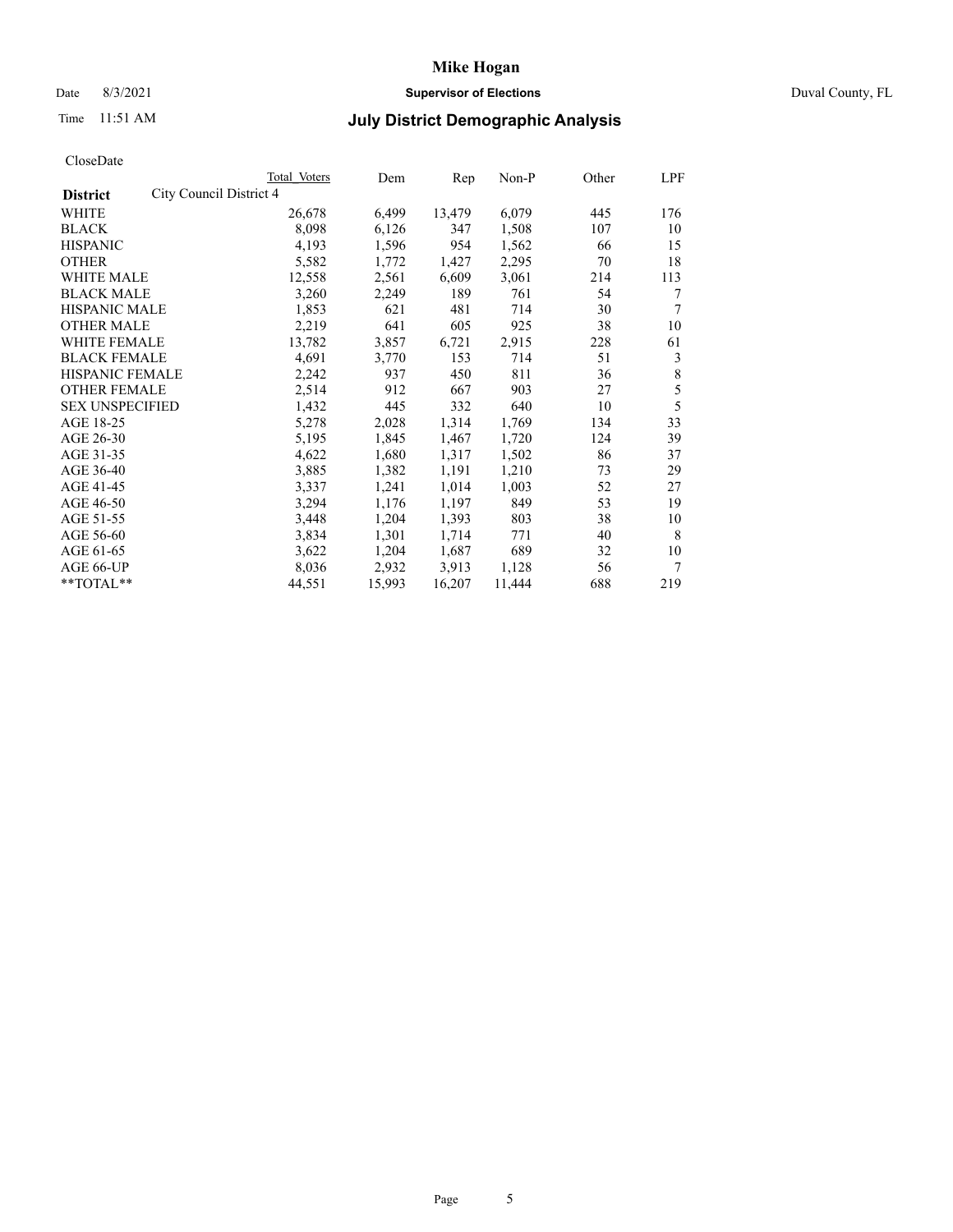## Date 8/3/2021 **Supervisor of Elections** Duval County, FL

# Time 11:51 AM **July District Demographic Analysis**

|                        |                         | Total Voters | Dem    | Rep    | $Non-P$ | Other | LPF            |
|------------------------|-------------------------|--------------|--------|--------|---------|-------|----------------|
| <b>District</b>        | City Council District 5 |              |        |        |         |       |                |
| WHITE                  |                         | 28,390       | 8,136  | 14,126 | 5,564   | 388   | 176            |
| <b>BLACK</b>           |                         | 7.007        | 5,336  | 281    | 1,320   | 62    | 8              |
| <b>HISPANIC</b>        |                         | 2,727        | 1,097  | 651    | 942     | 31    | 6              |
| <b>OTHER</b>           |                         | 3,747        | 1,138  | 1,090  | 1,447   | 57    | 15             |
| <b>WHITE MALE</b>      |                         | 13,082       | 3,205  | 6,784  | 2,809   | 165   | 119            |
| <b>BLACK MALE</b>      |                         | 2,925        | 2,082  | 145    | 660     | 34    | 4              |
| <b>HISPANIC MALE</b>   |                         | 1,234        | 459    | 333    | 425     | 13    | 4              |
| <b>OTHER MALE</b>      |                         | 1,466        | 396    | 484    | 563     | 18    | 5              |
| WHITE FEMALE           |                         | 14,974       | 4,832  | 7,204  | 2,662   | 222   | 54             |
| <b>BLACK FEMALE</b>    |                         | 3,964        | 3,168  | 132    | 633     | 27    | 4              |
| <b>HISPANIC FEMALE</b> |                         | 1,416        | 607    | 303    | 487     | 17    | $\overline{2}$ |
| <b>OTHER FEMALE</b>    |                         | 1,597        | 564    | 456    | 541     | 29    | 7              |
| <b>SEX UNSPECIFIED</b> |                         | 1,212        | 394    | 307    | 492     | 13    | 6              |
| AGE 18-25              |                         | 4,004        | 1,549  | 1,132  | 1,182   | 116   | 25             |
| AGE 26-30              |                         | 4,005        | 1,481  | 1,139  | 1,275   | 75    | 35             |
| AGE 31-35              |                         | 4,119        | 1,613  | 1,224  | 1,168   | 72    | 42             |
| AGE 36-40              |                         | 3,556        | 1,366  | 1,105  | 1,012   | 38    | 35             |
| AGE 41-45              |                         | 3,001        | 1,044  | 1,038  | 860     | 38    | 21             |
| AGE 46-50              |                         | 3,091        | 1,107  | 1,142  | 786     | 39    | 17             |
| AGE 51-55              |                         | 3,209        | 1,130  | 1,360  | 686     | 22    | 11             |
| AGE 56-60              |                         | 3,672        | 1,321  | 1,656  | 639     | 49    | 7              |
| AGE 61-65              |                         | 3,681        | 1,411  | 1,689  | 540     | 39    | $\overline{2}$ |
| AGE 66-UP              |                         | 9,533        | 3,685  | 4,663  | 1,125   | 50    | 10             |
| $*$ $TOTAL**$          |                         | 41,871       | 15,707 | 16,148 | 9,273   | 538   | 205            |
|                        |                         |              |        |        |         |       |                |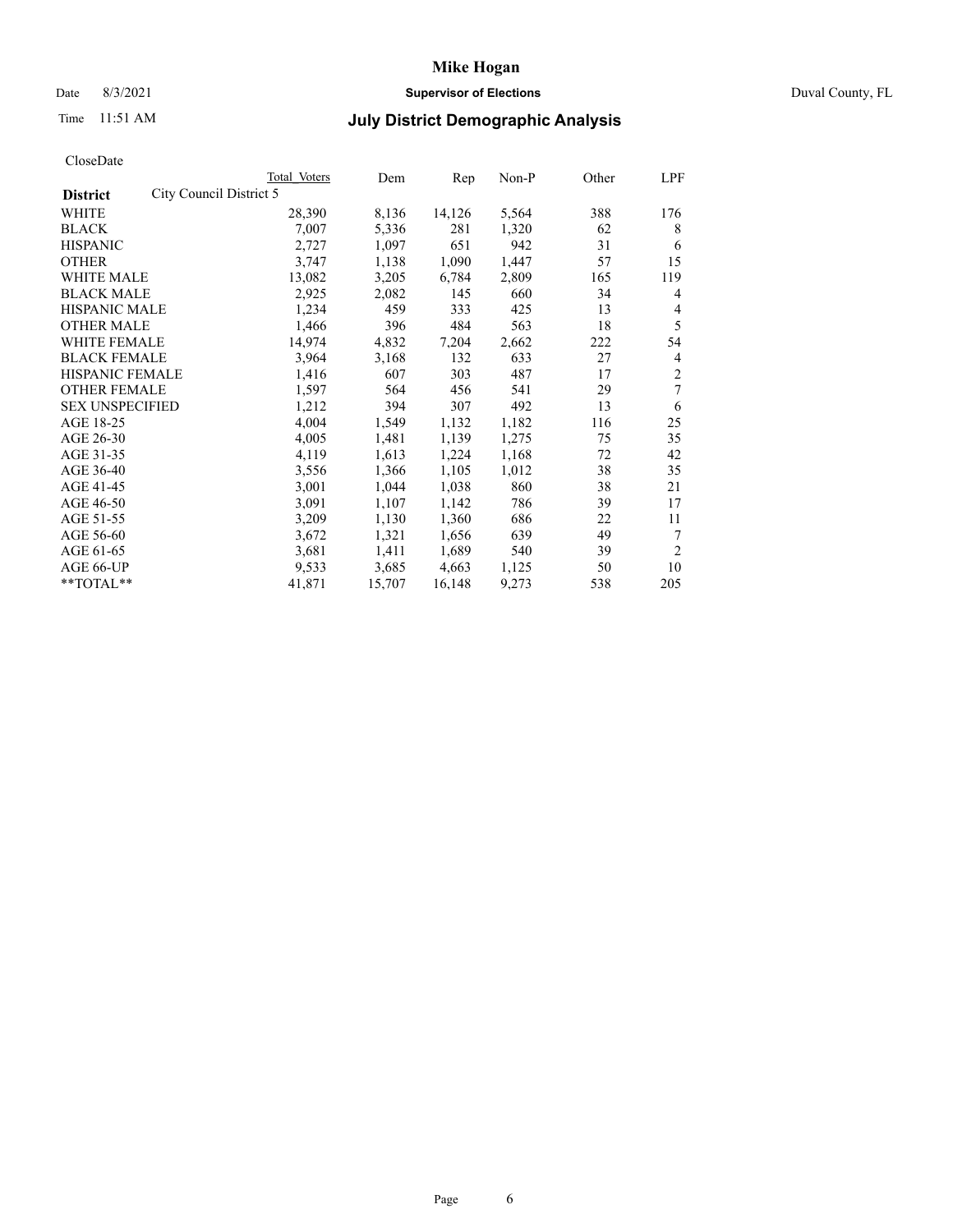## Date 8/3/2021 **Supervisor of Elections** Duval County, FL

# Time 11:51 AM **July District Demographic Analysis**

| Total Voters | Dem                     | Rep    | $Non-P$ |     | LPF            |
|--------------|-------------------------|--------|---------|-----|----------------|
|              |                         |        |         |     |                |
| 41,541       | 8,902                   | 23,866 | 7,973   | 555 | 245            |
| 3,781        | 2,766                   | 221    | 729     | 59  | 6              |
| 3,065        | 997                     | 1,008  | 1,008   | 42  | 10             |
| 4,646        | 1,289                   | 1,546  | 1,702   | 85  | 24             |
| 19,691       | 3,423                   | 11,747 | 4,116   | 244 | 161            |
| 1,718        | 1,162                   | 132    | 388     | 35  | 1              |
| 1,388        | 400                     | 494    | 468     | 18  | 8              |
| 1,870        | 471                     | 655    | 704     | 30  | 10             |
| 21,484       | 5,399                   | 11,911 | 3,782   | 309 | 83             |
| 2,014        | 1,573                   | 85     | 327     | 24  | 5              |
| 1,622        | 584                     | 499    | 514     | 23  | $\overline{2}$ |
| 2,133        | 689                     | 709    | 684     | 40  | 11             |
| 1,113        | 253                     | 409    | 429     | 18  | $\overline{4}$ |
| 5,260        | 1,396                   | 2,156  | 1,540   | 138 | 30             |
| 4,054        | 1,060                   | 1,685  | 1,181   | 84  | 44             |
| 4,443        | 1,242                   | 1,818  | 1,243   | 81  | 59             |
| 4,322        | 1,121                   | 1,856  | 1,234   | 68  | 43             |
| 3,918        | 991                     | 1,704  | 1,126   | 68  | 29             |
| 4,024        | 987                     | 1,967  | 989     | 52  | 29             |
| 4,540        | 1,041                   | 2,496  | 914     | 73  | 16             |
| 5,020        | 1,183                   | 2,898  | 884     | 46  | 9              |
| 4,695        | 1,250                   | 2,684  | 713     | 37  | 11             |
| 12,757       | 3,683                   | 7,377  | 1,588   | 94  | 15             |
| 53,033       | 13,954                  | 26,641 | 11,412  | 741 | 285            |
|              | City Council District 6 |        |         |     | Other          |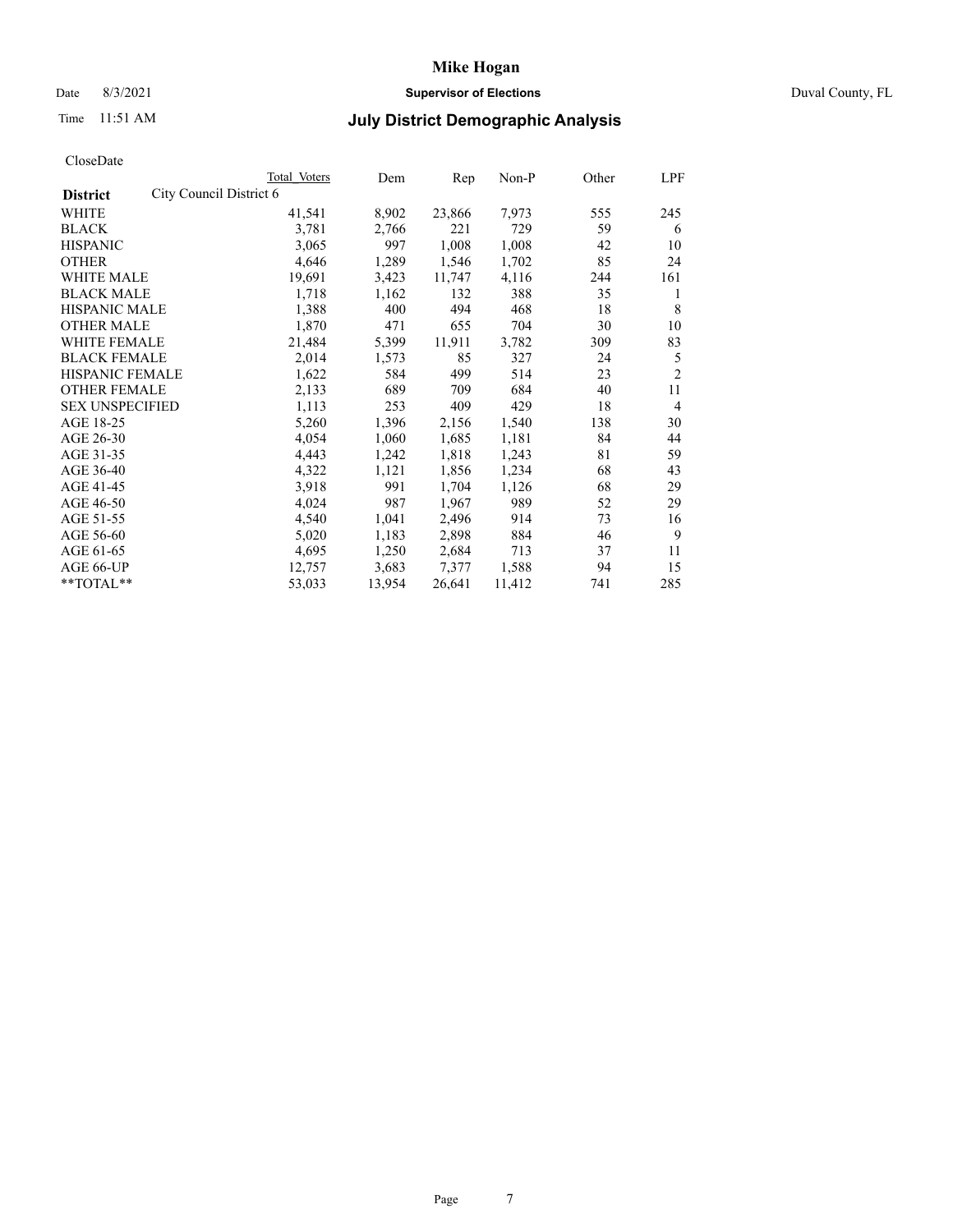### Date 8/3/2021 **Supervisor of Elections** Duval County, FL

# Time 11:51 AM **July District Demographic Analysis**

|                                            | Total Voters | Dem    | Rep   | Non-P | Other | LPF            |
|--------------------------------------------|--------------|--------|-------|-------|-------|----------------|
| City Council District 7<br><b>District</b> |              |        |       |       |       |                |
| WHITE                                      | 12,987       | 3,396  | 6,145 | 3,077 | 265   | 104            |
| <b>BLACK</b>                               | 25,693       | 21,486 | 778   | 3,216 | 197   | 16             |
| <b>HISPANIC</b>                            | 1,610        | 707    | 294   | 574   | 28    | 7              |
| <b>OTHER</b>                               | 3,117        | 1,396  | 484   | 1,159 | 61    | 17             |
| <b>WHITE MALE</b>                          | 6,401        | 1,425  | 3,171 | 1,611 | 123   | 71             |
| <b>BLACK MALE</b>                          | 10,461       | 8,284  | 426   | 1,637 | 104   | 10             |
| <b>HISPANIC MALE</b>                       | 737          | 287    | 162   | 271   | 12    | 5              |
| <b>OTHER MALE</b>                          | 1,114        | 473    | 190   | 417   | 28    | 6              |
| WHITE FEMALE                               | 6,412        | 1,928  | 2,897 | 1,413 | 141   | 33             |
| <b>BLACK FEMALE</b>                        | 14,780       | 12,860 | 345   | 1,481 | 89    | 5              |
| HISPANIC FEMALE                            | 838          | 402    | 129   | 289   | 16    | $\overline{2}$ |
| <b>OTHER FEMALE</b>                        | 1,338        | 684    | 219   | 402   | 23    | 10             |
| <b>SEX UNSPECIFIED</b>                     | 1,326        | 642    | 162   | 505   | 15    | 2              |
| AGE 18-25                                  | 4,970        | 2,768  | 649   | 1,444 | 88    | 21             |
| AGE 26-30                                  | 4,227        | 2,363  | 605   | 1,177 | 52    | 30             |
| AGE 31-35                                  | 4,301        | 2,479  | 637   | 1,079 | 75    | 31             |
| AGE 36-40                                  | 4,060        | 2,427  | 659   | 902   | 53    | 19             |
| AGE 41-45                                  | 3,663        | 2,220  | 637   | 734   | 60    | 12             |
| AGE 46-50                                  | 3,732        | 2,219  | 745   | 707   | 51    | 10             |
| AGE 51-55                                  | 3,740        | 2,330  | 817   | 542   | 46    | 5              |
| AGE 56-60                                  | 3,747        | 2,417  | 798   | 485   | 43    | 4              |
| AGE 61-65                                  | 3,634        | 2,517  | 691   | 381   | 38    | 7              |
| AGE 66-UP                                  | 7,333        | 5,245  | 1,463 | 575   | 45    | 5              |
| $*$ $TOTAL**$                              | 43,407       | 26,985 | 7,701 | 8,026 | 551   | 144            |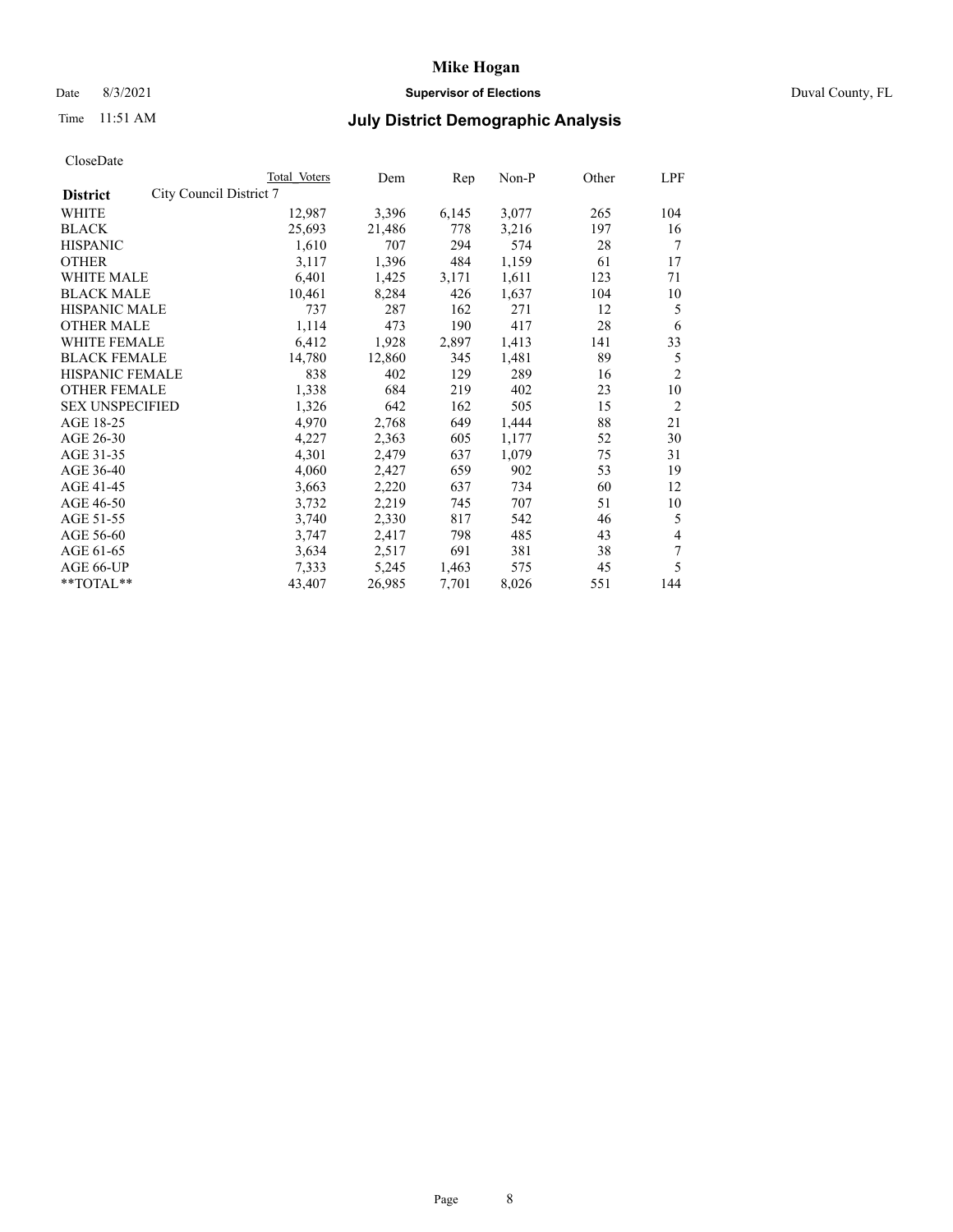## Date 8/3/2021 **Supervisor of Elections** Duval County, FL

# Time 11:51 AM **July District Demographic Analysis**

| CloseDate |
|-----------|
|-----------|

|                                            | Total Voters | Dem    | Rep   | Non-P | Other | LPF            |
|--------------------------------------------|--------------|--------|-------|-------|-------|----------------|
| City Council District 8<br><b>District</b> |              |        |       |       |       |                |
| WHITE                                      | 11,356       | 2,289  | 6,744 | 2,115 | 153   | 55             |
| BLACK                                      | 29,400       | 25,067 | 777   | 3,353 | 179   | 24             |
| HISPANIC                                   | 913          | 371    | 212   | 317   | 9     | 4              |
| OTHER                                      | 2,593        | 1,135  | 369   | 1,055 | 24    | 10             |
| WHITE MALE                                 | 5,307        | 904    | 3,275 | 1,021 | 74    | 33             |
| <b>BLACK MALE</b>                          | 11,744       | 9,540  | 414   | 1,668 | 109   | 13             |
| HISPANIC MALE                              | 428          | 154    | 119   | 150   | 4     | 1              |
| <b>OTHER MALE</b>                          | 867          | 363    | 148   | 343   | 7     | 6              |
| WHITE FEMALE                               | 5,902        | 1,357  | 3,391 | 1,053 | 79    | 22             |
| BLACK FEMALE                               | 17,186       | 15,162 | 352   | 1,592 | 69    | 11             |
| HISPANIC FEMALE                            | 463          | 208    | 86    | 161   | 5     | 3              |
| OTHER FEMALE                               | 1,018        | 531    | 158   | 316   | 10    | 3              |
| <b>SEX UNSPECIFIED</b>                     | 1,347        | 643    | 159   | 536   | 8     | 1              |
| AGE 18-25                                  | 5,371        | 3,153  | 631   | 1,495 | 76    | 16             |
| AGE 26-30                                  | 3,842        | 2,230  | 570   | 986   | 36    | 20             |
| AGE 31-35                                  | 4,049        | 2,552  | 563   | 871   | 42    | 21             |
| AGE 36-40                                  | 3,791        | 2,434  | 593   | 720   | 35    | 9              |
| AGE 41-45                                  | 3,414        | 2,282  | 504   | 589   | 35    | 4              |
| AGE 46-50                                  | 3,534        | 2,343  | 657   | 497   | 32    | 5              |
| AGE 51-55                                  | 3,709        | 2,453  | 785   | 425   | 39    | 7              |
| AGE 56-60                                  | 4,046        | 2,677  | 906   | 436   | 24    | $\mathfrak{Z}$ |
| AGE 61-65                                  | 4,020        | 2,763  | 888   | 346   | 18    | 5              |
| AGE 66-UP                                  | 8,486        | 5,975  | 2,005 | 475   | 28    | 3              |
| $*$ $TOTAL**$                              | 44,262       | 28,862 | 8,102 | 6,840 | 365   | 93             |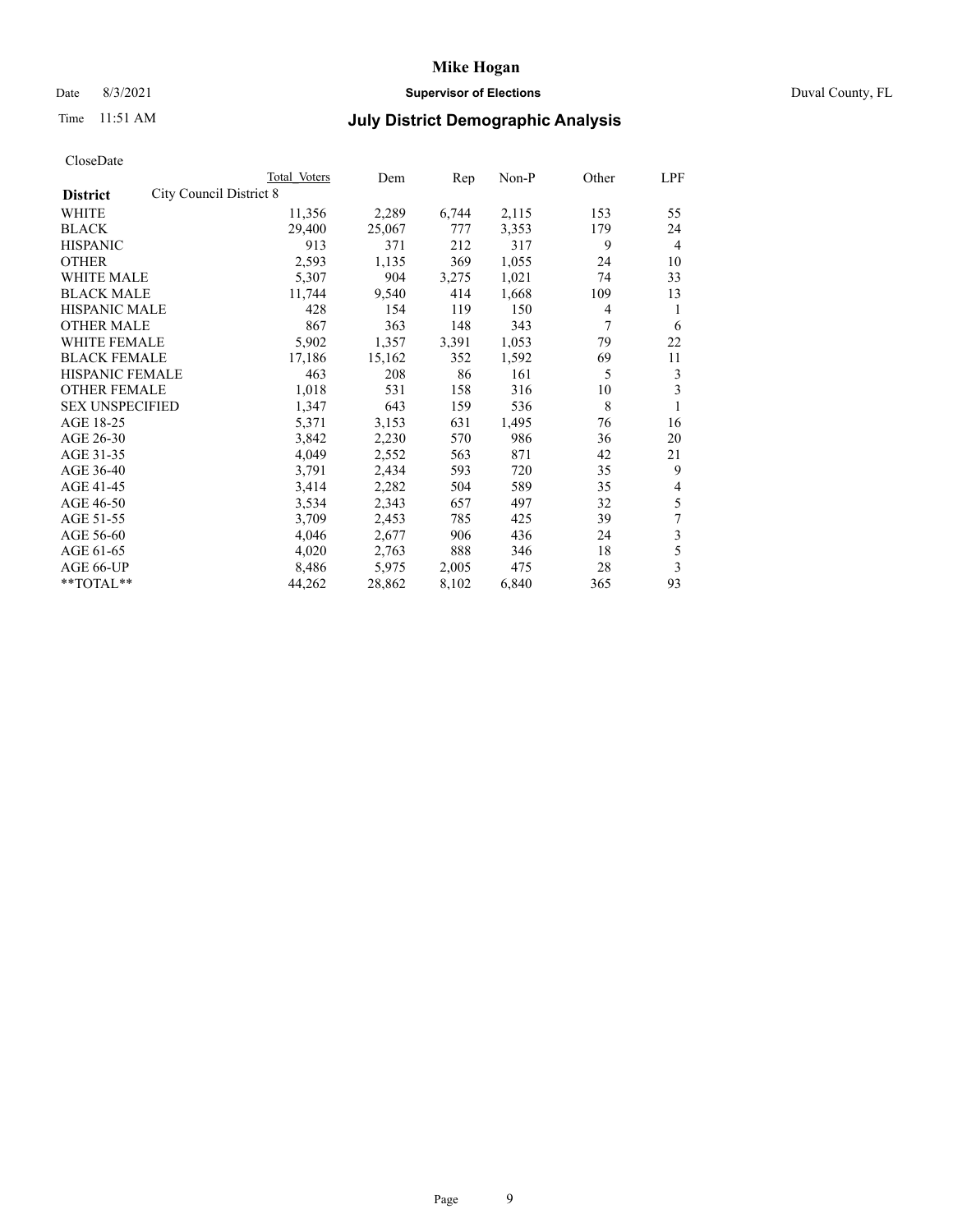### Date 8/3/2021 **Supervisor of Elections** Duval County, FL

# Time 11:51 AM **July District Demographic Analysis**

|                                            | Total Voters | Dem    | Rep   | Non-P | Other | LPF            |
|--------------------------------------------|--------------|--------|-------|-------|-------|----------------|
| City Council District 9<br><b>District</b> |              |        |       |       |       |                |
| WHITE                                      | 11,820       | 3,477  | 5,228 | 2,795 | 223   | 97             |
| <b>BLACK</b>                               | 22,609       | 18,499 | 731   | 3,186 | 170   | 23             |
| <b>HISPANIC</b>                            | 1,894        | 780    | 313   | 761   | 32    | 8              |
| <b>OTHER</b>                               | 3,195        | 1,257  | 598   | 1,278 | 51    | 11             |
| WHITE MALE                                 | 5,458        | 1,362  | 2,619 | 1,307 | 105   | 65             |
| <b>BLACK MALE</b>                          | 8,792        | 6,836  | 347   | 1,506 | 91    | 12             |
| <b>HISPANIC MALE</b>                       | 823          | 308    | 164   | 331   | 16    | 4              |
| <b>OTHER MALE</b>                          | 1,133        | 413    | 241   | 456   | 17    | 6              |
| <b>WHITE FEMALE</b>                        | 6,205        | 2,068  | 2,554 | 1,437 | 115   | 31             |
| <b>BLACK FEMALE</b>                        | 13,362       | 11,310 | 366   | 1,598 | 77    | 11             |
| <b>HISPANIC FEMALE</b>                     | 1,013        | 445    | 142   | 409   | 13    | 4              |
| <b>OTHER FEMALE</b>                        | 1,436        | 647    | 284   | 477   | 25    | 3              |
| <b>SEX UNSPECIFIED</b>                     | 1,296        | 624    | 153   | 499   | 17    | 3              |
| AGE 18-25                                  | 4,795        | 2,615  | 511   | 1,558 | 90    | 21             |
| AGE 26-30                                  | 4,375        | 2,473  | 561   | 1,241 | 67    | 33             |
| AGE 31-35                                  | 4,363        | 2,636  | 491   | 1,132 | 80    | 24             |
| AGE 36-40                                  | 3,661        | 2,205  | 505   | 884   | 49    | 18             |
| AGE 41-45                                  | 3,107        | 1,889  | 476   | 681   | 45    | 16             |
| AGE 46-50                                  | 3,003        | 1,855  | 508   | 600   | 35    | 5              |
| AGE 51-55                                  | 3,023        | 1,877  | 611   | 502   | 27    | 6              |
| AGE 56-60                                  | 3,400        | 2,162  | 778   | 420   | 31    | 9              |
| AGE 61-65                                  | 3,135        | 2,004  | 718   | 391   | 20    | $\overline{c}$ |
| AGE 66-UP                                  | 6,656        | 4,297  | 1,711 | 611   | 32    | 5              |
| $*$ $TOTAL**$                              | 39,518       | 24,013 | 6,870 | 8,020 | 476   | 139            |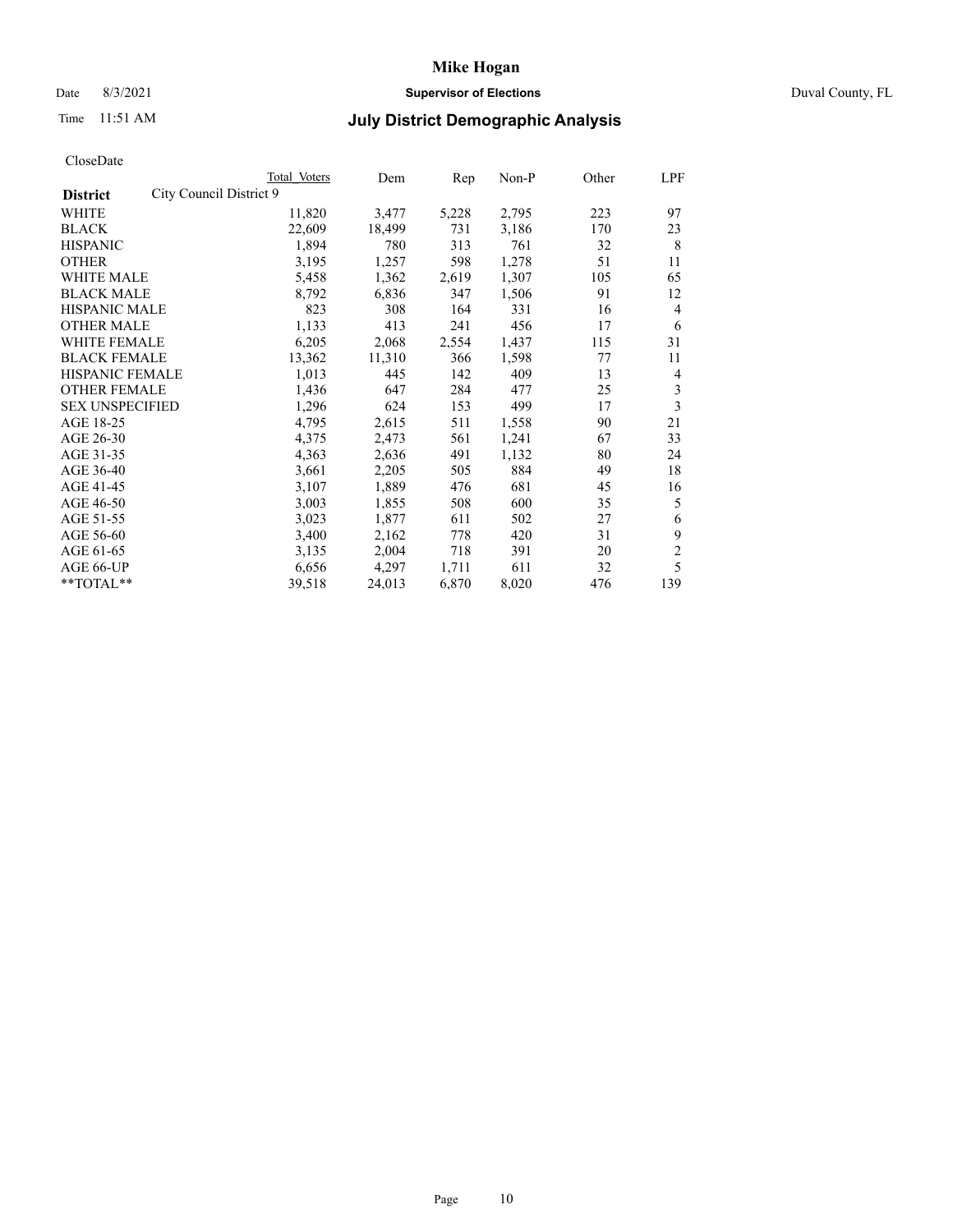### Date 8/3/2021 **Supervisor of Elections** Duval County, FL

# Time 11:51 AM **July District Demographic Analysis**

|                                             | Total Voters | Dem    | Rep   | Non-P | Other | LPF |
|---------------------------------------------|--------------|--------|-------|-------|-------|-----|
| City Council District 10<br><b>District</b> |              |        |       |       |       |     |
| WHITE                                       | 12,136       | 2,794  | 6,387 | 2,680 | 198   | 77  |
| <b>BLACK</b>                                | 26,304       | 22,073 | 763   | 3,256 | 202   | 10  |
| <b>HISPANIC</b>                             | 2,111        | 910    | 392   | 775   | 28    | 6   |
| <b>OTHER</b>                                | 3,511        | 1,334  | 810   | 1,321 | 35    | 11  |
| WHITE MALE                                  | 5,608        | 1,086  | 3,101 | 1,277 | 88    | 56  |
| <b>BLACK MALE</b>                           | 10,424       | 8,252  | 412   | 1,649 | 104   | 7   |
| <b>HISPANIC MALE</b>                        | 958          | 355    | 211   | 374   | 13    | 5   |
| <b>OTHER MALE</b>                           | 1,300        | 444    | 351   | 488   | 12    | 5   |
| <b>WHITE FEMALE</b>                         | 6,372        | 1,668  | 3,218 | 1,356 | 109   | 21  |
| <b>BLACK FEMALE</b>                         | 15,429       | 13,461 | 340   | 1,531 | 94    | 3   |
| <b>HISPANIC FEMALE</b>                      | 1,107        | 534    | 175   | 382   | 15    | 1   |
| <b>OTHER FEMALE</b>                         | 1,537        | 651    | 377   | 491   | 15    | 3   |
| <b>SEX UNSPECIFIED</b>                      | 1,327        | 660    | 167   | 484   | 13    | 3   |
| AGE 18-25                                   | 5,140        | 2,787  | 621   | 1,620 | 96    | 16  |
| AGE 26-30                                   | 4,177        | 2,343  | 585   | 1,168 | 59    | 22  |
| AGE 31-35                                   | 4,125        | 2,447  | 577   | 1,030 | 52    | 19  |
| AGE 36-40                                   | 3,663        | 2,238  | 557   | 811   | 48    | 9   |
| AGE 41-45                                   | 3,366        | 2,087  | 566   | 671   | 36    | 6   |
| AGE 46-50                                   | 3,558        | 2,217  | 672   | 614   | 46    | 9   |
| AGE 51-55                                   | 3,416        | 2,141  | 710   | 522   | 31    | 12  |
| AGE 56-60                                   | 3,898        | 2,445  | 893   | 532   | 25    | 3   |
| AGE 61-65                                   | 3,674        | 2,261  | 944   | 443   | 25    |     |
| AGE 66-UP                                   | 9,045        | 6,145  | 2,227 | 621   | 45    | 7   |
| $*$ $TOTAL**$                               | 44,062       | 27,111 | 8,352 | 8,032 | 463   | 104 |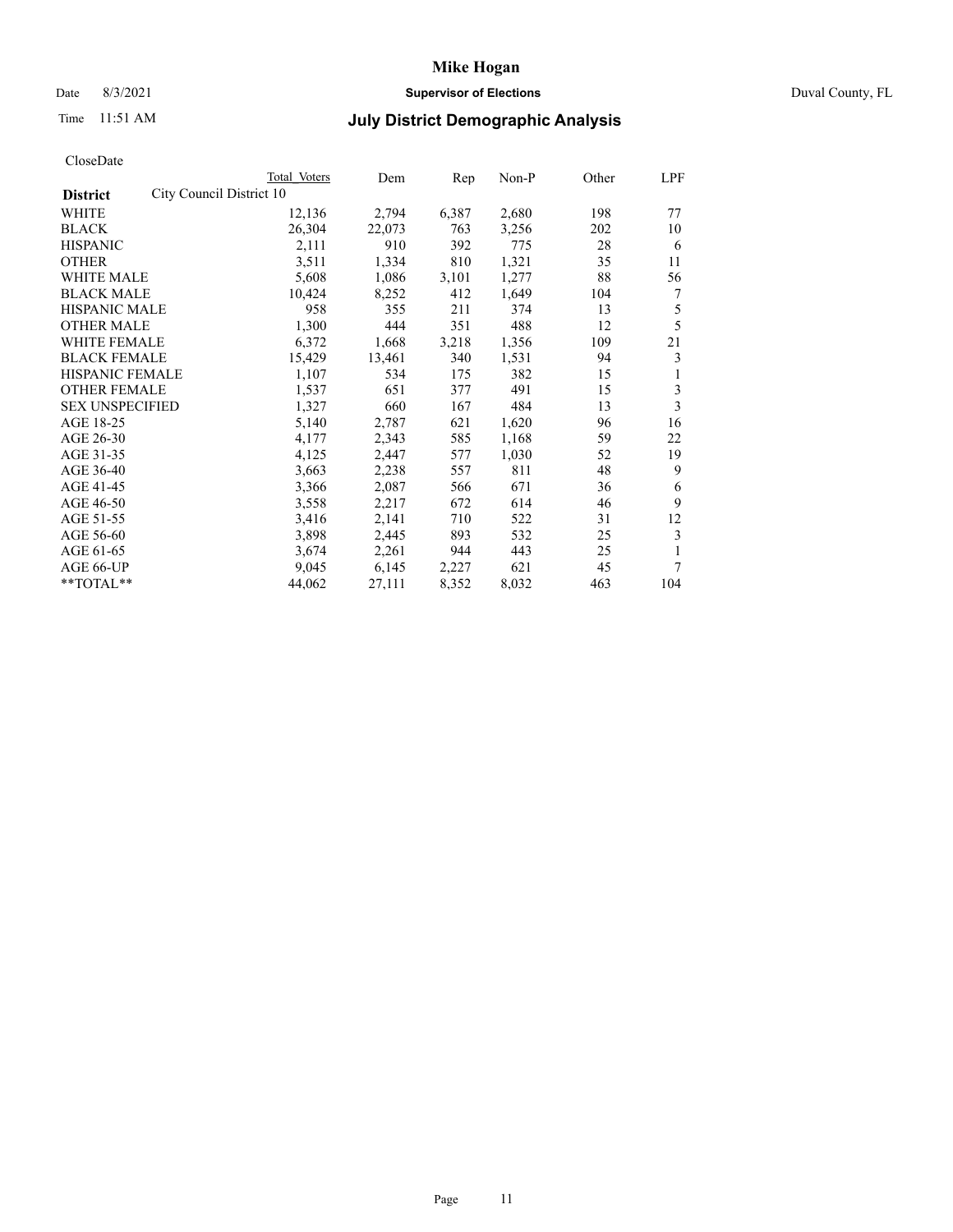### Date 8/3/2021 **Supervisor of Elections** Duval County, FL

# Time 11:51 AM **July District Demographic Analysis**

|                                             | Total Voters | Dem    | Rep    | $Non-P$ | Other | LPF            |
|---------------------------------------------|--------------|--------|--------|---------|-------|----------------|
| City Council District 11<br><b>District</b> |              |        |        |         |       |                |
| WHITE                                       | 36,932       | 8,683  | 18,790 | 8,490   | 762   | 207            |
| <b>BLACK</b>                                | 8,985        | 6,500  | 399    | 1,922   | 149   | 15             |
| <b>HISPANIC</b>                             | 4,557        | 1,650  | 1,174  | 1,646   | 60    | 27             |
| <b>OTHER</b>                                | 7,629        | 2,549  | 1,839  | 3,097   | 118   | 26             |
| <b>WHITE MALE</b>                           | 16,947       | 3,349  | 8,964  | 4,181   | 314   | 139            |
| <b>BLACK MALE</b>                           | 3,700        | 2,413  | 217    | 995     | 70    | 5              |
| <b>HISPANIC MALE</b>                        | 2,040        | 662    | 563    | 775     | 22    | 18             |
| <b>OTHER MALE</b>                           | 3,101        | 909    | 807    | 1,321   | 45    | 19             |
| <b>WHITE FEMALE</b>                         | 19,625       | 5,252  | 9,676  | 4,192   | 438   | 67             |
| <b>BLACK FEMALE</b>                         | 5,156        | 3,996  | 175    | 897     | 78    | 10             |
| HISPANIC FEMALE                             | 2,451        | 954    | 598    | 852     | 38    | 9              |
| <b>OTHER FEMALE</b>                         | 3,597        | 1,381  | 852    | 1,300   | 58    | 6              |
| <b>SEX UNSPECIFIED</b>                      | 1,486        | 466    | 350    | 642     | 26    | $\overline{2}$ |
| AGE 18-25                                   | 7,675        | 2,796  | 2,237  | 2,341   | 251   | 50             |
| AGE 26-30                                   | 7,204        | 2,590  | 2,101  | 2,273   | 186   | 54             |
| AGE 31-35                                   | 6,127        | 2,185  | 1,886  | 1,874   | 123   | 59             |
| AGE 36-40                                   | 5,016        | 1,772  | 1,560  | 1,577   | 74    | 33             |
| AGE 41-45                                   | 4,517        | 1,561  | 1,481  | 1,393   | 59    | 23             |
| AGE 46-50                                   | 4,564        | 1,452  | 1,751  | 1,250   | 85    | 26             |
| AGE 51-55                                   | 4,502        | 1,368  | 1,951  | 1,107   | 71    | 5              |
| AGE 56-60                                   | 4,527        | 1,366  | 2,093  | 992     | 68    | 8              |
| AGE 61-65                                   | 3,927        | 1,191  | 1,932  | 753     | 48    | 3              |
| AGE 66-UP                                   | 10,043       | 3,101  | 5,210  | 1,594   | 124   | 14             |
| $*$ $TOTAL**$                               | 58,103       | 19,382 | 22,202 | 15,155  | 1,089 | 275            |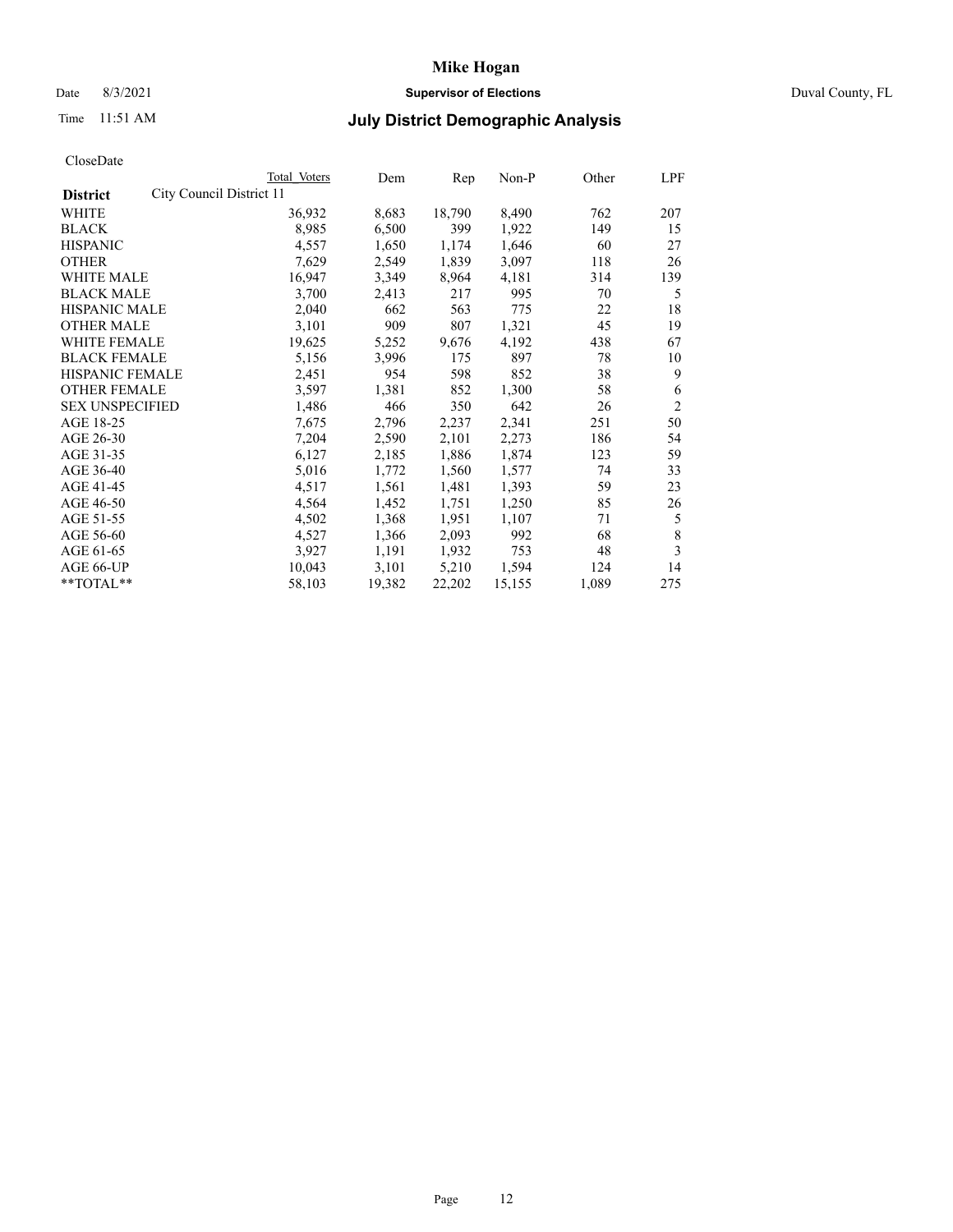### Date 8/3/2021 **Supervisor of Elections** Duval County, FL

# Time 11:51 AM **July District Demographic Analysis**

|                                             | Total Voters | Dem    | Rep    | Non-P | Other | LPF            |
|---------------------------------------------|--------------|--------|--------|-------|-------|----------------|
| City Council District 12<br><b>District</b> |              |        |        |       |       |                |
| WHITE                                       | 26,250       | 4,373  | 16,566 | 4,855 | 327   | 129            |
| <b>BLACK</b>                                | 14,729       | 11,553 | 594    | 2,411 | 160   | 11             |
| <b>HISPANIC</b>                             | 2,882        | 1,093  | 683    | 1,068 | 32    | 6              |
| <b>OTHER</b>                                | 3,925        | 1,182  | 1,237  | 1,429 | 68    | 9              |
| <b>WHITE MALE</b>                           | 12,338       | 1,707  | 8,081  | 2,314 | 155   | 81             |
| <b>BLACK MALE</b>                           | 6,161        | 4,508  | 340    | 1,218 | 89    | 6              |
| <b>HISPANIC MALE</b>                        | 1,362        | 484    | 369    | 491   | 15    | 3              |
| <b>OTHER MALE</b>                           | 1,446        | 403    | 510    | 506   | 22    | 5              |
| WHITE FEMALE                                | 13,581       | 2,613  | 8,290  | 2,460 | 171   | 47             |
| <b>BLACK FEMALE</b>                         | 8,312        | 6,857  | 243    | 1,136 | 71    | 5              |
| <b>HISPANIC FEMALE</b>                      | 1,465        | 586    | 304    | 555   | 17    | 3              |
| <b>OTHER FEMALE</b>                         | 1,824        | 609    | 576    | 602   | 35    | $\overline{c}$ |
| <b>SEX UNSPECIFIED</b>                      | 1,295        | 434    | 367    | 479   | 12    | 3              |
| AGE 18-25                                   | 5,530        | 2,084  | 1,601  | 1,695 | 129   | 21             |
| AGE 26-30                                   | 4,268        | 1,471  | 1,374  | 1,305 | 92    | 26             |
| AGE 31-35                                   | 4,394        | 1,635  | 1,430  | 1,240 | 66    | 23             |
| AGE 36-40                                   | 4,287        | 1,690  | 1,441  | 1,078 | 54    | 24             |
| AGE 41-45                                   | 3,970        | 1,659  | 1,352  | 892   | 50    | 17             |
| AGE 46-50                                   | 4,087        | 1,653  | 1,569  | 795   | 56    | 14             |
| AGE 51-55                                   | 4,336        | 1,799  | 1,781  | 704   | 40    | 12             |
| AGE 56-60                                   | 4,633        | 1,765  | 2,155  | 680   | 27    | 6              |
| AGE 61-65                                   | 4,061        | 1,558  | 1,959  | 513   | 23    | 8              |
| AGE 66-UP                                   | 8,220        | 2,887  | 4,418  | 861   | 50    | 4              |
| **TOTAL**                                   | 47,786       | 18,201 | 19,080 | 9,763 | 587   | 155            |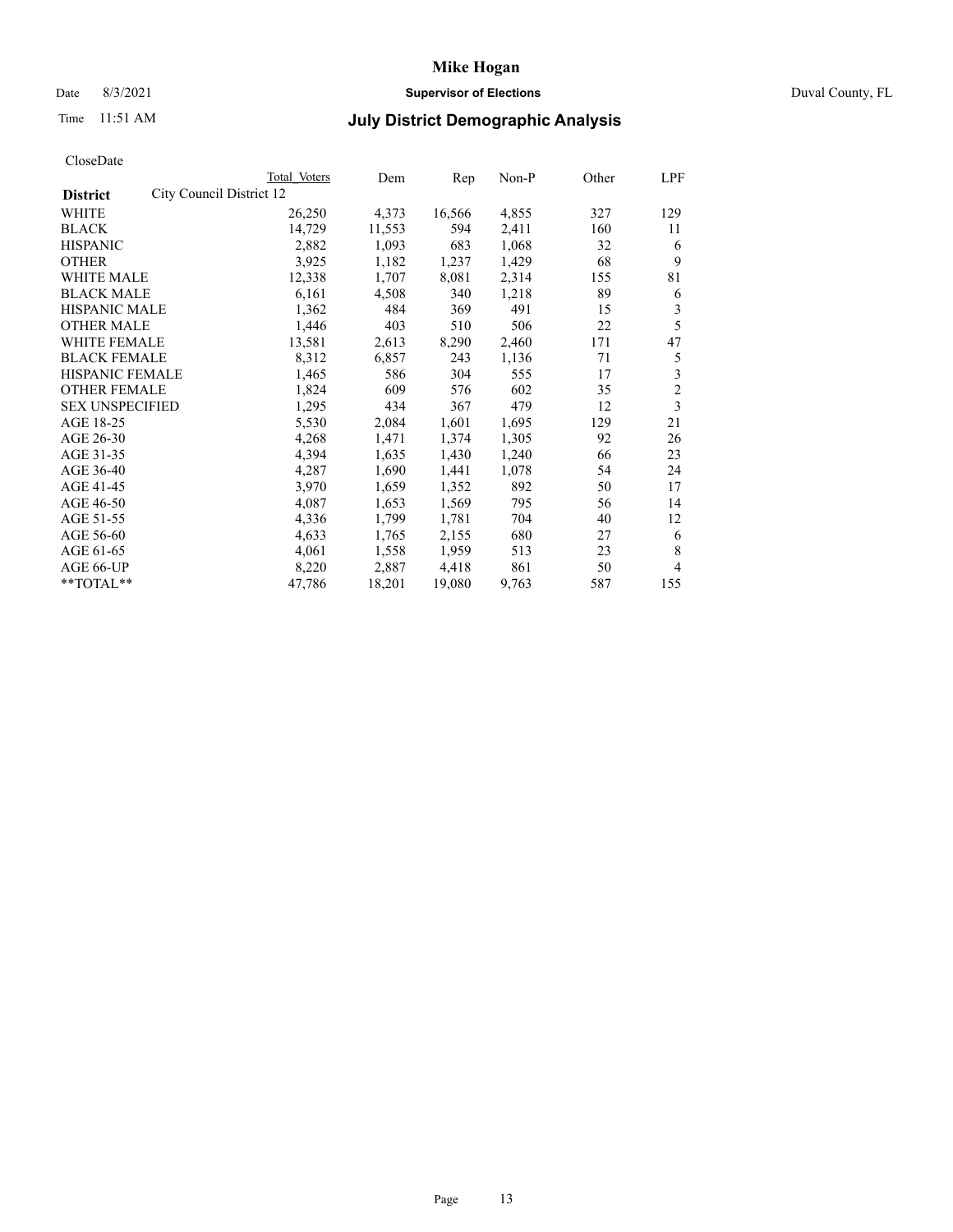### Date 8/3/2021 **Supervisor of Elections** Duval County, FL

# Time 11:51 AM **July District Demographic Analysis**

|                        |                          | Total Voters | Dem    | Rep    | $Non-P$ | Other | LPF            |
|------------------------|--------------------------|--------------|--------|--------|---------|-------|----------------|
| <b>District</b>        | City Council District 13 |              |        |        |         |       |                |
| WHITE                  |                          | 41,811       | 10,246 | 21,389 | 9,291   | 655   | 230            |
| <b>BLACK</b>           |                          | 2,592        | 1,845  | 168    | 537     | 34    | 8              |
| <b>HISPANIC</b>        |                          | 1,617        | 580    | 505    | 488     | 32    | 12             |
| <b>OTHER</b>           |                          | 3,086        | 790    | 1,066  | 1,141   | 66    | 23             |
| <b>WHITE MALE</b>      |                          | 20,137       | 3,917  | 10,864 | 4,886   | 311   | 159            |
| <b>BLACK MALE</b>      |                          | 1,153        | 733    | 92     | 304     | 19    | 5              |
| <b>HISPANIC MALE</b>   |                          | 727          | 208    | 246    | 256     | 11    | 6              |
| <b>OTHER MALE</b>      |                          | 1,148        | 261    | 416    | 436     | 25    | 10             |
| WHITE FEMALE           |                          | 21,269       | 6,235  | 10,327 | 4,296   | 341   | 70             |
| <b>BLACK FEMALE</b>    |                          | 1,400        | 1,083  | 74     | 226     | 15    | $\overline{2}$ |
| <b>HISPANIC FEMALE</b> |                          | 859          | 361    | 247    | 224     | 21    | 6              |
| <b>OTHER FEMALE</b>    |                          | 1,325        | 391    | 493    | 406     | 26    | 9              |
| <b>SEX UNSPECIFIED</b> |                          | 1,085        | 272    | 369    | 420     | 18    | 6              |
| AGE 18-25              |                          | 4,606        | 1,295  | 1,771  | 1,366   | 139   | 35             |
| AGE 26-30              |                          | 4,651        | 1,226  | 1,834  | 1,446   | 97    | 48             |
| AGE 31-35              |                          | 4,604        | 1,218  | 1,814  | 1,442   | 90    | 40             |
| AGE 36-40              |                          | 4,328        | 1,155  | 1,744  | 1,309   | 76    | 44             |
| AGE 41-45              |                          | 3,759        | 1,003  | 1,563  | 1,110   | 57    | 26             |
| AGE 46-50              |                          | 3,667        | 890    | 1,763  | 929     | 59    | 26             |
| AGE 51-55              |                          | 3,852        | 891    | 2,085  | 804     | 54    | 18             |
| AGE 56-60              |                          | 4,487        | 1,083  | 2,486  | 832     | 70    | 16             |
| AGE 61-65              |                          | 4,335        | 1,245  | 2,310  | 718     | 54    | 8              |
| AGE 66-UP              |                          | 10,817       | 3,455  | 5,758  | 1,501   | 91    | 12             |
| $*$ $TOTAL**$          |                          | 49,106       | 13,461 | 23,128 | 11,457  | 787   | 273            |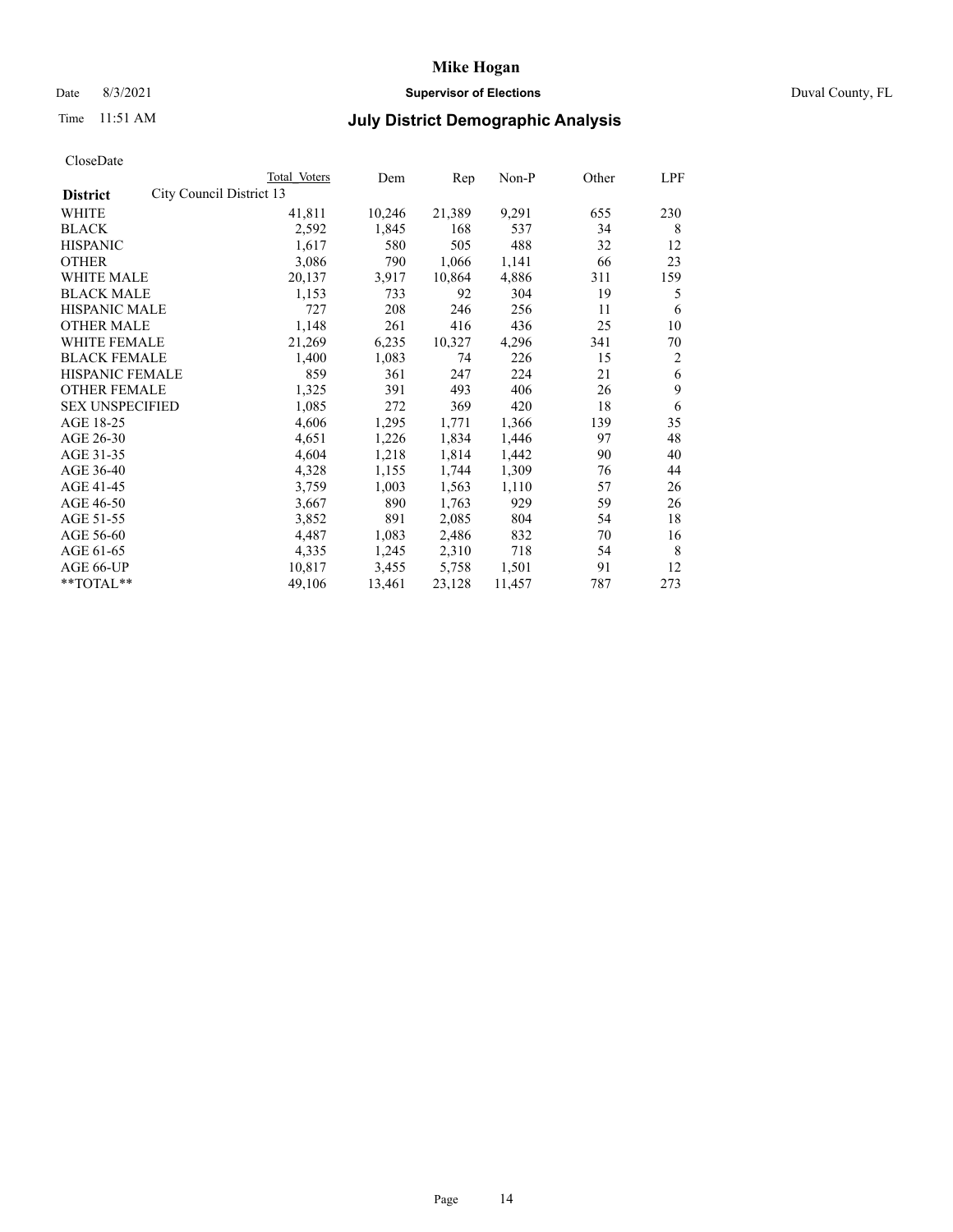## Date 8/3/2021 **Supervisor of Elections** Duval County, FL

## Time 11:51 AM **July District Demographic Analysis**

|                                             | Total Voters | Dem    | Rep    | $Non-P$ | Other | LPF |
|---------------------------------------------|--------------|--------|--------|---------|-------|-----|
| City Council District 14<br><b>District</b> |              |        |        |         |       |     |
| WHITE                                       | 33,636       | 10,144 | 16,259 | 6,455   | 558   | 220 |
| <b>BLACK</b>                                | 7,658        | 5,807  | 343    | 1,398   | 99    | 11  |
| <b>HISPANIC</b>                             | 2,848        | 1,191  | 655    | 932     | 55    | 15  |
| <b>OTHER</b>                                | 3,928        | 1,266  | 1,069  | 1,483   | 90    | 20  |
| WHITE MALE                                  | 15,713       | 4,071  | 7,937  | 3,301   | 255   | 149 |
| <b>BLACK MALE</b>                           | 3,172        | 2,216  | 198    | 693     | 57    | 8   |
| <b>HISPANIC MALE</b>                        | 1,305        | 495    | 340    | 444     | 21    | 5   |
| <b>OTHER MALE</b>                           | 1,520        | 455    | 460    | 565     | 29    | 11  |
| <b>WHITE FEMALE</b>                         | 17,568       | 5,985  | 8,148  | 3,069   | 296   | 70  |
| <b>BLACK FEMALE</b>                         | 4,356        | 3,501  | 135    | 675     | 42    | 3   |
| HISPANIC FEMALE                             | 1,489        | 672    | 302    | 474     | 33    | 8   |
| <b>OTHER FEMALE</b>                         | 1,749        | 633    | 482    | 585     | 45    | 4   |
| <b>SEX UNSPECIFIED</b>                      | 1,198        | 380    | 324    | 462     | 24    | 8   |
| AGE 18-25                                   | 4,496        | 1,754  | 1,174  | 1,396   | 142   | 30  |
| AGE 26-30                                   | 4,993        | 2,025  | 1,368  | 1,432   | 125   | 43  |
| AGE 31-35                                   | 5,344        | 2,145  | 1,575  | 1,466   | 105   | 53  |
| AGE 36-40                                   | 4,487        | 1,831  | 1,296  | 1,220   | 85    | 55  |
| AGE 41-45                                   | 3,721        | 1,459  | 1,165  | 994     | 74    | 29  |
| AGE 46-50                                   | 3,535        | 1,317  | 1,357  | 790     | 55    | 16  |
| AGE 51-55                                   | 3,724        | 1,323  | 1,593  | 744     | 53    | 11  |
| AGE 56-60                                   | 3,999        | 1,437  | 1,907  | 609     | 36    | 10  |
| AGE 61-65                                   | 4,053        | 1,518  | 1,951  | 528     | 47    | 9   |
| AGE 66-UP                                   | 9,718        | 3,599  | 4,940  | 1,089   | 80    | 10  |
| $*$ $TOTAL**$                               | 48,070       | 18,408 | 18,326 | 10,268  | 802   | 266 |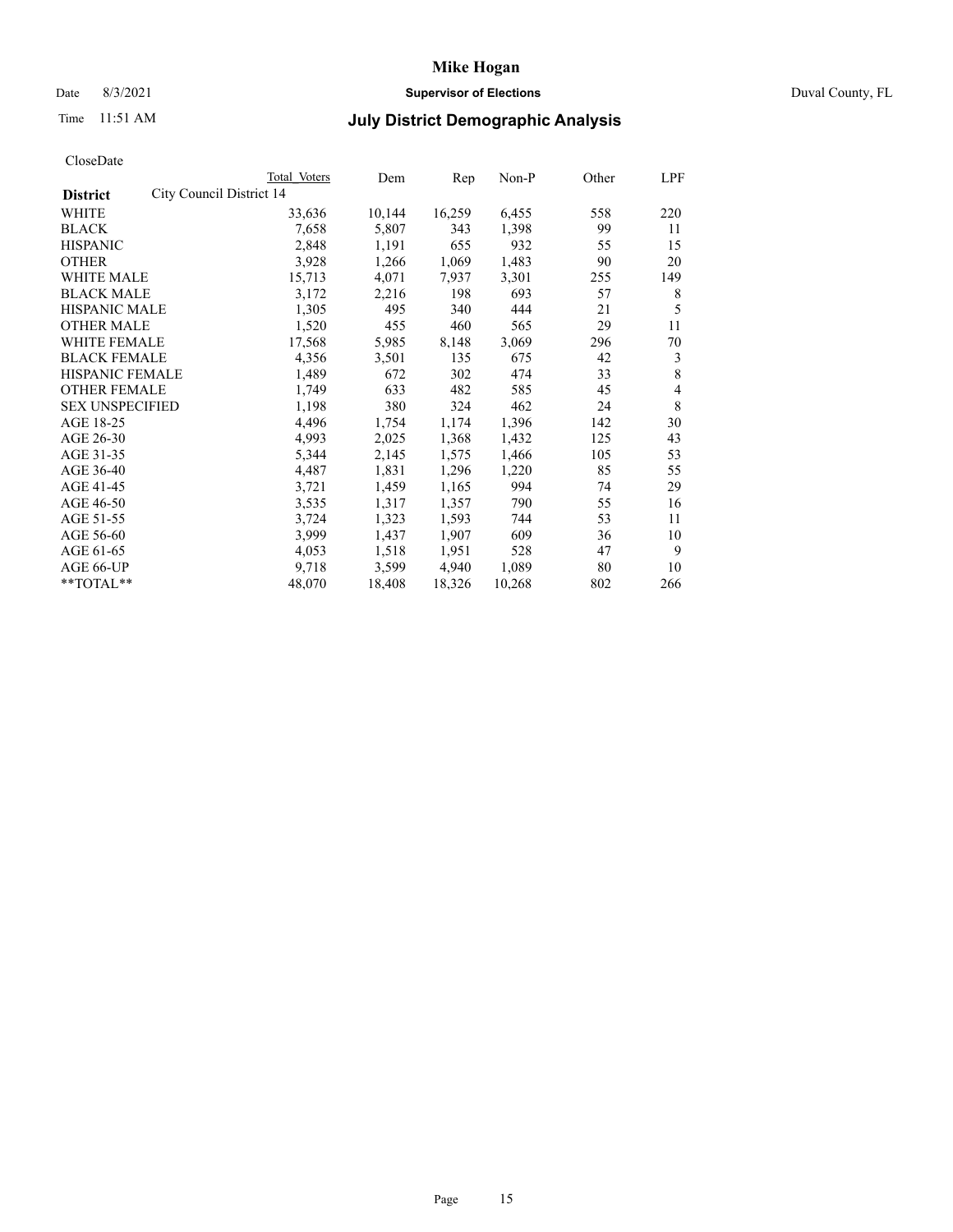## Date 8/3/2021 **Supervisor of Elections** Duval County, FL

# Time 11:51 AM **July District Demographic Analysis**

|                        |               | Total Voters | Dem      | Rep      | Non-P    | Other    | LPF |
|------------------------|---------------|--------------|----------|----------|----------|----------|-----|
| <b>District</b>        | Isle of Palms |              |          |          |          |          |     |
| WHITE                  |               | 982          | 122      | 697      | 155      |          |     |
| <b>BLACK</b>           |               | $\theta$     | $\theta$ | $\theta$ | $\theta$ | $\Omega$ | 0   |
| <b>HISPANIC</b>        |               | 17           | 3        | 7        | 5        | 2        | 0   |
| <b>OTHER</b>           |               | 43           | 3        | 26       | 13       |          | 0   |
| WHITE MALE             |               | 505          | 45       | 374      | 84       | 2        | 0   |
| <b>BLACK MALE</b>      |               | 0            | $\theta$ | $\Omega$ | $\theta$ | $\Omega$ | 0   |
| <b>HISPANIC MALE</b>   |               | 6            | 0        | 3        | 2        |          | 0   |
| <b>OTHER MALE</b>      |               | 13           | $\theta$ |          | 6        | 0        | 0   |
| WHITE FEMALE           |               | 473          | 77       | 319      | 71       |          |     |
| <b>BLACK FEMALE</b>    |               | $\theta$     | $\theta$ | $\theta$ | $\theta$ | 0        | 0   |
| <b>HISPANIC FEMALE</b> |               | 11           | 3        | 4        | 3        |          | 0   |
| <b>OTHER FEMALE</b>    |               | 18           | 3        | 11       | 3        |          | 0   |
| <b>SEX UNSPECIFIED</b> |               | 16           | $\theta$ | 12       | 4        |          | 0   |
| AGE 18-25              |               | 95           | 11       | 62       | 21       |          | 0   |
| AGE 26-30              |               | 49           | 5        | 32       | 12       | 0        | 0   |
| AGE 31-35              |               | 54           | 7        | 37       | 10       | 0        | 0   |
| AGE 36-40              |               | 97           | 8        | 65       | 20       | 3        |     |
| AGE 41-45              |               | 107          | 12       | 64       | 30       |          | 0   |
| AGE 46-50              |               | 118          | 7        | 88       | 21       | 2        | 0   |
| AGE 51-55              |               | 94           | 13       | 66       | 15       | $\Omega$ | 0   |
| AGE 56-60              |               | 124          | 15       | 87       | 20       | 2        | 0   |
| AGE 61-65              |               | 81           | 10       | 64       | 7        | 0        | 0   |
| AGE 66-UP              |               | 223          | 40       | 165      | 17       |          | 0   |
| **TOTAL**              |               | 1,042        | 128      | 730      | 173      | 10       |     |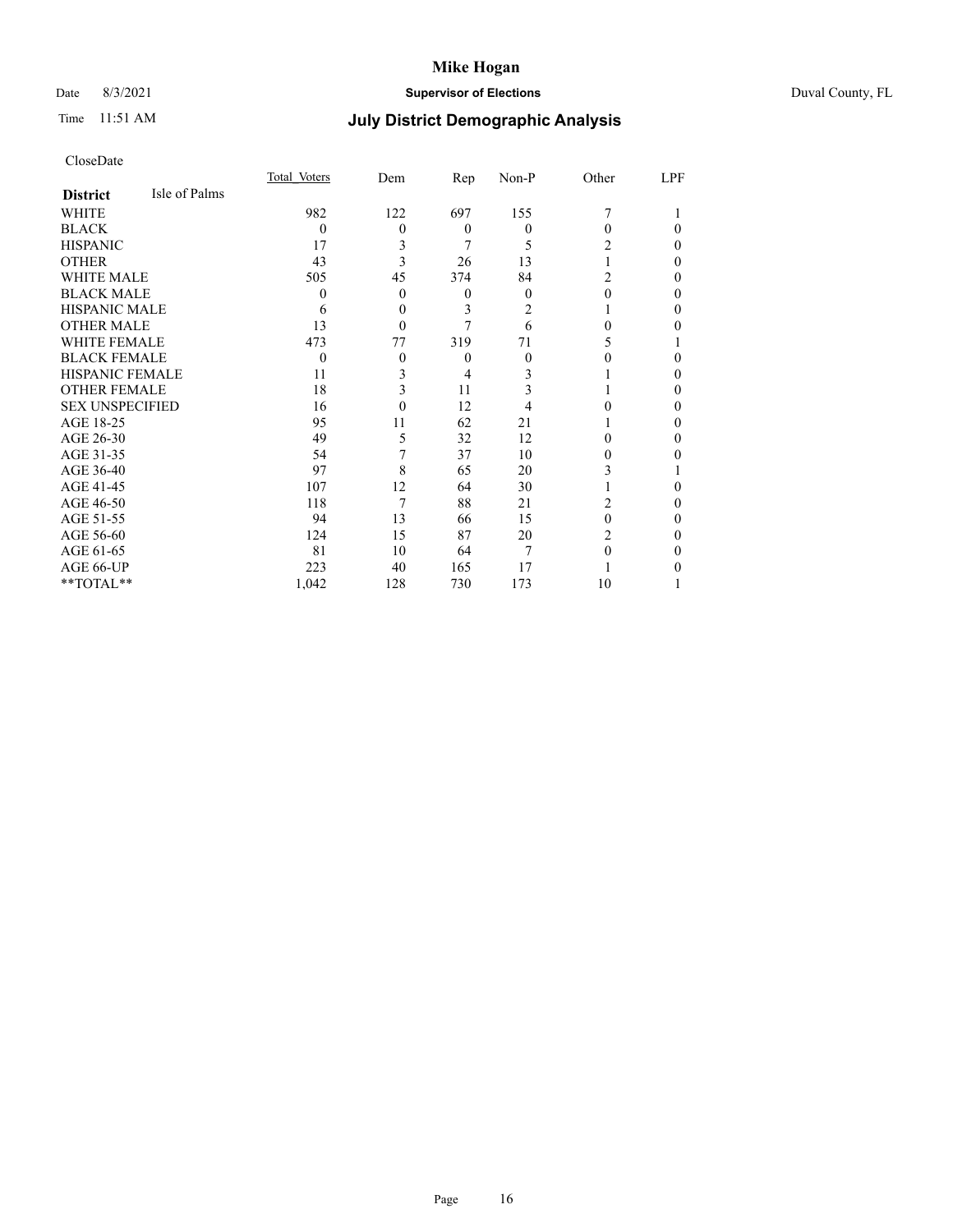### Date 8/3/2021 **Supervisor of Elections** Duval County, FL

# Time 11:51 AM **July District Demographic Analysis**

|                        |                        | Total Voters | Dem   | Rep   | $Non-P$ | Other          | LPF      |
|------------------------|------------------------|--------------|-------|-------|---------|----------------|----------|
| <b>District</b>        | <b>Bartram Springs</b> |              |       |       |         |                |          |
| WHITE                  |                        | 2,062        | 404   | 1,122 | 492     | 27             | 17       |
| <b>BLACK</b>           |                        | 533          | 400   | 29    | 100     | 4              | 0        |
| <b>HISPANIC</b>        |                        | 249          | 91    | 63    | 91      | 3              |          |
| <b>OTHER</b>           |                        | 470          | 154   | 147   | 161     | 7              |          |
| <b>WHITE MALE</b>      |                        | 971          | 145   | 552   | 250     | 13             | 11       |
| <b>BLACK MALE</b>      |                        | 235          | 162   | 20    | 49      | 4              | 0        |
| <b>HISPANIC MALE</b>   |                        | 119          | 37    | 31    | 49      | 1              |          |
| <b>OTHER MALE</b>      |                        | 196          | 60    | 67    | 67      | $\overline{2}$ | 0        |
| WHITE FEMALE           |                        | 1,073        | 256   | 561   | 236     | 14             | 6        |
| <b>BLACK FEMALE</b>    |                        | 293          | 233   | 9     | 51      | $\theta$       | 0        |
| <b>HISPANIC FEMALE</b> |                        | 125          | 51    | 31    | 41      | 2              | 0        |
| <b>OTHER FEMALE</b>    |                        | 220          | 79    | 69    | 67      | 4              | 1        |
| <b>SEX UNSPECIFIED</b> |                        | 82           | 26    | 21    | 34      | $\mathbf{1}$   | 0        |
| AGE 18-25              |                        | 359          | 120   | 114   | 113     | 10             | 2        |
| AGE 26-30              |                        | 249          | 80    | 93    | 69      | 6              | 1        |
| AGE 31-35              |                        | 315          | 95    | 109   | 103     | 4              | 4        |
| AGE 36-40              |                        | 386          | 111   | 161   | 110     | 2              | 2        |
| AGE 41-45              |                        | 393          | 116   | 144   | 124     | 5              | 4        |
| AGE 46-50              |                        | 399          | 123   | 173   | 98      | $\overline{c}$ | 3        |
| AGE 51-55              |                        | 316          | 96    | 146   | 72      | 1              |          |
| AGE 56-60              |                        | 290          | 94    | 142   | 49      | 3              | 2        |
| AGE 61-65              |                        | 209          | 77    | 99    | 29      | 4              | $\theta$ |
| AGE 66-UP              |                        | 398          | 137   | 180   | 77      | 4              | 0        |
| $*$ $TOTAL**$          |                        | 3,314        | 1,049 | 1,361 | 844     | 41             | 19       |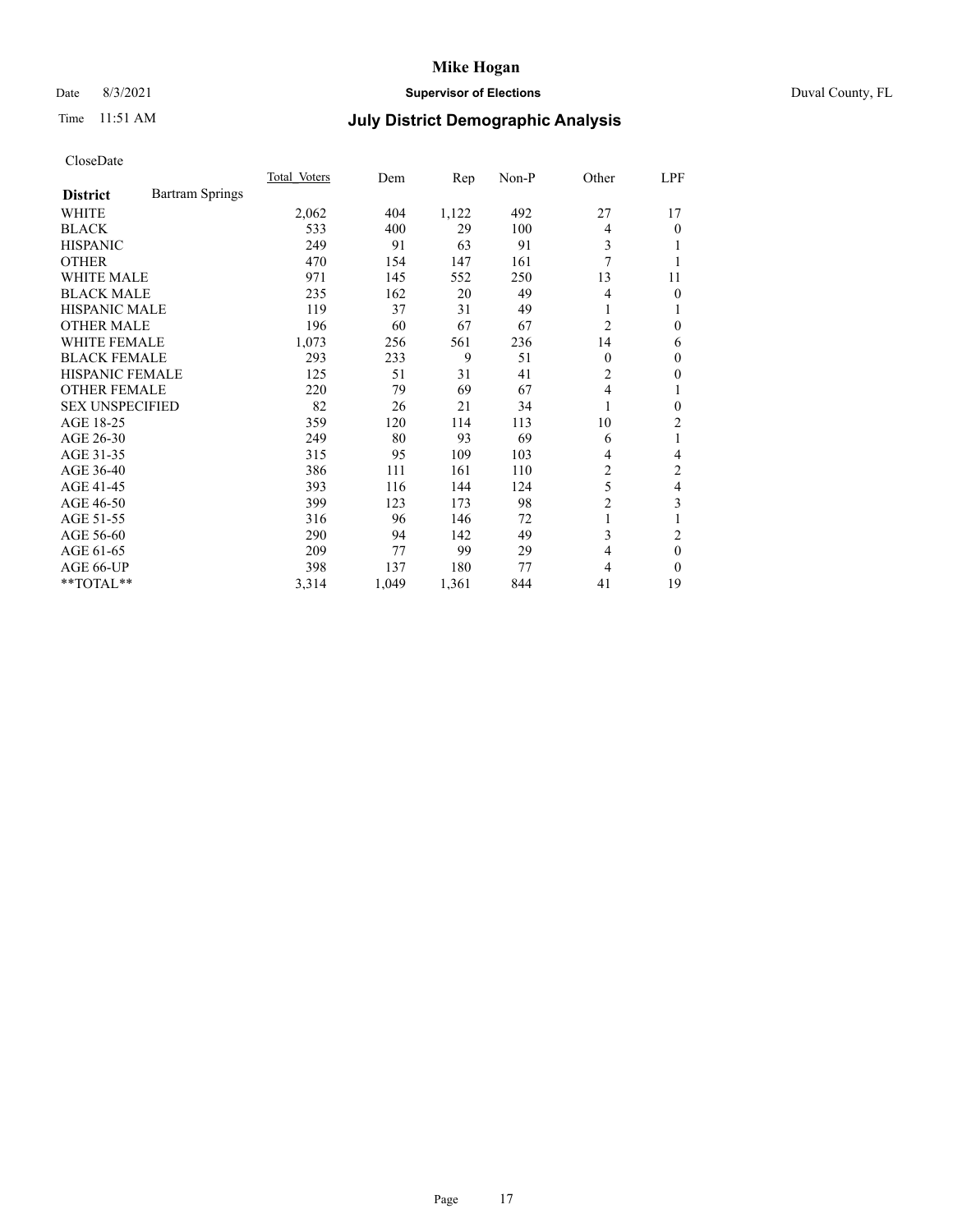## Date 8/3/2021 **Supervisor of Elections** Duval County, FL

# Time 11:51 AM **July District Demographic Analysis**

|                        |                 | Total Voters | Dem | Rep            | Non-P | Other          | LPF      |
|------------------------|-----------------|--------------|-----|----------------|-------|----------------|----------|
| <b>District</b>        | Wynnfield Lakes |              |     |                |       |                |          |
| WHITE                  |                 | 513          | 102 | 273            | 124   | 9              | 5        |
| <b>BLACK</b>           |                 | 143          | 101 | 7              | 33    | $\overline{c}$ | $\Omega$ |
| <b>HISPANIC</b>        |                 | 91           | 25  | 32             | 31    | 3              | $\Omega$ |
| <b>OTHER</b>           |                 | 257          | 71  | 79             | 104   | $\overline{c}$ |          |
| WHITE MALE             |                 | 232          | 40  | 121            | 66    | $\overline{c}$ | 3        |
| <b>BLACK MALE</b>      |                 | 68           | 43  | 5              | 18    | $\overline{c}$ | $\theta$ |
| <b>HISPANIC MALE</b>   |                 | 47           | 8   | 19             | 17    | 3              | $\theta$ |
| <b>OTHER MALE</b>      |                 | 113          | 27  | 36             | 48    |                |          |
| WHITE FEMALE           |                 | 275          | 62  | 147            | 57    |                | 2        |
| <b>BLACK FEMALE</b>    |                 | 73           | 56  | $\overline{2}$ | 15    | 0              | $\theta$ |
| <b>HISPANIC FEMALE</b> |                 | 41           | 16  | 11             | 14    | 0              | $\Omega$ |
| <b>OTHER FEMALE</b>    |                 | 119          | 34  | 40             | 44    |                | $\Omega$ |
| <b>SEX UNSPECIFIED</b> |                 | 36           | 13  | 10             | 13    | $\theta$       | $\Omega$ |
| AGE 18-25              |                 | 138          | 42  | 41             | 52    | 3              | $\theta$ |
| AGE 26-30              |                 | 94           | 21  | 38             | 33    | $\overline{c}$ | $\Omega$ |
| AGE 31-35              |                 | 106          | 27  | 46             | 30    | 2              |          |
| AGE 36-40              |                 | 132          | 32  | 49             | 45    | 3              | 3        |
| AGE 41-45              |                 | 127          | 34  | 50             | 39    | $\overline{4}$ | $\Omega$ |
| AGE 46-50              |                 | 103          | 34  | 42             | 26    | 1              | 0        |
| AGE 51-55              |                 | 76           | 34  | 27             | 13    |                |          |
| AGE 56-60              |                 | 59           | 21  | 20             | 17    | $\theta$       |          |
| AGE 61-65              |                 | 49           | 17  | 20             | 12    | $\mathbf{0}$   | $\Omega$ |
| AGE 66-UP              |                 | 120          | 37  | 58             | 25    | $\theta$       | $\Omega$ |
| **TOTAL**              |                 | 1,004        | 299 | 391            | 292   | 16             | 6        |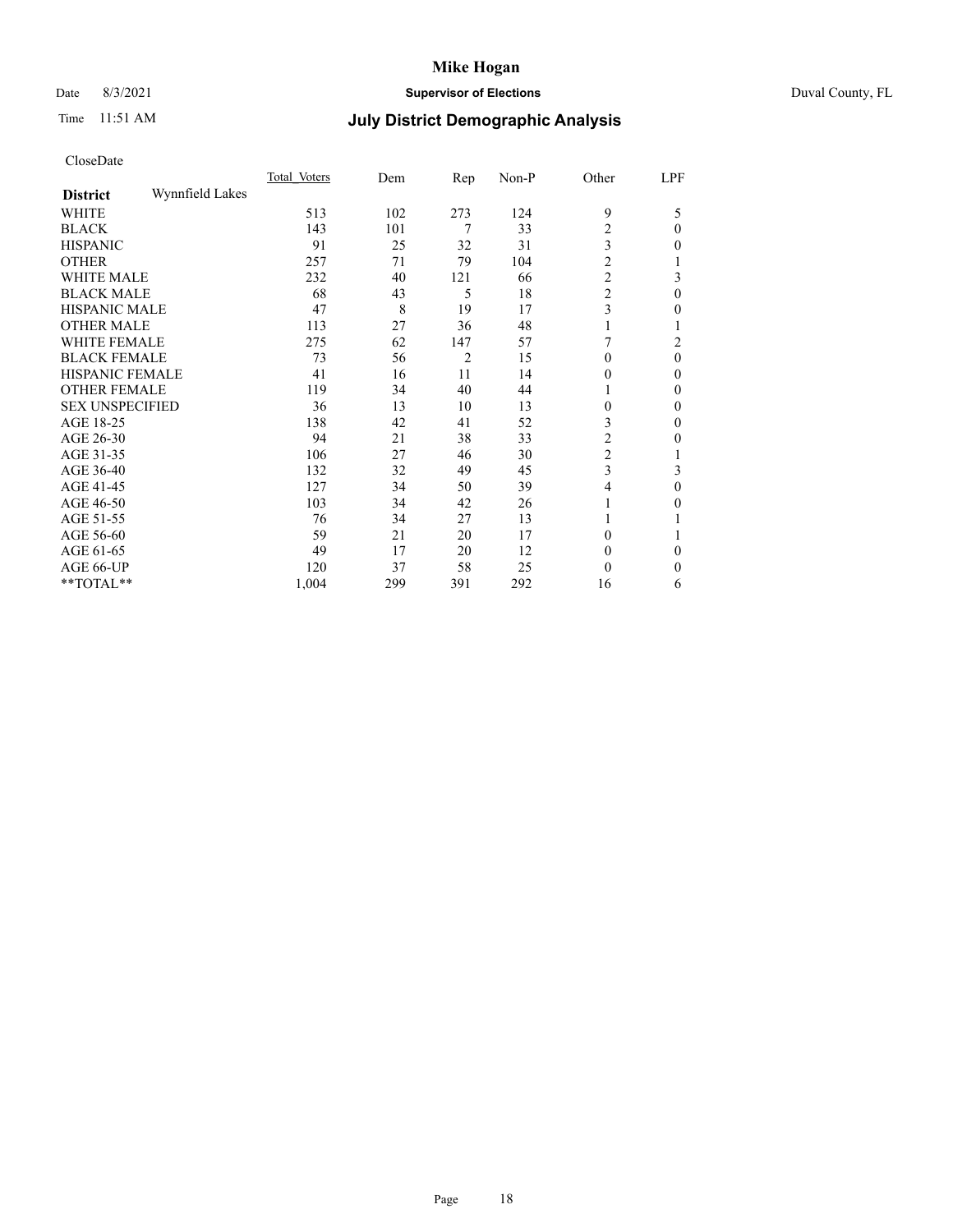## Date 8/3/2021 **Supervisor of Elections** Duval County, FL

# Time 11:51 AM **July District Demographic Analysis**

|                        |                  | Total Voters | Dem            | Rep            | Non-P    | Other          | LPF |
|------------------------|------------------|--------------|----------------|----------------|----------|----------------|-----|
| <b>District</b>        | Harbour Waterway |              |                |                |          |                |     |
| WHITE                  |                  | 248          | 37             | 172            | 37       | $\overline{c}$ | 0   |
| <b>BLACK</b>           |                  | 4            | 4              | $\theta$       | $\theta$ | $\Omega$       | 0   |
| <b>HISPANIC</b>        |                  | 12           | 2              | 8              | 2        | $\theta$       | 0   |
| <b>OTHER</b>           |                  | 16           | 6              | 5              | 5        |                | 0   |
| <b>WHITE MALE</b>      |                  | 121          | 12             | 88             | 20       |                | 0   |
| <b>BLACK MALE</b>      |                  | 2            | 2              | $\theta$       | 0        | 0              | 0   |
| <b>HISPANIC MALE</b>   |                  | 2            | 0              | 2              |          |                | 0   |
| <b>OTHER MALE</b>      |                  |              | 4              | $\overline{2}$ |          |                | 0   |
| WHITE FEMALE           |                  | 126          | 24             | 84             | 17       |                | 0   |
| <b>BLACK FEMALE</b>    |                  | 2            | 2              | $\theta$       | 0        | $\theta$       | 0   |
| <b>HISPANIC FEMALE</b> |                  | 10           | $\overline{2}$ | 6              | 2        | 0              | 0   |
| <b>OTHER FEMALE</b>    |                  | 8            |                | 3              | 4        | 0              | 0   |
| <b>SEX UNSPECIFIED</b> |                  | 2            | 2              | 0              | 0        |                | 0   |
| AGE 18-25              |                  | 22           |                | 12             | 8        |                | 0   |
| AGE 26-30              |                  | 17           |                | 9              | 3        | 0              | 0   |
| AGE 31-35              |                  | 13           |                |                | 5        |                | 0   |
| AGE 36-40              |                  | 15           | 5              | 8              | 2        | 0              | 0   |
| AGE 41-45              |                  | 14           | 6              | 5              | 3        |                | 0   |
| AGE 46-50              |                  | 28           | 6              | 15             |          | 0              | 0   |
| AGE 51-55              |                  | 25           |                | 15             | 3        |                | 0   |
| AGE 56-60              |                  | 38           | 2              | 31             |          | $_{0}$         | 0   |
| AGE 61-65              |                  | 30           | 6              | 22             | 2        |                | 0   |
| AGE 66-UP              |                  | 78           | 10             | 61             | 6        |                | 0   |
| **TOTAL**              |                  | 280          | 49             | 185            | 44       | 2              | 0   |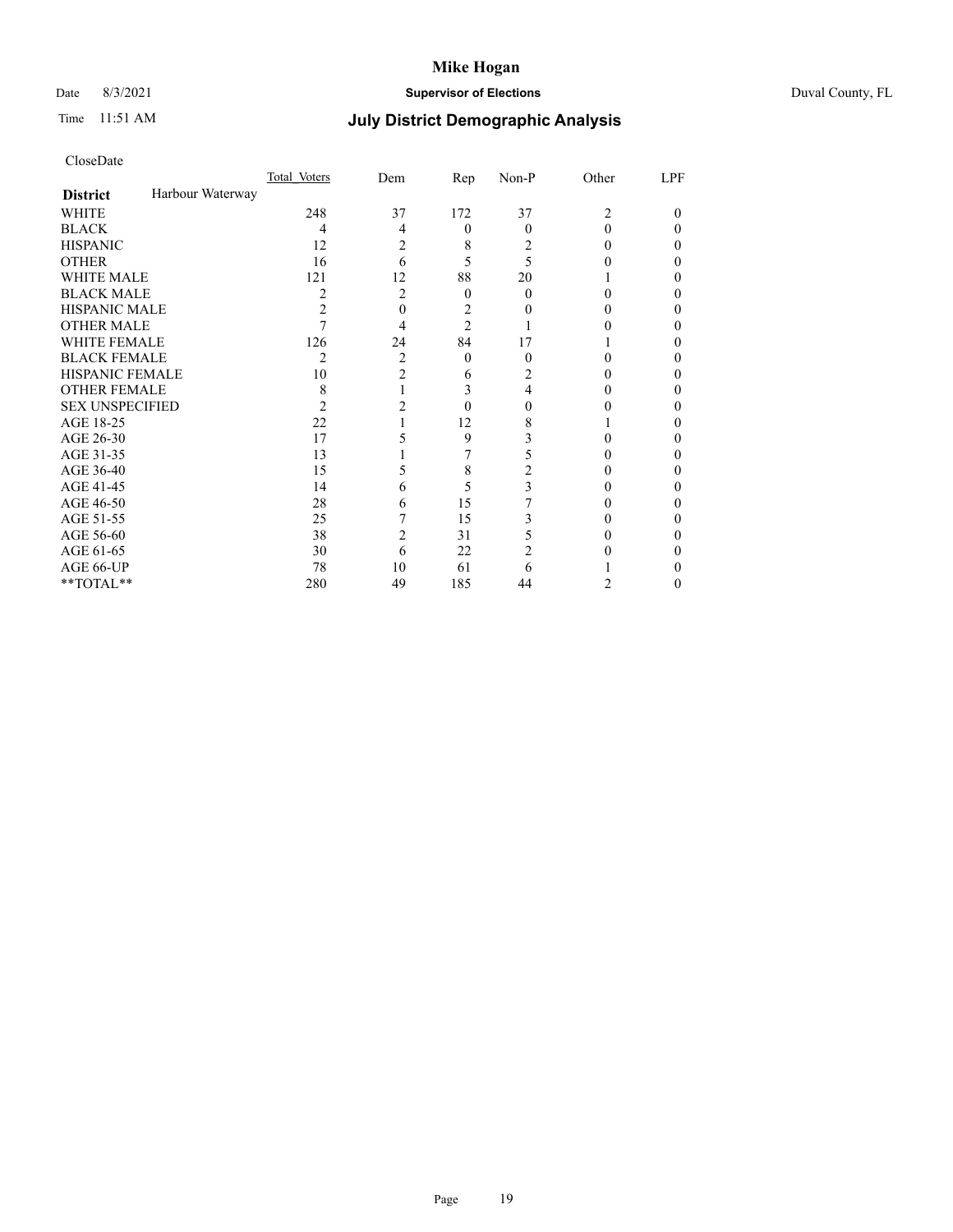## Date 8/3/2021 **Supervisor of Elections** Duval County, FL

# Time 11:51 AM **July District Demographic Analysis**

|                        |               | Total Voters | Dem | Rep            | Non-P | Other    | LPF |
|------------------------|---------------|--------------|-----|----------------|-------|----------|-----|
| <b>District</b>        | Principle One |              |     |                |       |          |     |
| WHITE                  |               | 268          | 53  | 125            | 82    | 7        |     |
| <b>BLACK</b>           |               | 90           | 60  | 4              | 26    | 0        | 0   |
| <b>HISPANIC</b>        |               | 42           | 19  | 11             | 11    |          | 0   |
| <b>OTHER</b>           |               | 70           | 22  | 12             | 34    |          |     |
| WHITE MALE             |               | 131          | 18  | 58             | 49    | 5        |     |
| <b>BLACK MALE</b>      |               | 38           | 19  | 3              | 16    | 0        | 0   |
| <b>HISPANIC MALE</b>   |               | 14           | 6   | 4              | 3     |          | 0   |
| <b>OTHER MALE</b>      |               | 33           | 9   | 7              | 15    |          |     |
| WHITE FEMALE           |               | 136          | 35  | 67             | 32    | 2        | 0   |
| <b>BLACK FEMALE</b>    |               | 51           | 40  | 1              | 10    | $\Omega$ | 0   |
| <b>HISPANIC FEMALE</b> |               | 26           | 12  | 6              | 8     | 0        | 0   |
| <b>OTHER FEMALE</b>    |               | 32           | 12  | $\overline{4}$ | 16    | 0        | 0   |
| <b>SEX UNSPECIFIED</b> |               | 9            | 3   | $\overline{2}$ | 4     | 0        | 0   |
| AGE 18-25              |               | 57           | 20  | 10             | 25    |          |     |
| AGE 26-30              |               | 62           | 18  | 20             | 21    | 2        |     |
| AGE 31-35              |               | 80           | 27  | 24             | 26    | 3        | 0   |
| AGE 36-40              |               | 41           | 16  | 7              | 17    |          | 0   |
| AGE 41-45              |               | 24           | 6   | 13             | 5     | 0        | 0   |
| AGE 46-50              |               | 35           | 15  | 12             | 7     |          | 0   |
| AGE 51-55              |               | 32           | 13  | 5              | 14    | 0        | 0   |
| AGE 56-60              |               | 38           | 15  | 13             | 9     |          | 0   |
| AGE 61-65              |               | 30           | 7   | 14             | 9     | 0        | 0   |
| AGE 66-UP              |               | 71           | 17  | 34             | 20    | 0        | 0   |
| **TOTAL**              |               | 470          | 154 | 152            | 153   | 9        | 2   |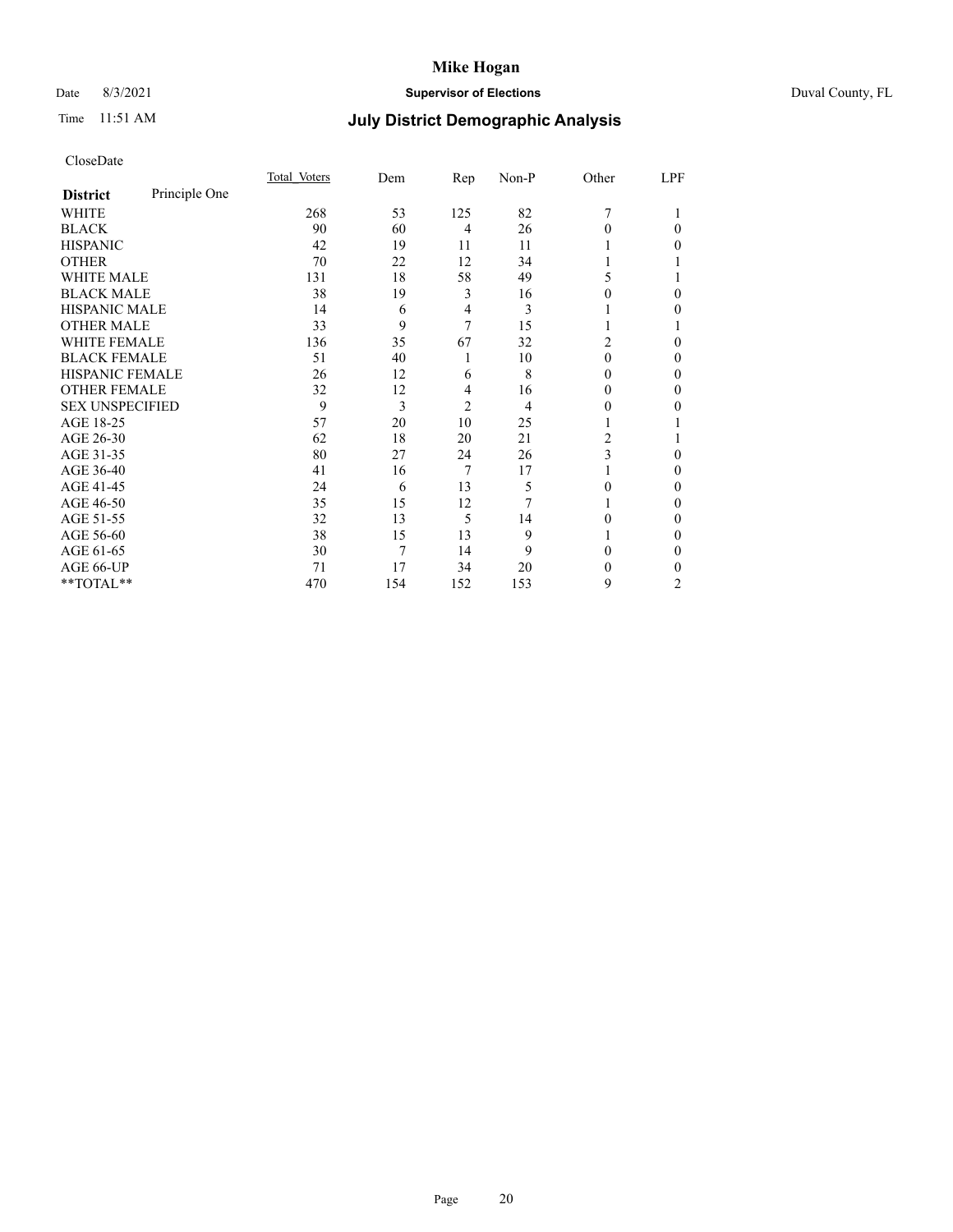## Date 8/3/2021 **Supervisor of Elections** Duval County, FL

# Time 11:51 AM **July District Demographic Analysis**

|                        |          | Total Voters | Dem | Rep   | $Non-P$ | Other          | LPF            |
|------------------------|----------|--------------|-----|-------|---------|----------------|----------------|
| <b>District</b>        | Tolomato |              |     |       |         |                |                |
| WHITE                  |          | 1,808        | 397 | 1,002 | 366     | 39             | 4              |
| <b>BLACK</b>           |          | 78           | 53  | 6     | 16      | 3              | $\mathbf{0}$   |
| <b>HISPANIC</b>        |          | 86           | 32  | 33    | 21      | 0              | $\mathbf{0}$   |
| <b>OTHER</b>           |          | 107          | 28  | 35    | 43      | 0              | 1              |
| <b>WHITE MALE</b>      |          | 867          | 151 | 501   | 191     | 22             | 2              |
| <b>BLACK MALE</b>      |          | 41           | 26  | 3     | 10      | $\overline{2}$ | $\mathbf{0}$   |
| <b>HISPANIC MALE</b>   |          | 39           | 13  | 15    | 11      | $\mathbf{0}$   | $\mathbf{0}$   |
| <b>OTHER MALE</b>      |          | 44           | 13  | 12    | 18      | 0              | 1              |
| <b>WHITE FEMALE</b>    |          | 932          | 245 | 495   | 173     | 17             | $\overline{c}$ |
| <b>BLACK FEMALE</b>    |          | 37           | 27  | 3     | 6       |                | $\mathbf{0}$   |
| <b>HISPANIC FEMALE</b> |          | 46           | 19  | 18    | 9       | 0              | $\theta$       |
| <b>OTHER FEMALE</b>    |          | 48           | 13  | 19    | 16      | $\Omega$       | $\mathbf{0}$   |
| <b>SEX UNSPECIFIED</b> |          | 25           | 3   | 10    | 12      | 0              | $\mathbf{0}$   |
| AGE 18-25              |          | 133          | 44  | 51    | 32      | 5              | 1              |
| AGE 26-30              |          | 87           | 18  | 36    | 31      |                | 1              |
| AGE 31-35              |          | 132          | 29  | 58    | 44      |                | $\theta$       |
| AGE 36-40              |          | 136          | 33  | 62    | 38      |                | $\overline{c}$ |
| AGE 41-45              |          | 126          | 31  | 56    | 38      |                | $\mathbf{0}$   |
| AGE 46-50              |          | 114          | 29  | 50    | 31      | 4              | $\mathbf{0}$   |
| AGE 51-55              |          | 180          | 40  | 88    | 48      | 4              | $\theta$       |
| AGE 56-60              |          | 212          | 46  | 118   | 41      | 6              | 1              |
| AGE 61-65              |          | 256          | 66  | 146   | 42      | $\overline{2}$ | $\mathbf{0}$   |
| AGE 66-UP              |          | 703          | 174 | 411   | 101     | 17             | $\mathbf{0}$   |
| **TOTAL**              |          | 2,079        | 510 | 1,076 | 446     | 42             | 5              |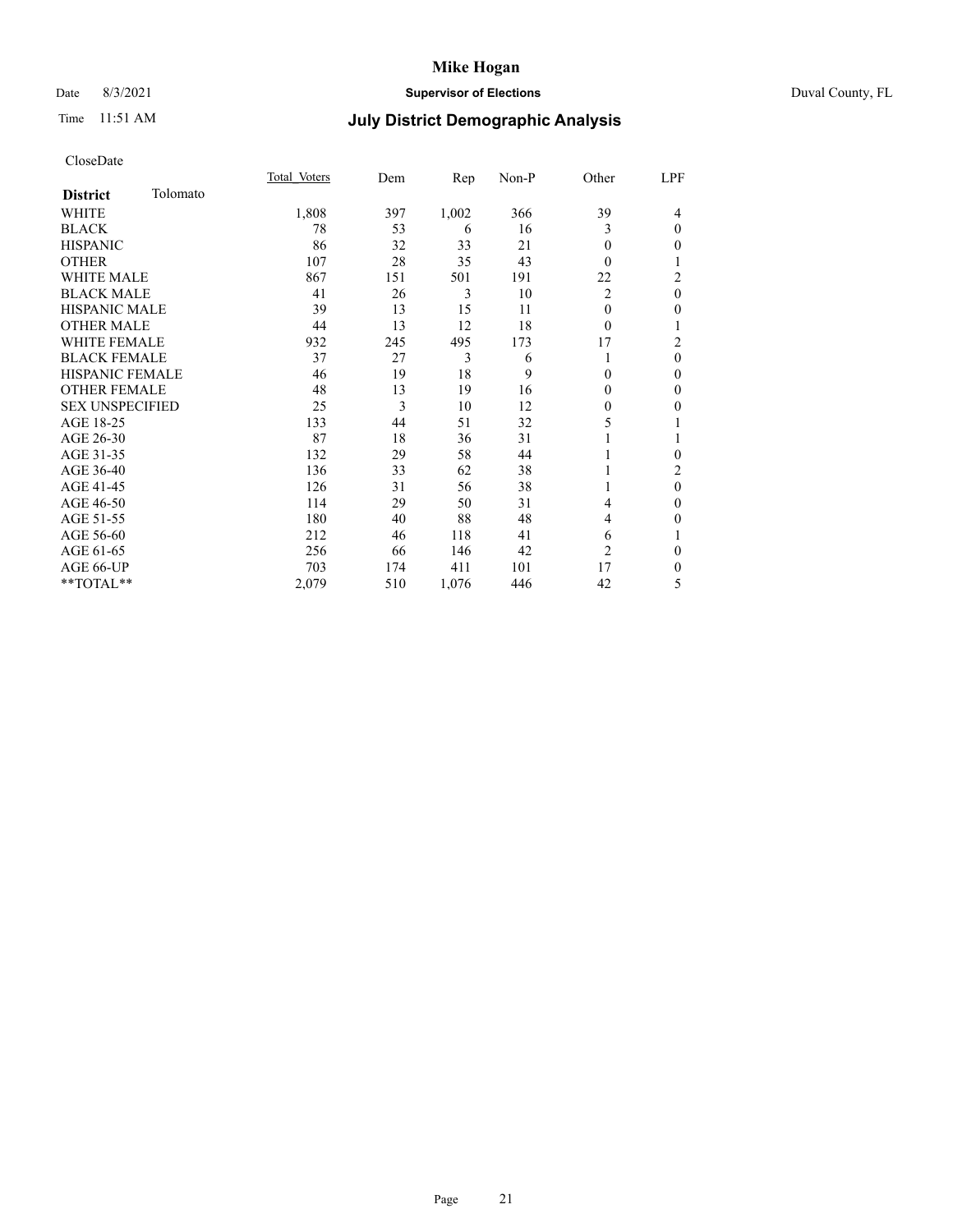### Date 8/3/2021 **Supervisor of Elections** Duval County, FL

# Time 11:51 AM **July District Demographic Analysis**

|                                | Total Voters | Dem | Rep            | Non-P | Other          | LPF            |
|--------------------------------|--------------|-----|----------------|-------|----------------|----------------|
| Bainebridge<br><b>District</b> |              |     |                |       |                |                |
| WHITE                          | 314          | 58  | 149            | 93    | 7              |                |
| <b>BLACK</b>                   | 469          | 366 | 12             | 82    | 8              |                |
| <b>HISPANIC</b>                | 53           | 20  | 12             | 20    | 1              | 0              |
| <b>OTHER</b>                   | 76           | 38  | 13             | 22    | 2              |                |
| <b>WHITE MALE</b>              | 154          | 20  | 81             | 42    | 5              | 6              |
| <b>BLACK MALE</b>              | 202          | 153 | 6              | 38    | 5              | $\mathbf{0}$   |
| <b>HISPANIC MALE</b>           | 18           | 8   | 5              | 4     |                | 0              |
| <b>OTHER MALE</b>              | 25           | 14  | 3              | 7     | 1              | 0              |
| <b>WHITE FEMALE</b>            | 156          | 38  | 66             | 49    | 2              |                |
| <b>BLACK FEMALE</b>            | 262          | 210 | 6              | 42    | 3              |                |
| <b>HISPANIC FEMALE</b>         | 34           | 12  | 7              | 15    | $\Omega$       | 0              |
| <b>OTHER FEMALE</b>            | 32           | 14  | 8              | 8     |                |                |
| <b>SEX UNSPECIFIED</b>         | 29           | 13  | $\overline{4}$ | 12    | $\theta$       | $\Omega$       |
| AGE 18-25                      | 99           | 53  | 16             | 30    | 0              | 0              |
| AGE 26-30                      | 94           | 38  | 17             | 33    | 5              |                |
| AGE 31-35                      | 120          | 50  | 29             | 37    |                | 3              |
| AGE 36-40                      | 122          | 60  | 20             | 37    | 2              | 3              |
| AGE 41-45                      | 118          | 65  | 25             | 22    | 4              | $\overline{2}$ |
| AGE 46-50                      | 97           | 63  | 16             | 16    | 2              | $\theta$       |
| AGE 51-55                      | 87           | 49  | 17             | 19    | $\overline{2}$ | $\mathbf{0}$   |
| AGE 56-60                      | 57           | 32  | 12             | 13    | $\theta$       | 0              |
| AGE 61-65                      | 50           | 31  | 13             | 6     | $\theta$       | 0              |
| AGE 66-UP                      | 68           | 41  | 21             | 4     | $\overline{2}$ | 0              |
| **TOTAL**                      | 912          | 482 | 186            | 217   | 18             | 9              |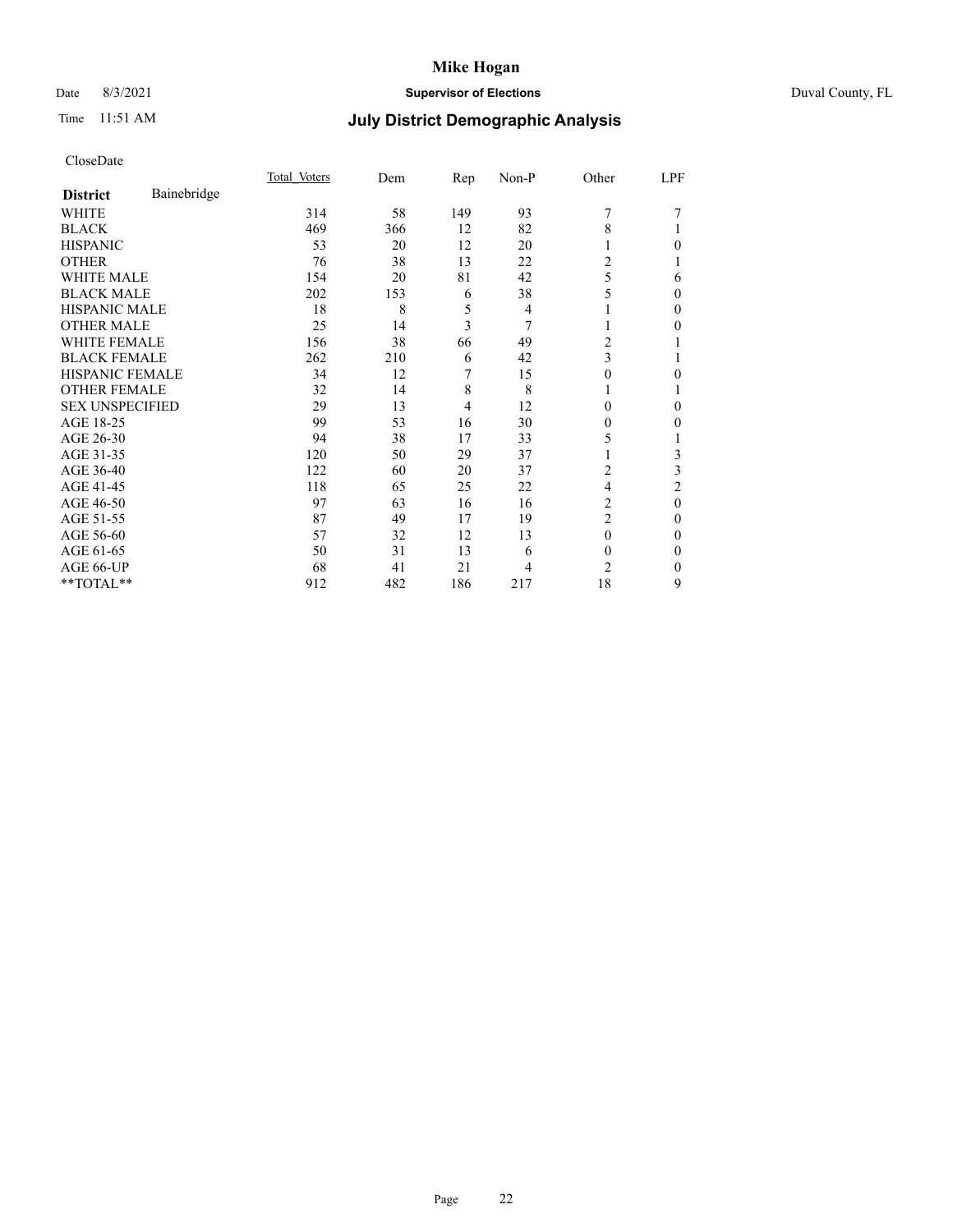### Date 8/3/2021 **Supervisor of Elections** Duval County, FL

# Time 11:51 AM **July District Demographic Analysis**

|                        |                          | <b>Total Voters</b> | Dem     | Rep     | $Non-P$ | Other | LPF   |
|------------------------|--------------------------|---------------------|---------|---------|---------|-------|-------|
| <b>District</b>        | Congressional District 4 |                     |         |         |         |       |       |
| WHITE                  |                          | 275,557             | 63,760  | 149,227 | 56,728  | 4,231 | 1,611 |
| <b>BLACK</b>           |                          | 44,481              | 33,110  | 2,158   | 8,563   | 585   | 65    |
| <b>HISPANIC</b>        |                          | 22,059              | 7,892   | 6,203   | 7,551   | 328   | 85    |
| <b>OTHER</b>           |                          | 36,434              | 10,666  | 11,018  | 14,033  | 562   | 155   |
| WHITE MALE             |                          | 130,096             | 24,860  | 73,333  | 28,908  | 1,927 | 1,068 |
| <b>BLACK MALE</b>      |                          | 19,342              | 13,187  | 1,238   | 4,572   | 309   | 36    |
| <b>HISPANIC MALE</b>   |                          | 10,005              | 3,167   | 3,057   | 3,594   | 136   | 51    |
| <b>OTHER MALE</b>      |                          | 14,496              | 3,845   | 4,623   | 5,735   | 213   | 80    |
| <b>WHITE FEMALE</b>    |                          | 142,613             | 38,274  | 74,493  | 27,046  | 2,271 | 529   |
| <b>BLACK FEMALE</b>    |                          | 24,483              | 19,462  | 892     | 3,830   | 271   | 28    |
| HISPANIC FEMALE        |                          | 11,623              | 4,565   | 3,044   | 3,795   | 188   | 31    |
| <b>OTHER FEMALE</b>    |                          | 16,500              | 5,541   | 5,080   | 5,560   | 267   | 52    |
| <b>SEX UNSPECIFIED</b> |                          | 9,369               | 2,527   | 2,846   | 3,831   | 124   | 41    |
| AGE 18-25              |                          | 39,937              | 12,865  | 13,702  | 12,008  | 1,103 | 259   |
| AGE 26-30              |                          | 36,620              | 11,464  | 12,830  | 11,181  | 821   | 324   |
| AGE 31-35              |                          | 36,610              | 11,568  | 13,222  | 10,823  | 643   | 354   |
| AGE 36-40              |                          | 33,302              | 10,214  | 12,437  | 9,821   | 522   | 308   |
| AGE 41-45              |                          | 29,297              | 9,013   | 11,336  | 8,322   | 426   | 200   |
| AGE 46-50              |                          | 29,581              | 8,792   | 13,061  | 7,130   | 431   | 167   |
| AGE 51-55              |                          | 30,797              | 8,675   | 15,238  | 6,404   | 386   | 94    |
| AGE 56-60              |                          | 33,282              | 9,197   | 17,558  | 6,044   | 412   | 71    |
| AGE 61-65              |                          | 31,315              | 9,313   | 16,600  | 4,995   | 347   | 60    |
| AGE 66-UP              |                          | 77,789              | 24,327  | 42,622  | 10,146  | 615   | 79    |
| $*$ $TOTAL**$          |                          | 378,531             | 115,428 | 168,606 | 86,875  | 5,706 | 1,916 |
|                        |                          |                     |         |         |         |       |       |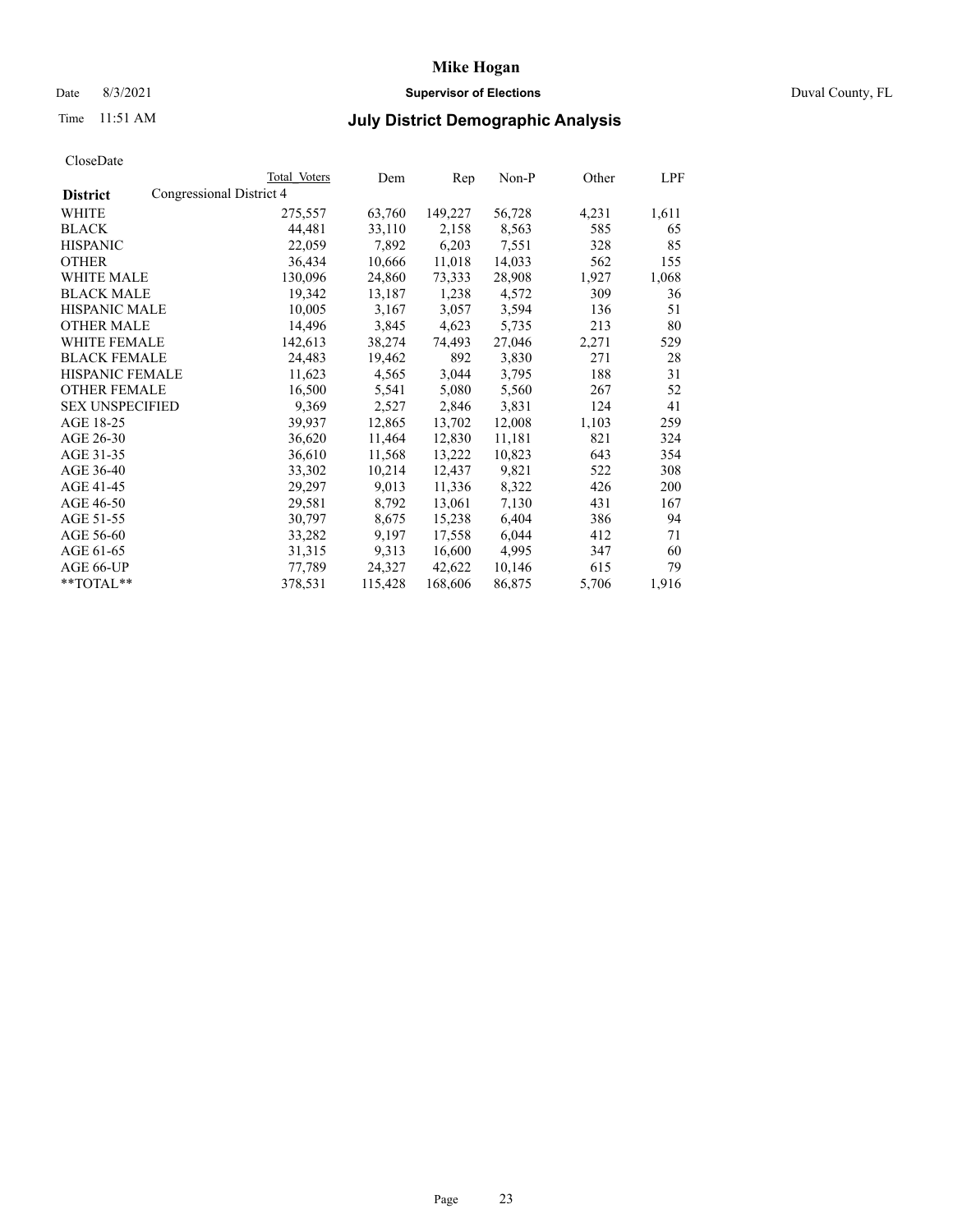### Date 8/3/2021 **Supervisor of Elections** Duval County, FL

# Time 11:51 AM **July District Demographic Analysis**

|                        |                          | Total Voters | Dem     | Rep    | $Non-P$ | Other | LPF |
|------------------------|--------------------------|--------------|---------|--------|---------|-------|-----|
| <b>District</b>        | Congressional District 5 |              |         |        |         |       |     |
| WHITE                  |                          | 99,055       | 24,120  | 50,682 | 21,967  | 1,672 | 614 |
| <b>BLACK</b>           |                          | 141,778      | 116,351 | 4,572  | 19,561  | 1,179 | 115 |
| <b>HISPANIC</b>        |                          | 16,341       | 6,741   | 3,322  | 6,002   | 224   | 52  |
| <b>OTHER</b>           |                          | 24,107       | 9,010   | 5,313  | 9,348   | 348   | 88  |
| <b>WHITE MALE</b>      |                          | 46,374       | 9,412   | 25,038 | 10,739  | 759   | 426 |
| <b>BLACK MALE</b>      |                          | 56,761       | 43,986  | 2,414  | 9,651   | 641   | 69  |
| <b>HISPANIC MALE</b>   |                          | 7,290        | 2,724   | 1,736  | 2,698   | 104   | 28  |
| <b>OTHER MALE</b>      |                          | 8,760        | 3,006   | 2,253  | 3,330   | 124   | 47  |
| <b>WHITE FEMALE</b>    |                          | 51,357       | 14,375  | 25,034 | 10,867  | 897   | 184 |
| <b>BLACK FEMALE</b>    |                          | 82,432       | 70,406  | 2,073  | 9,383   | 525   | 45  |
| HISPANIC FEMALE        |                          | 8,656        | 3,843   | 1,519  | 3,155   | 116   | 23  |
| <b>OTHER FEMALE</b>    |                          | 10,753       | 4,520   | 2,457  | 3,581   | 165   | 30  |
| <b>SEX UNSPECIFIED</b> |                          | 8,893        | 3,949   | 1,365  | 3,470   | 92    | 17  |
| AGE 18-25              |                          | 33,377       | 17,181  | 4,899  | 10,479  | 697   | 121 |
| AGE 26-30              |                          | 28,032       | 14,417  | 4,688  | 8,303   | 442   | 182 |
| AGE 31-35              |                          | 28,253       | 15,269  | 4,823  | 7,558   | 441   | 162 |
| AGE 36-40              |                          | 25,037       | 13,814  | 4,626  | 6,147   | 331   | 119 |
| AGE 41-45              |                          | 22,332       | 12,546  | 4,382  | 5,022   | 309   | 73  |
| AGE 46-50              |                          | 22,382       | 12,531  | 5,105  | 4,380   | 301   | 65  |
| AGE 51-55              |                          | 22,935       | 12,988  | 5,877  | 3,772   | 247   | 51  |
| AGE 56-60              |                          | 25,199       | 14,147  | 7,244  | 3,570   | 206   | 32  |
| AGE 61-65              |                          | 23,489       | 13,613  | 6,724  | 2,950   | 174   | 28  |
| AGE 66-UP              |                          | 50,245       | 29,716  | 15,521 | 4,697   | 275   | 36  |
| **TOTAL**              |                          | 281,281      | 156,222 | 63,889 | 56,878  | 3,423 | 869 |
|                        |                          |              |         |        |         |       |     |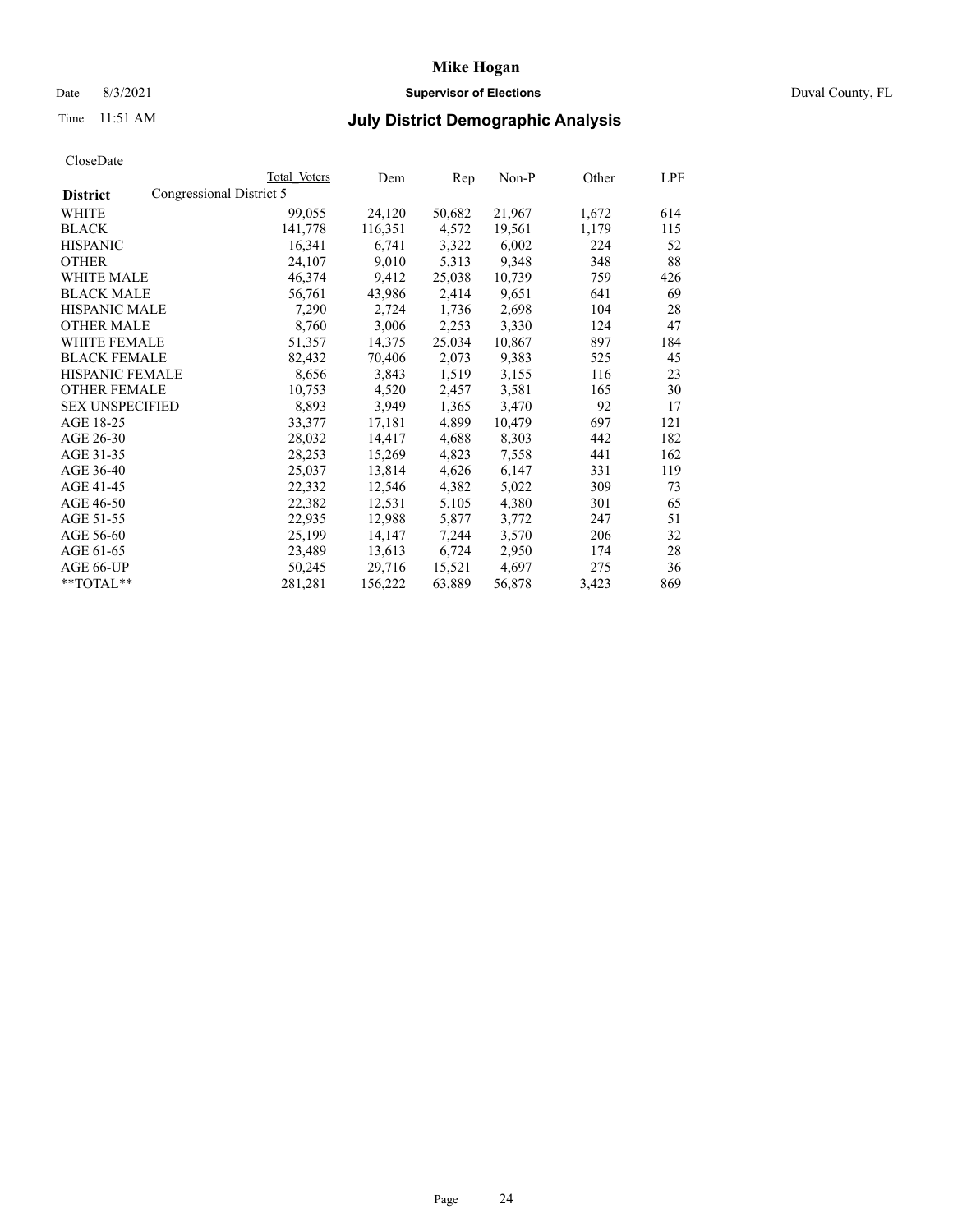### Date 8/3/2021 **Supervisor of Elections** Duval County, FL

# Time 11:51 AM **July District Demographic Analysis**

|                        |              | Total Voters | Dem     | Rep     | Non-P   | Other | LPF   |
|------------------------|--------------|--------------|---------|---------|---------|-------|-------|
| <b>District</b>        | Duval County |              |         |         |         |       |       |
| WHITE                  |              | 341,111      | 79,335  | 182,896 | 71,454  | 5,385 | 2,041 |
| <b>BLACK</b>           |              | 184,597      | 148,195 | 6,635   | 27,840  | 1,751 | 176   |
| <b>HISPANIC</b>        |              | 37,468       | 14,293  | 9,203   | 13,307  | 532   | 133   |
| <b>OTHER</b>           |              | 58,453       | 19,132  | 15,605  | 22,631  | 861   | 224   |
| <b>WHITE MALE</b>      |              | 160,405      | 30,994  | 89,782  | 35,824  | 2,441 | 1,364 |
| <b>BLACK MALE</b>      |              | 75,381       | 56,673  | 3,601   | 14,064  | 940   | 103   |
| <b>HISPANIC MALE</b>   |              | 16,896       | 5,776   | 4,642   | 6,164   | 236   | 78    |
| <b>OTHER MALE</b>      |              | 22,473       | 6,665   | 6,594   | 8,777   | 317   | 120   |
| WHITE FEMALE           |              | 176,849      | 47,456  | 91,257  | 34,579  | 2,897 | 660   |
| <b>BLACK FEMALE</b>    |              | 106,005      | 89,122  | 2,923   | 13,096  | 793   | 71    |
| <b>HISPANIC FEMALE</b> |              | 19,762       | 8,187   | 4,399   | 6,837   | 288   | 51    |
| <b>OTHER FEMALE</b>    |              | 26,389       | 9,794   | 7,210   | 8,898   | 413   | 74    |
| <b>SEX UNSPECIFIED</b> |              | 17,463       | 6,287   | 3,931   | 6,988   | 204   | 53    |
| AGE 18-25              |              | 69,902       | 29,088  | 17,234  | 21,535  | 1,691 | 354   |
| AGE 26-30              |              | 61,119       | 24,945  | 16,062  | 18,445  | 1,191 | 476   |
| AGE 31-35              |              | 61,348       | 25,929  | 16,615  | 17,305  | 1,012 | 487   |
| AGE 36-40              |              | 55,111       | 23,178  | 15,731  | 15,007  | 800   | 395   |
| AGE 41-45              |              | 48,836       | 20,787  | 14.550  | 12,556  | 693   | 250   |
| AGE 46-50              |              | 49,213       | 20,637  | 16,856  | 10,821  | 691   | 208   |
| AGE 51-55              |              | 50,696       | 20,952  | 19,458  | 9,564   | 593   | 129   |
| AGE 56-60              |              | 54,945       | 22,483  | 22,851  | 8,965   | 558   | 88    |
| AGE 61-65              |              | 51,301       | 21,885  | 21,445  | 7,403   | 485   | 83    |
| AGE 66-UP              |              | 119,157      | 51,071  | 53,537  | 13,630  | 815   | 104   |
| $*$ $TOTAL**$          |              | 621,629      | 260,955 | 214,339 | 135,232 | 8,529 | 2,574 |
|                        |              |              |         |         |         |       |       |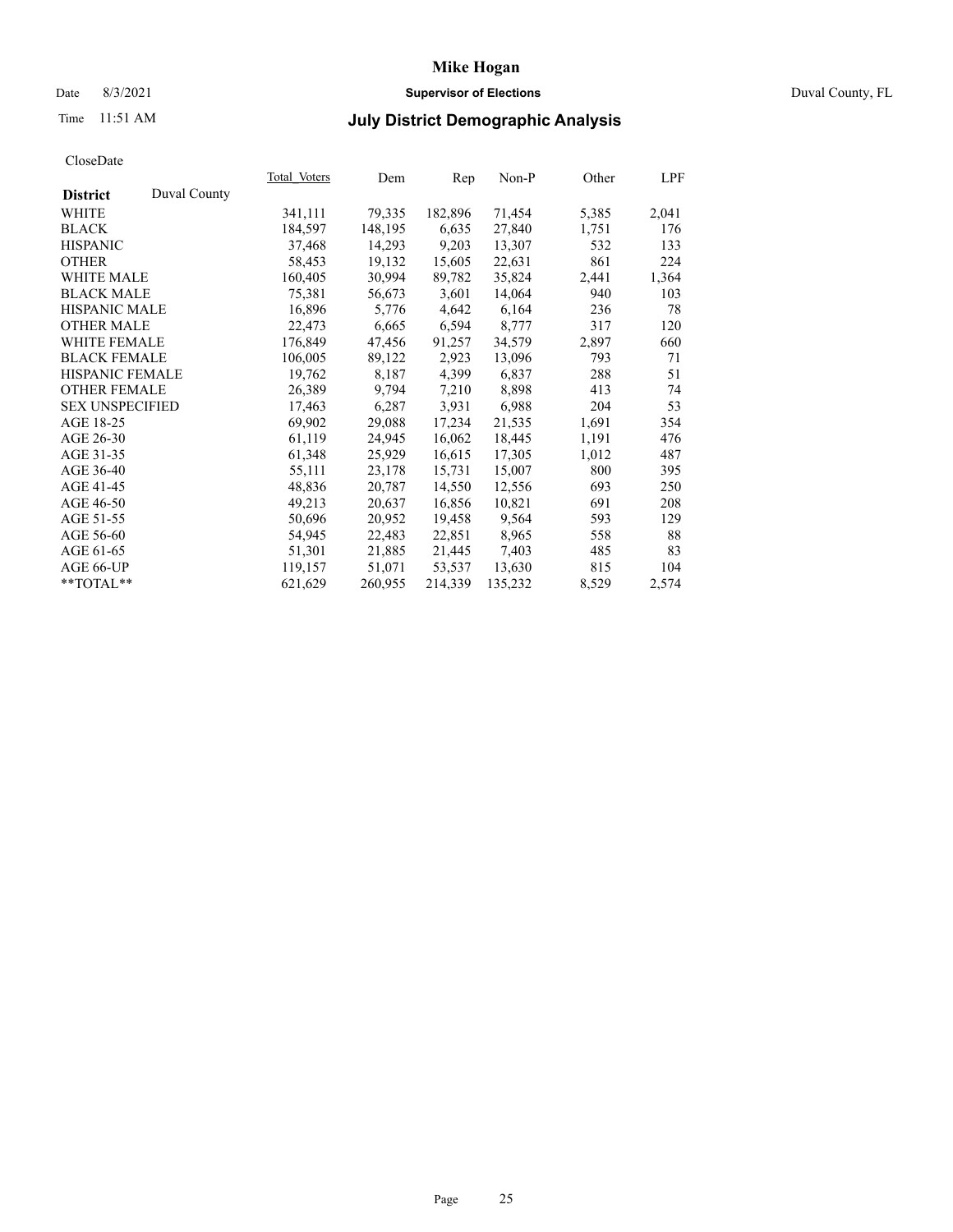### Date 8/3/2021 **Supervisor of Elections** Duval County, FL

# Time 11:51 AM **July District Demographic Analysis**

| Total Voters | Dem   | Rep   | $Non-P$ | Other        | LPF            |
|--------------|-------|-------|---------|--------------|----------------|
|              |       |       |         |              |                |
| 9,663        | 2,758 | 4,592 | 2,128   | 137          | 48             |
| 816          | 622   | 41    | 147     | 4            | 2              |
| 303          | 130   | 87    | 83      | 3            | $\theta$       |
| 645          | 187   | 214   | 226     | 14           | 4              |
| 4,545        | 1,033 | 2,309 | 1,110   | 60           | 33             |
| 360          | 247   | 26    | 84      | 2            | 1              |
| 138          | 48    | 43    | 47      | $\mathbf{0}$ | $\theta$       |
| 226          | 55    | 80    | 88      | 3            | $\theta$       |
| 5,040        | 1,695 | 2,253 | 1,001   | 76           | 15             |
| 442          | 366   | 14    | 59      | 2            |                |
| 160          | 81    | 41    | 35      | 3            | $\mathbf{0}$   |
| 273          | 95    | 94    | 75      | 7            | 2              |
| 242          | 77    | 74    | 84      | 5            | $\overline{c}$ |
| 1,026        | 335   | 367   | 290     | 29           | 5              |
| 884          | 287   | 302   | 267     | 22           | 6              |
| 905          | 291   | 292   | 294     | 22           | 6              |
| 891          | 276   | 306   | 284     | 15           | 10             |
| 782          | 247   | 292   | 231     | 6            | 6              |
| 801          | 241   | 329   | 216     | 8            | 7              |
| 900          | 245   | 454   | 184     | 11           | 6              |
| 1,108        | 295   | 585   | 217     | 8            | 3              |
| 1,073        | 390   | 516   | 152     | 13           | $\overline{c}$ |
| 3,057        | 1,090 | 1,491 | 449     | 24           | 3              |
| 11,427       | 3,697 | 4,934 | 2,584   | 158          | 54             |
|              |       |       |         |              |                |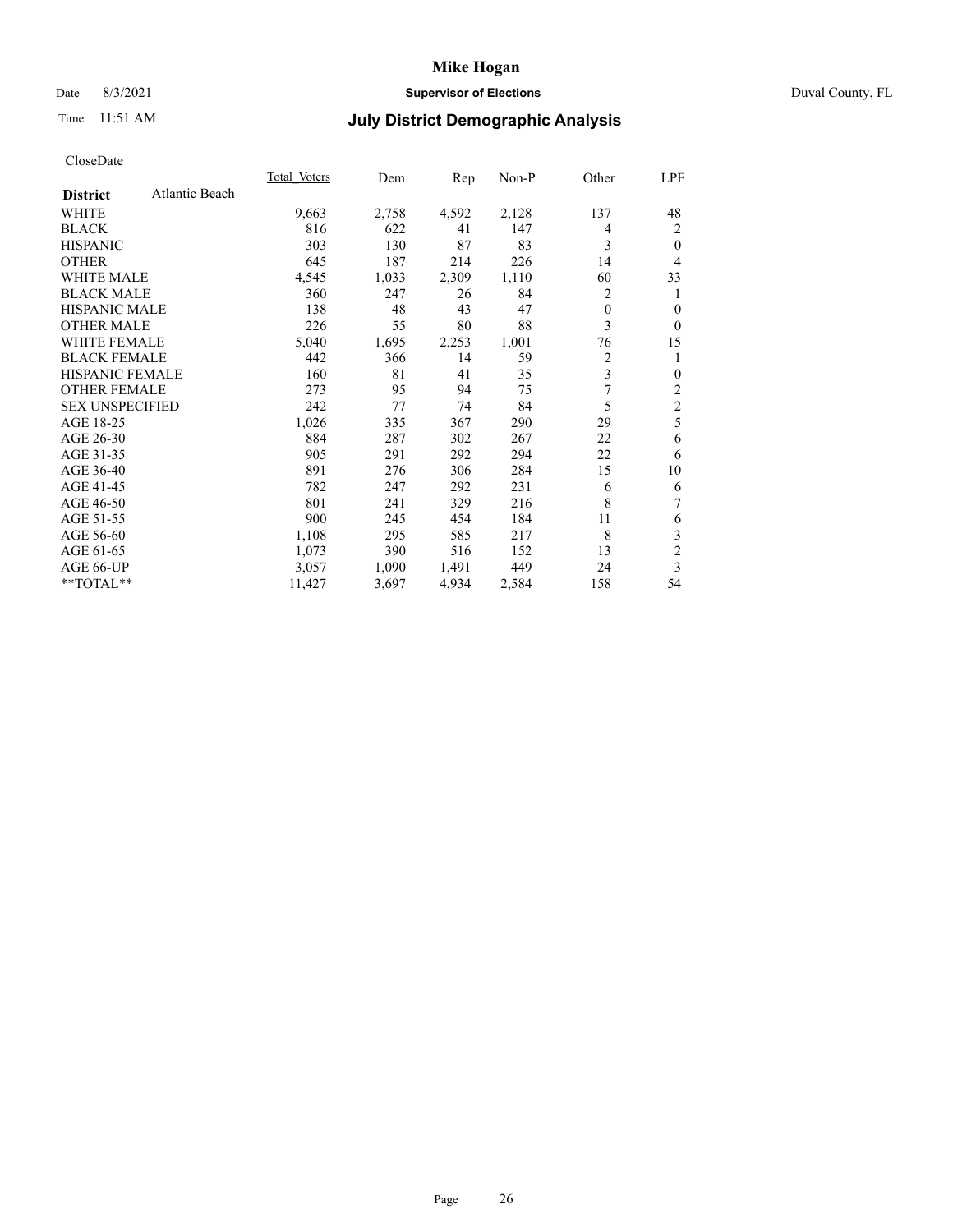## Date 8/3/2021 **Supervisor of Elections** Duval County, FL

# Time 11:51 AM **July District Demographic Analysis**

|                        |         | Total Voters | Dem | Rep | Non-P          | Other    | LPF      |
|------------------------|---------|--------------|-----|-----|----------------|----------|----------|
| <b>District</b>        | Baldwin |              |     |     |                |          |          |
| WHITE                  |         | 668          | 122 | 412 | 121            | 10       | 3        |
| <b>BLACK</b>           |         | 245          | 220 | 7   | 18             | $\Omega$ | 0        |
| <b>HISPANIC</b>        |         | 12           | 4   | 6   | $\overline{c}$ | 0        | 0        |
| <b>OTHER</b>           |         | 37           | 8   | 14  | 14             |          | 0        |
| WHITE MALE             |         | 296          | 54  | 182 | 52             |          |          |
| <b>BLACK MALE</b>      |         | 86           | 75  | 4   |                | $_{0}$   | 0        |
| <b>HISPANIC MALE</b>   |         | 5            | 2   | 2   |                | 0        | 0        |
| <b>OTHER MALE</b>      |         | 16           | 6   | 4   | 6              | $_{0}$   | 0        |
| <b>WHITE FEMALE</b>    |         | 363          | 67  | 226 | 65             | 3        | 2        |
| <b>BLACK FEMALE</b>    |         | 150          | 139 | 3   | 8              | 0        | $\theta$ |
| <b>HISPANIC FEMALE</b> |         | 7            | 2   | 4   |                | $_{0}$   | 0        |
| <b>OTHER FEMALE</b>    |         | 10           |     | 7   |                |          | 0        |
| <b>SEX UNSPECIFIED</b> |         | 29           | 8   | 7   | 14             | 0        | 0        |
| AGE 18-25              |         | 92           | 32  | 34  | 24             |          |          |
| AGE 26-30              |         | 80           | 21  | 39  | 18             | 2        | 0        |
| AGE 31-35              |         | 76           | 22  | 34  | 19             | 0        |          |
| AGE 36-40              |         | 88           | 25  | 48  | 14             |          | 0        |
| AGE 41-45              |         | 56           | 19  | 23  | 12             | 2        | 0        |
| AGE 46-50              |         | 63           | 23  | 29  | 9              | 1        |          |
| AGE 51-55              |         | 79           | 25  | 44  | 9              |          | 0        |
| AGE 56-60              |         | 92           | 34  | 36  | 20             | 2        | 0        |
| AGE 61-65              |         | 87           | 34  | 45  | 8              | $\Omega$ | 0        |
| AGE 66-UP              |         | 249          | 119 | 107 | 22             |          | 0        |
| **TOTAL**              |         | 962          | 354 | 439 | 155            | 11       | 3        |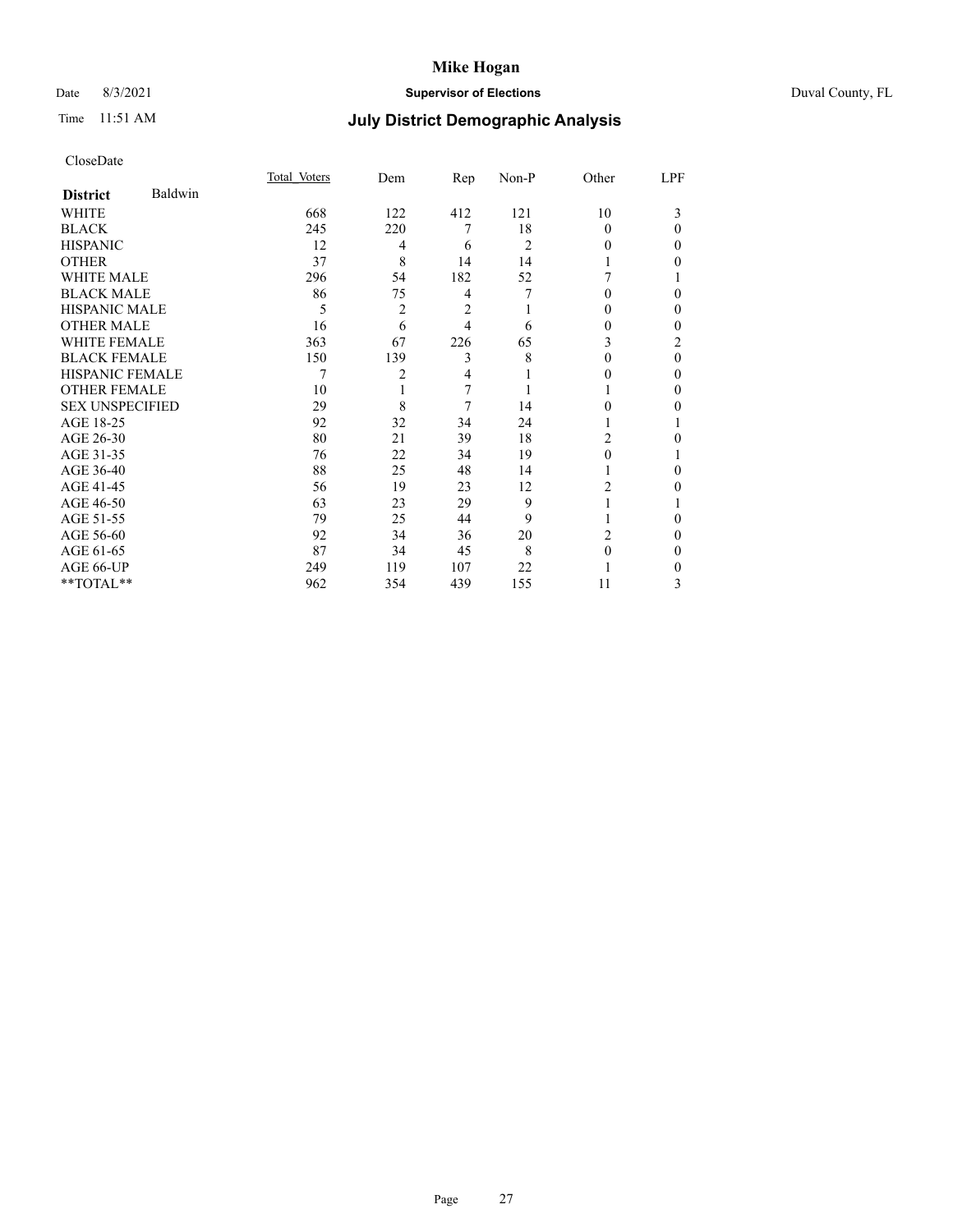### Date 8/3/2021 **Supervisor of Elections** Duval County, FL

# Time 11:51 AM **July District Demographic Analysis**

|                                       | Total Voters | Dem   | Rep   | Non-P | Other          | LPF            |
|---------------------------------------|--------------|-------|-------|-------|----------------|----------------|
| Jacksonville Beach<br><b>District</b> |              |       |       |       |                |                |
| WHITE                                 | 17,662       | 4,220 | 9,224 | 3,824 | 289            | 105            |
| <b>BLACK</b>                          | 539          | 394   | 36    | 103   | 4              | 2              |
| <b>HISPANIC</b>                       | 496          | 162   | 184   | 133   | 15             | $\overline{2}$ |
| <b>OTHER</b>                          | 1,121        | 278   | 405   | 401   | 28             | 9              |
| <b>WHITE MALE</b>                     | 8,608        | 1,685 | 4,667 | 2,043 | 137            | 76             |
| <b>BLACK MALE</b>                     | 243          | 162   | 16    | 60    | 4              | 1              |
| <b>HISPANIC MALE</b>                  | 206          | 51    | 86    | 66    | 2              | 1              |
| <b>OTHER MALE</b>                     | 437          | 102   | 164   | 154   | 13             | 4              |
| WHITE FEMALE                          | 8,889        | 2,505 | 4,468 | 1,736 | 152            | 28             |
| <b>BLACK FEMALE</b>                   | 289          | 227   | 19    | 42    | $\overline{0}$ | 1              |
| HISPANIC FEMALE                       | 282          | 109   | 96    | 63    | 13             | 1              |
| <b>OTHER FEMALE</b>                   | 461          | 134   | 184   | 130   | 10             | 3              |
| <b>SEX UNSPECIFIED</b>                | 402          | 79    | 149   | 166   | 5              | 3              |
| AGE 18-25                             | 1,756        | 454   | 749   | 479   | 60             | 14             |
| AGE 26-30                             | 2,028        | 475   | 901   | 593   | 38             | 21             |
| AGE 31-35                             | 1,991        | 457   | 873   | 608   | 36             | 17             |
| AGE 36-40                             | 1,674        | 412   | 719   | 499   | 27             | 17             |
| AGE 41-45                             | 1,510        | 389   | 663   | 419   | 27             | 12             |
| AGE 46-50                             | 1,396        | 314   | 710   | 335   | 26             | 11             |
| AGE 51-55                             | 1,573        | 329   | 897   | 318   | 22             | 7              |
| AGE 56-60                             | 1,840        | 419   | 1,046 | 328   | 37             | 10             |
| AGE 61-65                             | 1,776        | 488   | 985   | 281   | 20             | $\mathfrak{2}$ |
| AGE 66-UP                             | 4,274        | 1,317 | 2,306 | 601   | 43             | 7              |
| **TOTAL**                             | 19,818       | 5,054 | 9,849 | 4,461 | 336            | 118            |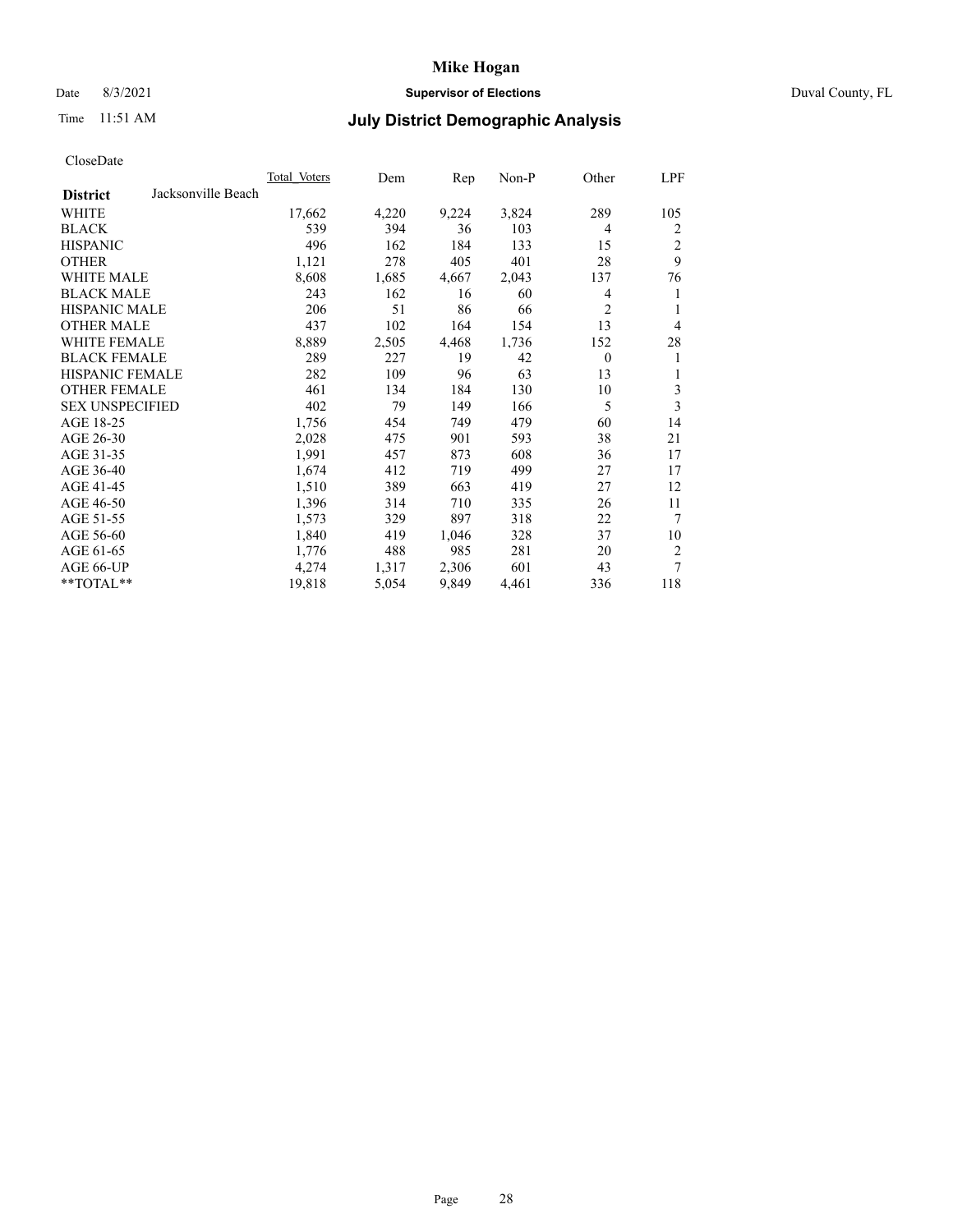## Date 8/3/2021 **Supervisor of Elections** Duval County, FL

# Time 11:51 AM **July District Demographic Analysis**

|                        |               | Total Voters | Dem   | Rep   | Non-P | Other          | LPF            |
|------------------------|---------------|--------------|-------|-------|-------|----------------|----------------|
| <b>District</b>        | Neptune Beach |              |       |       |       |                |                |
| WHITE                  |               | 5,508        | 1,445 | 2,785 | 1,168 | 82             | 28             |
| <b>BLACK</b>           |               | 62           | 30    | 11    | 16    | 5              | $\mathbf{0}$   |
| <b>HISPANIC</b>        |               | 121          | 44    | 45    | 28    | 2              | 2              |
| <b>OTHER</b>           |               | 285          | 71    | 93    | 109   | 6              | 6              |
| <b>WHITE MALE</b>      |               | 2,616        | 506   | 1,431 | 618   | 41             | 20             |
| <b>BLACK MALE</b>      |               | 33           | 16    | 5     | 8     | 4              | $\mathbf{0}$   |
| <b>HISPANIC MALE</b>   |               | 50           | 14    | 20    | 14    | 2              | $\mathbf{0}$   |
| <b>OTHER MALE</b>      |               | 104          | 23    | 34    | 40    | 4              | 3              |
| WHITE FEMALE           |               | 2,829        | 926   | 1,323 | 532   | 40             | 8              |
| <b>BLACK FEMALE</b>    |               | 29           | 14    | 6     | 8     |                | 0              |
| <b>HISPANIC FEMALE</b> |               | 68           | 29    | 23    | 14    | 0              | 2              |
| <b>OTHER FEMALE</b>    |               | 120          | 37    | 42    | 37    |                | 3              |
| <b>SEX UNSPECIFIED</b> |               | 126          | 25    | 50    | 49    | $\overline{2}$ | $\mathbf{0}$   |
| AGE 18-25              |               | 538          | 137   | 217   | 159   | 19             | 6              |
| AGE 26-30              |               | 541          | 153   | 214   | 161   | 10             | 3              |
| AGE 31-35              |               | 543          | 138   | 231   | 155   | 14             | 5              |
| AGE 36-40              |               | 575          | 137   | 259   | 164   | 10             | 5              |
| AGE 41-45              |               | 445          | 117   | 190   | 126   |                | 5              |
| AGE 46-50              |               | 490          | 108   | 242   | 129   | 6              | 5              |
| AGE 51-55              |               | 484          | 112   | 262   | 101   | 6              | 3              |
| AGE 56-60              |               | 496          | 113   | 284   | 84    | 13             | $\overline{2}$ |
| AGE 61-65              |               | 567          | 129   | 333   | 101   | 3              | 1              |
| AGE 66-UP              |               | 1,297        | 446   | 702   | 141   | 7              |                |
| **TOTAL**              |               | 5,976        | 1,590 | 2,934 | 1,321 | 95             | 36             |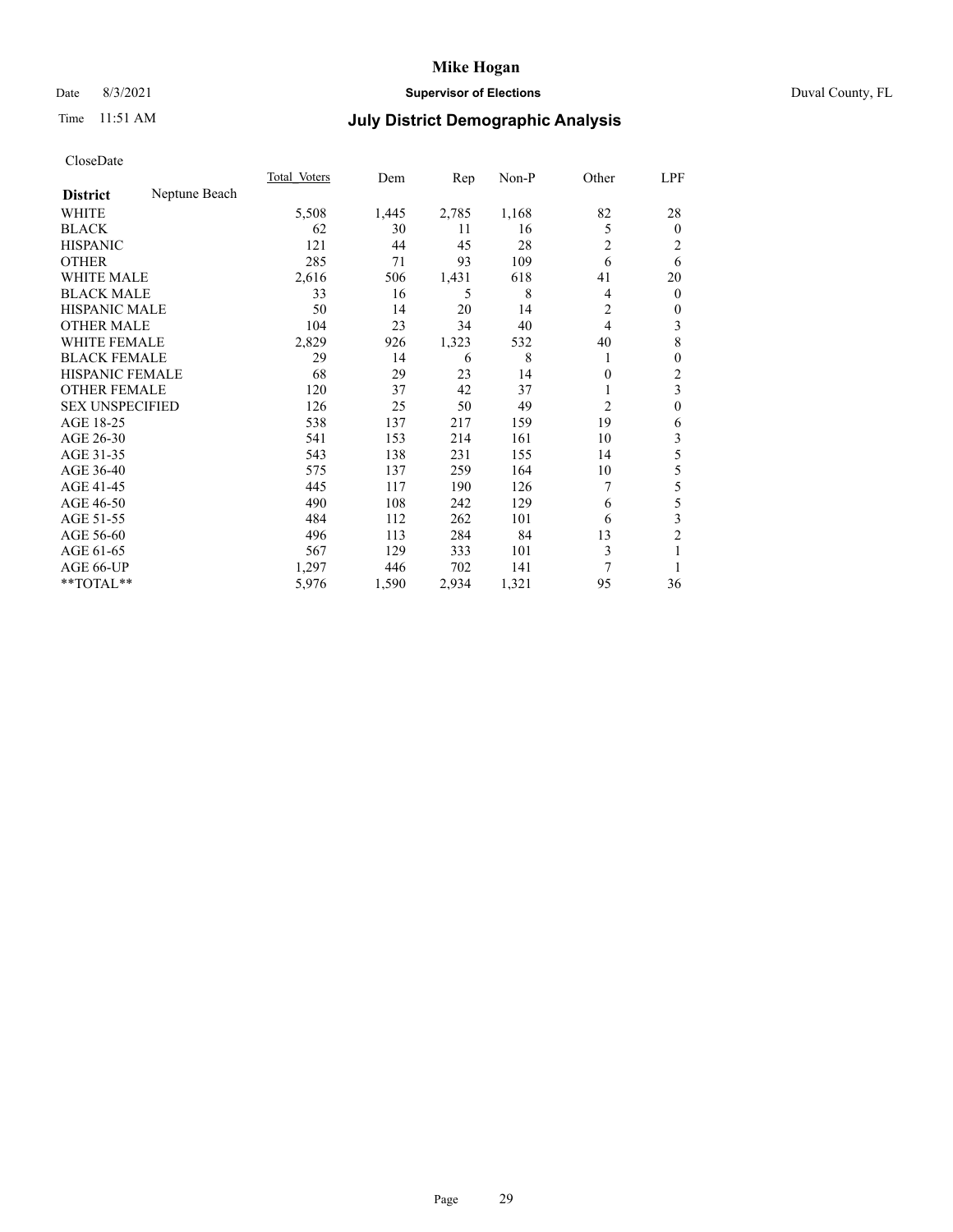## Date 8/3/2021 **Supervisor of Elections** Duval County, FL

# Time 11:51 AM **July District Demographic Analysis**

|                        |                   | Total Voters | Dem    | Rep    | Non-P  | Other | LPF |
|------------------------|-------------------|--------------|--------|--------|--------|-------|-----|
| <b>District</b>        | House District 11 |              |        |        |        |       |     |
| WHITE                  |                   | 57,183       | 12,921 | 30,824 | 12,268 | 864   | 306 |
| <b>BLACK</b>           |                   | 5,934        | 4,322  | 343    | 1,168  | 88    | 13  |
| <b>HISPANIC</b>        |                   | 2,719        | 927    | 875    | 858    | 45    | 14  |
| <b>OTHER</b>           |                   | 4,874        | 1,268  | 1,714  | 1,779  | 83    | 30  |
| <b>WHITE MALE</b>      |                   | 27,636       | 4,976  | 15,630 | 6,409  | 412   | 209 |
| <b>BLACK MALE</b>      |                   | 2,704        | 1,797  | 191    | 658    | 49    | 9   |
| <b>HISPANIC MALE</b>   |                   | 1,243        | 353    | 437    | 429    | 16    | 8   |
| <b>OTHER MALE</b>      |                   | 1,862        | 436    | 691    | 692    | 29    | 14  |
| WHITE FEMALE           |                   | 28,976       | 7,825  | 14,903 | 5,707  | 445   | 96  |
| <b>BLACK FEMALE</b>    |                   | 3,139        | 2,458  | 150    | 489    | 39    | 3   |
| <b>HISPANIC FEMALE</b> |                   | 1,422        | 553    | 422    | 413    | 28    | 6   |
| <b>OTHER FEMALE</b>    |                   | 2,111        | 635    | 784    | 647    | 35    | 10  |
| <b>SEX UNSPECIFIED</b> |                   | 1,614        | 405    | 548    | 626    | 27    | 8   |
| AGE 18-25              |                   | 6,744        | 1,916  | 2,578  | 2,021  | 182   | 47  |
| AGE 26-30              |                   | 6,464        | 1,751  | 2,529  | 1,988  | 132   | 64  |
| AGE 31-35              |                   | 6,582        | 1,744  | 2,665  | 1,999  | 118   | 56  |
| AGE 36-40              |                   | 6,259        | 1,692  | 2,523  | 1,875  | 106   | 63  |
| AGE 41-45              |                   | 5,531        | 1,529  | 2,322  | 1,565  | 80    | 35  |
| AGE 46-50              |                   | 5,547        | 1,452  | 2,670  | 1,308  | 84    | 33  |
| AGE 51-55              |                   | 5,770        | 1,449  | 3,072  | 1,149  | 81    | 19  |
| AGE 56-60              |                   | 6,505        | 1,579  | 3,682  | 1,132  | 93    | 19  |
| AGE 61-65              |                   | 6,269        | 1,743  | 3,428  | 1,001  | 87    | 10  |
| AGE 66-UP              |                   | 15,039       | 4,583  | 8,287  | 2,035  | 117   | 17  |
| $*$ TOTAL $*$          |                   | 70,710       | 19,438 | 33,756 | 16,073 | 1,080 | 363 |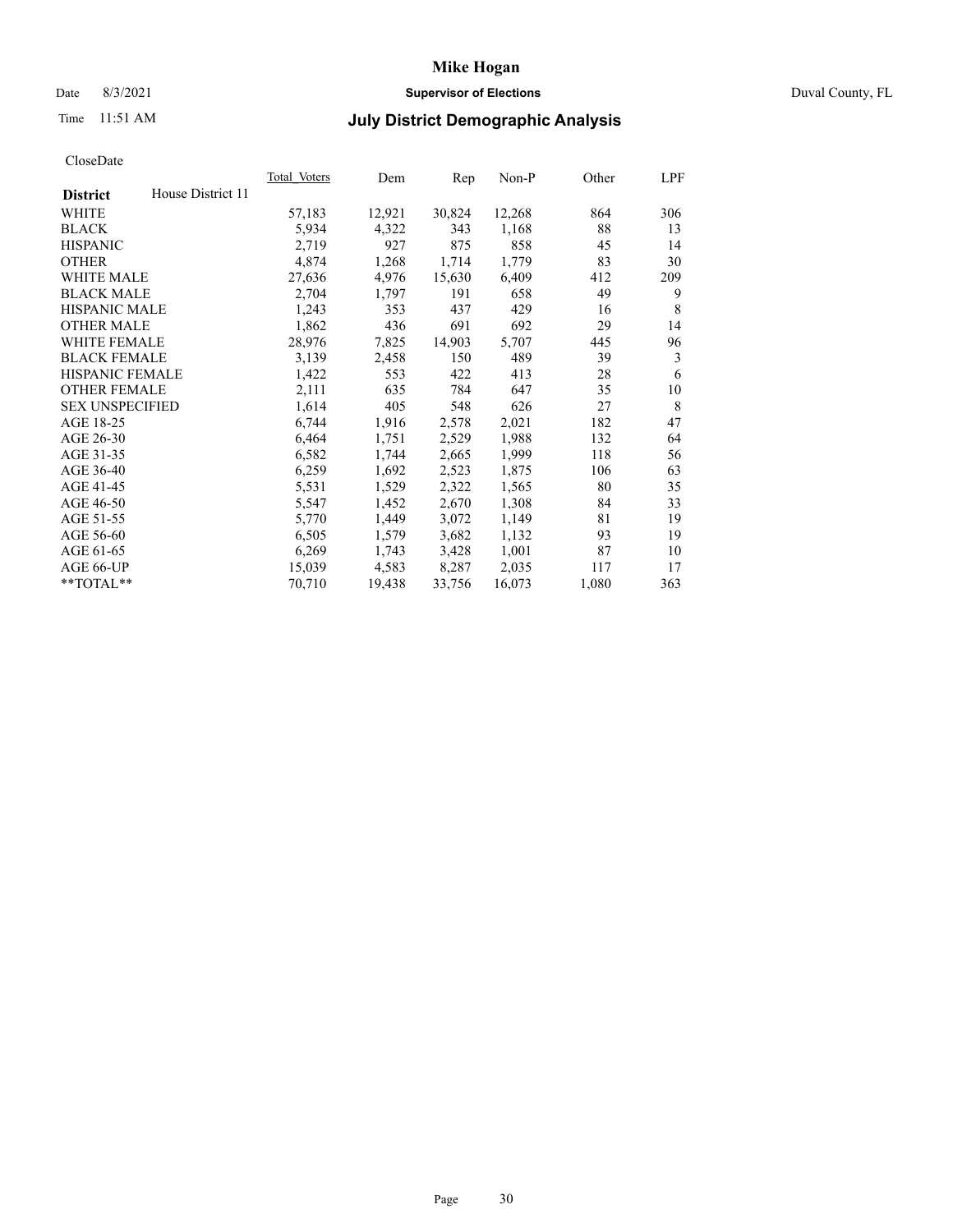### Date 8/3/2021 **Supervisor of Elections** Duval County, FL

# Time 11:51 AM **July District Demographic Analysis**

|                        |                   | <b>Total Voters</b> | Dem    | Rep    | Non-P  | Other | LPF |
|------------------------|-------------------|---------------------|--------|--------|--------|-------|-----|
| <b>District</b>        | House District 12 |                     |        |        |        |       |     |
| WHITE                  |                   | 75,107              | 16,525 | 39,975 | 16,915 | 1,228 | 464 |
| <b>BLACK</b>           |                   | 16,876              | 12,610 | 806    | 3,230  | 208   | 22  |
| <b>HISPANIC</b>        |                   | 8,850               | 3,281  | 2,275  | 3,138  | 129   | 27  |
| <b>OTHER</b>           |                   | 14,899              | 4,310  | 4,412  | 5,927  | 199   | 51  |
| <b>WHITE MALE</b>      |                   | 35,533              | 6,327  | 19,806 | 8,503  | 578   | 319 |
| <b>BLACK MALE</b>      |                   | 7,276               | 5,002  | 468    | 1,685  | 105   | 16  |
| <b>HISPANIC MALE</b>   |                   | 3,930               | 1,264  | 1,115  | 1,472  | 64    | 15  |
| <b>OTHER MALE</b>      |                   | 6,007               | 1,618  | 1,875  | 2,404  | 83    | 27  |
| WHITE FEMALE           |                   | 38,678              | 9,992  | 19,760 | 8,151  | 636   | 139 |
| <b>BLACK FEMALE</b>    |                   | 9,302               | 7,402  | 323    | 1,470  | 101   | 6   |
| HISPANIC FEMALE        |                   | 4,715               | 1,943  | 1,118  | 1,580  | 64    | 10  |
| <b>OTHER FEMALE</b>    |                   | 6,861               | 2,210  | 2,100  | 2,439  | 94    | 18  |
| <b>SEX UNSPECIFIED</b> |                   | 3,428               | 968    | 903    | 1,504  | 39    | 14  |
| AGE 18-25              |                   | 13,663              | 4,791  | 4,073  | 4,343  | 372   | 84  |
| AGE 26-30              |                   | 11,945              | 3,858  | 3,823  | 3,890  | 268   | 106 |
| AGE 31-35              |                   | 11,436              | 3,727  | 3,784  | 3,633  | 200   | 92  |
| AGE 36-40              |                   | 10,402              | 3,200  | 3,633  | 3,303  | 177   | 89  |
| AGE 41-45              |                   | 9,119               | 2,887  | 3,289  | 2,765  | 122   | 56  |
| AGE 46-50              |                   | 9,084               | 2,811  | 3,789  | 2,291  | 142   | 51  |
| AGE 51-55              |                   | 9,420               | 2,875  | 4,331  | 2,085  | 97    | 32  |
| AGE 56-60              |                   | 10,215              | 2,926  | 5,118  | 2,041  | 115   | 15  |
| AGE 61-65              |                   | 9,236               | 2,911  | 4,494  | 1,708  | 102   | 21  |
| AGE 66-UP              |                   | 21,212              | 6,740  | 11,134 | 3,151  | 169   | 18  |
| **TOTAL**              |                   | 115,732             | 36,726 | 47,468 | 29,210 | 1,764 | 564 |
|                        |                   |                     |        |        |        |       |     |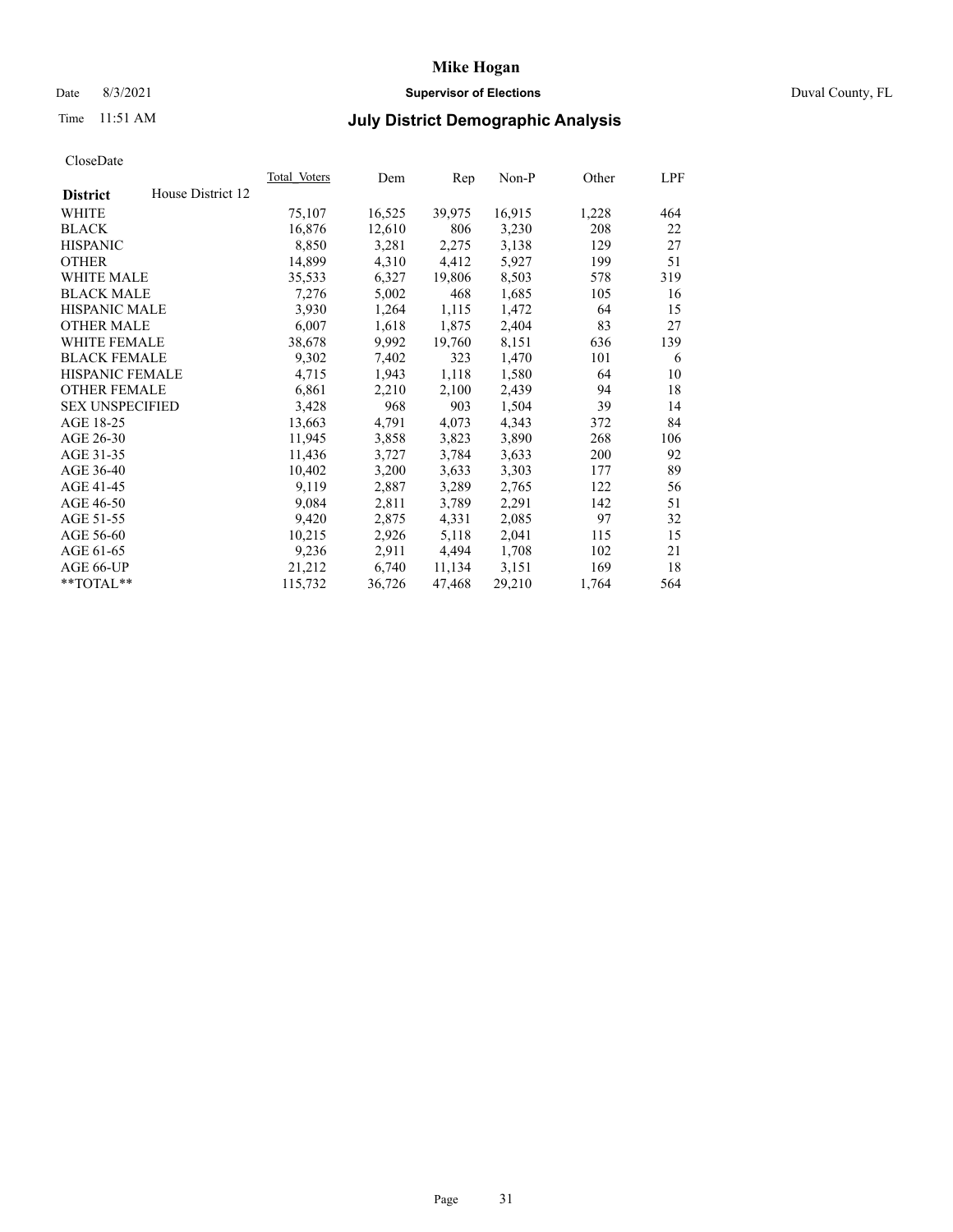### Date 8/3/2021 **Supervisor of Elections** Duval County, FL

# Time 11:51 AM **July District Demographic Analysis**

|                        |                   | Total Voters | Dem    | Rep    | Non-P  | Other | LPF    |
|------------------------|-------------------|--------------|--------|--------|--------|-------|--------|
| <b>District</b>        | House District 13 |              |        |        |        |       |        |
| WHITE                  |                   | 39,108       | 10,903 | 18,700 | 8,638  | 638   | 229    |
| <b>BLACK</b>           |                   | 51,640       | 42,455 | 1,681  | 7,055  | 398   | 51     |
| <b>HISPANIC</b>        |                   | 5,715        | 2,335  | 1,248  | 2,032  | 81    | 19     |
| <b>OTHER</b>           |                   | 8,790        | 3,488  | 1,677  | 3,480  | 111   | 34     |
| <b>WHITE MALE</b>      |                   | 18,406       | 4,378  | 9,264  | 4,328  | 282   | 154    |
| <b>BLACK MALE</b>      |                   | 20,778       | 16,194 | 862    | 3,480  | 211   | 31     |
| <b>HISPANIC MALE</b>   |                   | 2,500        | 945    | 614    | 896    | 34    | 11     |
| <b>OTHER MALE</b>      |                   | 3,122        | 1,138  | 688    | 1,235  | 44    | 17     |
| <b>WHITE FEMALE</b>    |                   | 20,145       | 6,376  | 9,195  | 4,151  | 350   | 73     |
| <b>BLACK FEMALE</b>    |                   | 29,831       | 25,496 | 784    | 3,351  | 181   | 19     |
| <b>HISPANIC FEMALE</b> |                   | 3,065        | 1,326  | 605    | 1,079  | 47    | 8      |
| <b>OTHER FEMALE</b>    |                   | 3,758        | 1,738  | 756    | 1,204  | 47    | 13     |
| <b>SEX UNSPECIFIED</b> |                   | 3,646        | 1,589  | 538    | 1,480  | 32    | $\tau$ |
| AGE 18-25              |                   | 12,022       | 6,267  | 1,736  | 3,751  | 226   | 42     |
| AGE 26-30              |                   | 10,477       | 5,528  | 1,682  | 3,060  | 152   | 55     |
| AGE 31-35              |                   | 10,939       | 5,971  | 1,854  | 2,870  | 173   | 71     |
| AGE 36-40              |                   | 9,347        | 5,076  | 1,745  | 2,369  | 111   | 46     |
| AGE 41-45              |                   | 7,953        | 4,386  | 1,577  | 1,851  | 110   | 29     |
| AGE 46-50              |                   | 7,940        | 4,379  | 1,820  | 1,605  | 106   | 30     |
| AGE 51-55              |                   | 8,171        | 4,614  | 2,097  | 1,358  | 84    | 18     |
| AGE 56-60              |                   | 9,366        | 5,386  | 2,512  | 1,358  | 95    | 15     |
| AGE 61-65              |                   | 9,097        | 5,440  | 2,442  | 1,123  | 78    | 14     |
| AGE 66-UP              |                   | 19,941       | 12,134 | 5,841  | 1,860  | 93    | 13     |
| $*$ TOTAL $**$         |                   | 105,253      | 59,181 | 23,306 | 21,205 | 1,228 | 333    |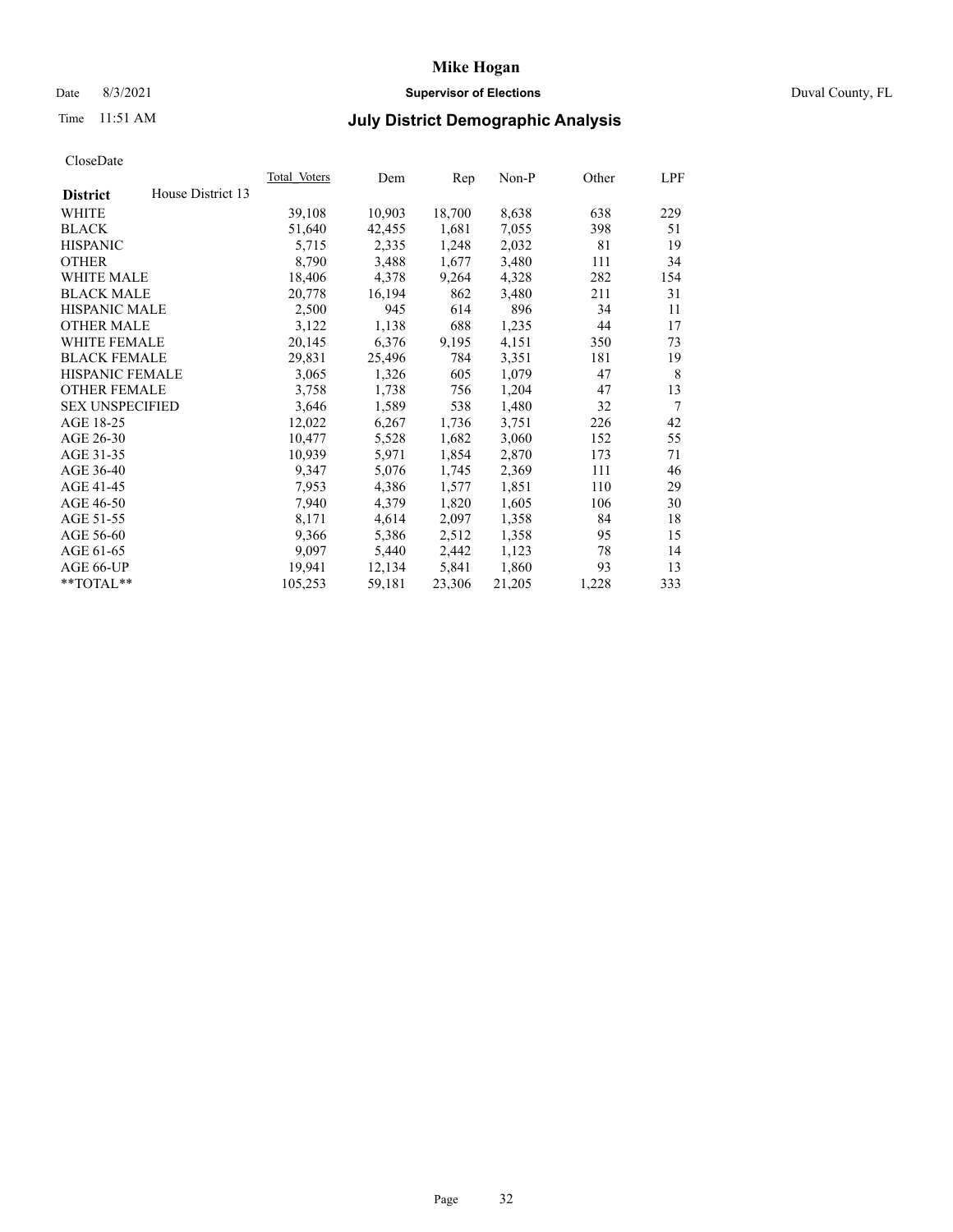### Date 8/3/2021 **Supervisor of Elections** Duval County, FL

# Time 11:51 AM **July District Demographic Analysis**

| <b>Total Voters</b> | Dem    | Rep    | $Non-P$ | Other | LPF |
|---------------------|--------|--------|---------|-------|-----|
|                     |        |        |         |       |     |
| 42,584              | 10,143 | 22,459 | 8,974   | 716   | 292 |
| 63,111              | 52,792 | 1,871  | 7,955   | 453   | 40  |
| 4,621               | 1,931  | 947    | 1,659   | 69    | 15  |
| 8,106               | 3,171  | 1,675  | 3,112   | 111   | 37  |
| 19,889              | 4,042  | 10,919 | 4,412   | 326   | 190 |
| 25,209              | 19,955 | 999    | 3,981   | 249   | 25  |
| 2,124               | 775    | 528    | 783     | 29    | 9   |
| 2,903               | 1,041  | 682    | 1,118   | 41    | 21  |
| 22,176              | 5,975  | 11,293 | 4,422   | 386   | 100 |
| 36,857              | 32,030 | 845    | 3,767   | 200   | 15  |
| 2,392               | 1,107  | 401    | 839     | 39    | 6   |
| 3,447               | 1,533  | 750    | 1,105   | 49    | 10  |
| 3,425               | 1,579  | 535    | 1,273   | 30    | 8   |
| 13,965              | 7,368  | 2,124  | 4,144   | 279   | 50  |
| 11,486              | 6,004  | 2,049  | 3,181   | 170   | 82  |
| 11,696              | 6,365  | 2,141  | 2,932   | 176   | 82  |
| 10,632              | 6,052  | 2,053  | 2,346   | 128   | 53  |
| 9,592               | 5,582  | 1,890  | 1,964   | 122   | 34  |
| 9,807               | 5,742  | 2,194  | 1,727   | 115   | 29  |
| 9,762               | 5,665  | 2,535  | 1,439   | 107   | 16  |
| 10,374              | 6,056  | 2,892  | 1,325   | 87    | 14  |
| 9,566               | 5,685  | 2,750  | 1,056   | 66    | 9   |
| 21,542              | 13,518 | 6,324  | 1,586   | 99    | 15  |
| 118,422             | 68,037 | 26,952 | 21,700  | 1,349 | 384 |
|                     |        |        |         |       |     |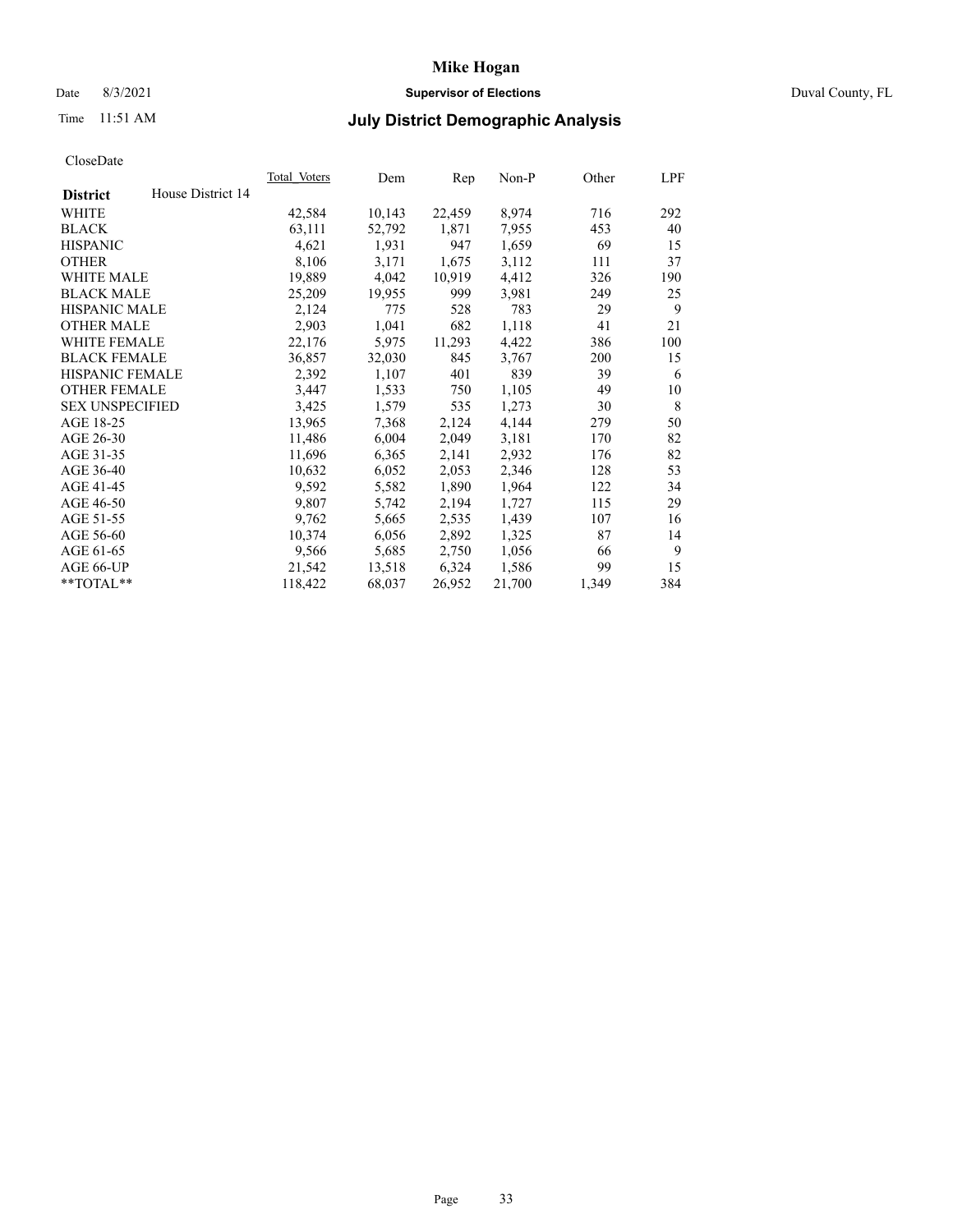## Date 8/3/2021 **Supervisor of Elections** Duval County, FL

# Time 11:51 AM **July District Demographic Analysis**

| Total Voters | Dem    | Rep    | $Non-P$ | Other | LPF |
|--------------|--------|--------|---------|-------|-----|
|              |        |        |         |       |     |
| 65,842       | 15,094 | 36,740 | 12,659  | 969   | 380 |
| 32,374       | 25,270 | 1,286  | 5,408   | 380   | 30  |
| 7,462        | 2,951  | 1,656  | 2,722   | 106   | 27  |
| 10,029       | 3,137  | 2,946  | 3,728   | 183   | 35  |
| 30,879       | 5,927  | 17,989 | 6,257   | 450   | 256 |
| 13,253       | 9,605  | 719    | 2,700   | 212   | 17  |
| 3,432        | 1,248  | 866    | 1,256   | 50    | 12  |
| 3,777        | 1,081  | 1,236  | 1,382   | 60    | 18  |
| 34,200       | 9,018  | 18,345 | 6,205   | 510   | 122 |
| 18,567       | 15,249 | 542    | 2,599   | 164   | 13  |
| 3,882        | 1,638  | 762    | 1,416   | 53    | 13  |
| 4,656        | 1,627  | 1,378  | 1,549   | 92    | 10  |
| 3,059        | 1,059  | 791    | 1,151   | 47    | 11  |
| 12,573       | 5,041  | 3,211  | 3,942   | 315   | 64  |
| 11,294       | 4,442  | 3,102  | 3,417   | 248   | 85  |
| 11,543       | 4,754  | 3,264  | 3,261   | 188   | 76  |
| 10,426       | 4,367  | 3,064  | 2,744   | 171   | 80  |
| 9,319        | 4,030  | 2,845  | 2,243   | 148   | 53  |
| 9,317        | 3,891  | 3,339  | 1,928   | 132   | 27  |
| 9,801        | 4,025  | 3,869  | 1,768   | 108   | 31  |
| 10,429       | 4,106  | 4,649  | 1,569   | 85    | 20  |
| 9,779        | 3,869  | 4,509  | 1,300   | 83    | 18  |
| 21,226       | 7,927  | 10,776 | 2,345   | 160   | 18  |
| 115,707      | 46,452 | 42,628 | 24,517  | 1,638 | 472 |
|              |        |        |         |       |     |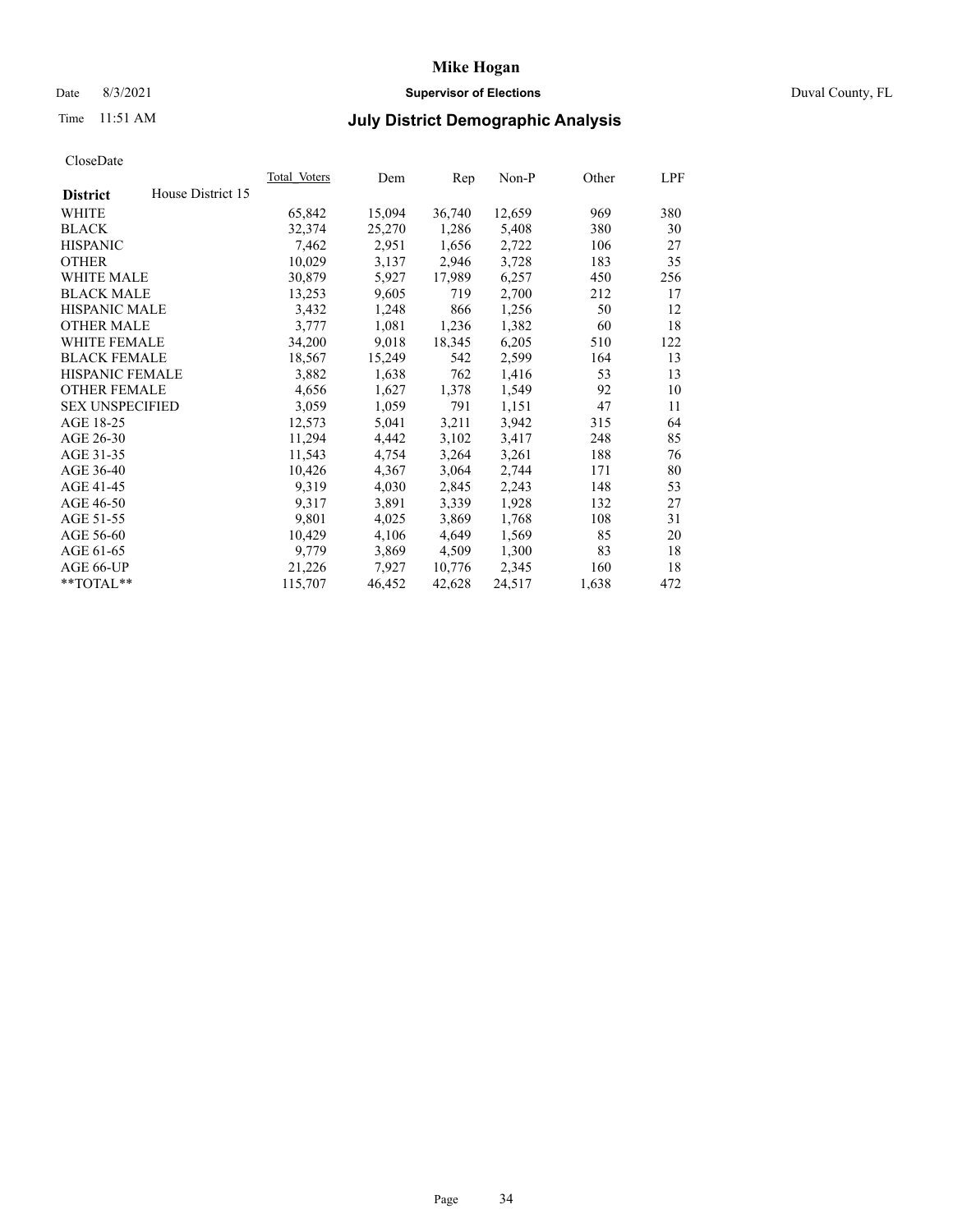## Date 8/3/2021 **Supervisor of Elections** Duval County, FL

# Time 11:51 AM **July District Demographic Analysis**

|                        |                   | Total Voters | Dem    | Rep    | $Non-P$ | Other | LPF |
|------------------------|-------------------|--------------|--------|--------|---------|-------|-----|
| <b>District</b>        | House District 16 |              |        |        |         |       |     |
| WHITE                  |                   | 94,788       | 22,294 | 51,211 | 19,241  | 1,488 | 554 |
| <b>BLACK</b>           |                   | 16,324       | 12,012 | 743    | 3,308   | 237   | 24  |
| <b>HISPANIC</b>        |                   | 9,033        | 3,208  | 2,524  | 3,144   | 122   | 35  |
| <b>OTHER</b>           |                   | 13,843       | 4,302  | 3,907  | 5,355   | 223   | 56  |
| <b>WHITE MALE</b>      |                   | 44,127       | 8,622  | 24,763 | 9,738   | 638   | 366 |
| <b>BLACK MALE</b>      |                   | 6,883        | 4,620  | 413    | 1,719   | 124   | 7   |
| <b>HISPANIC MALE</b>   |                   | 4,066        | 1,306  | 1,233  | 1,456   | 47    | 24  |
| <b>OTHER MALE</b>      |                   | 5,585        | 1,537  | 1,704  | 2,234   | 80    | 30  |
| WHITE FEMALE           |                   | 49,795       | 13,463 | 26,031 | 9,277   | 841   | 183 |
| <b>BLACK FEMALE</b>    |                   | 9,219        | 7,233  | 321    | 1,537   | 111   | 17  |
| HISPANIC FEMALE        |                   | 4,803        | 1,841  | 1,255  | 1,623   | 73    | 11  |
| <b>OTHER FEMALE</b>    |                   | 6,420        | 2,318  | 1,769  | 2,197   | 115   | 21  |
| <b>SEX UNSPECIFIED</b> |                   | 3,090        | 876    | 896    | 1,267   | 41    | 10  |
| AGE 18-25              |                   | 14,347       | 4,663  | 4,879  | 4,286   | 426   | 93  |
| AGE 26-30              |                   | 12,986       | 4,298  | 4,333  | 3,948   | 293   | 114 |
| AGE 31-35              |                   | 12,667       | 4,276  | 4,337  | 3,686   | 229   | 139 |
| AGE 36-40              |                   | 11,273       | 3,641  | 4,045  | 3,331   | 160   | 96  |
| AGE 41-45              |                   | 10,115       | 3,145  | 3,795  | 2,956   | 153   | 66  |
| AGE 46-50              |                   | 10,268       | 3,048  | 4,354  | 2,651   | 153   | 62  |
| AGE 51-55              |                   | 10,808       | 3,035  | 5,211  | 2,377   | 156   | 29  |
| AGE 56-60              |                   | 11,592       | 3,291  | 5,949  | 2,189   | 143   | 20  |
| AGE 61-65              |                   | 10,857       | 3,278  | 5,701  | 1,757   | 105   | 16  |
| AGE 66-UP              |                   | 29,074       | 9,141  | 15,781 | 3,866   | 252   | 34  |
| **TOTAL**              |                   | 133,988      | 41,816 | 58,385 | 31,048  | 2,070 | 669 |
|                        |                   |              |        |        |         |       |     |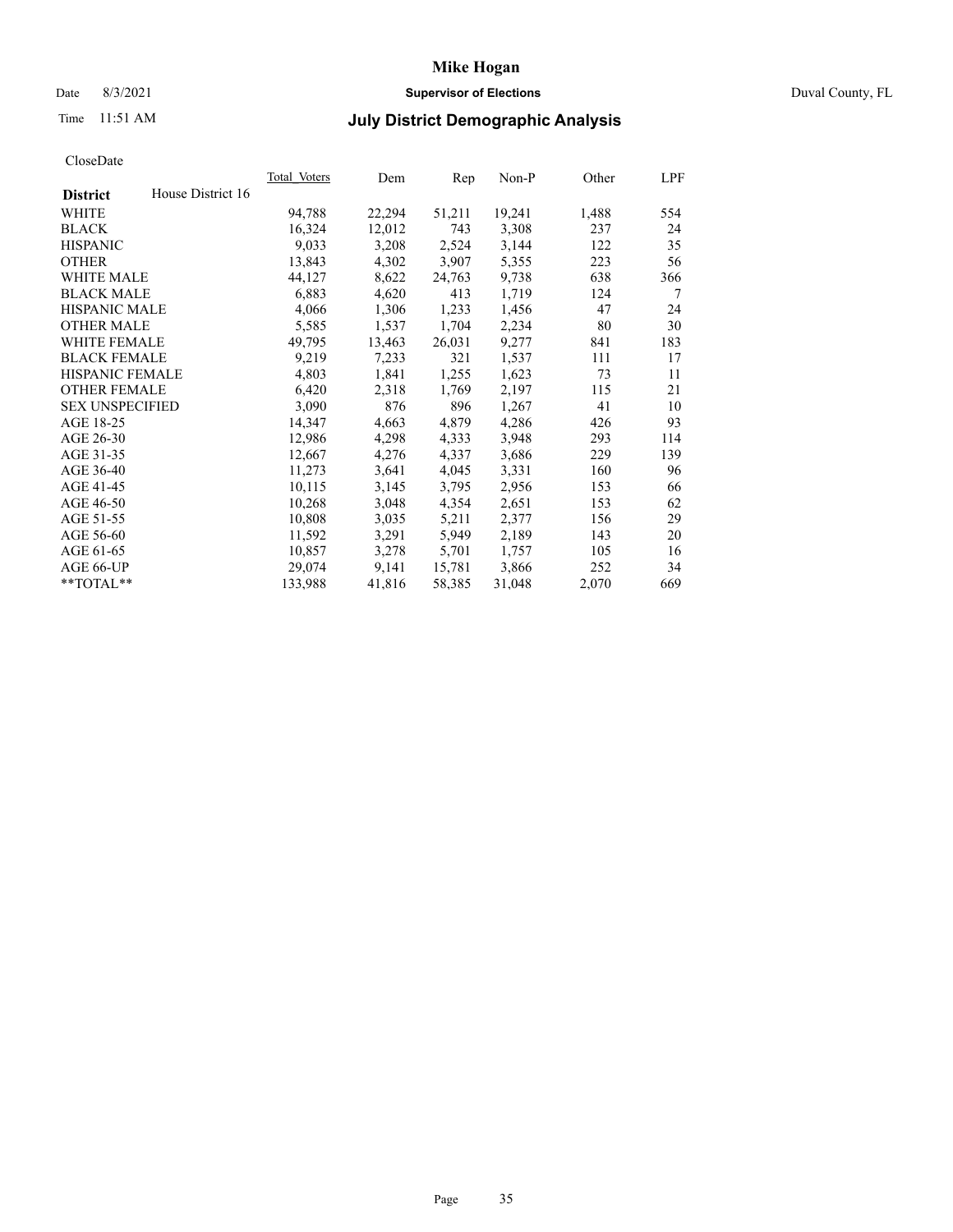## Date 8/3/2021 **Supervisor of Elections** Duval County, FL

# Time 11:51 AM **July District Demographic Analysis**

| Total Voters        | Dem    | Rep    | $Non-P$ | Other | LPF |
|---------------------|--------|--------|---------|-------|-----|
| School Board Dist 1 |        |        |         |       |     |
| 54,969              | 11,356 | 31,331 | 11,158  | 823   | 301 |
| 24,596              | 18,883 | 1,057  | 4,326   | 295   | 35  |
| 6,730               | 2,546  | 1,710  | 2,383   | 78    | 13  |
| 8,944               | 2,745  | 2,637  | 3,412   | 111   | 39  |
| 26,156              | 4,456  | 15,420 | 5,707   | 378   | 195 |
| 10,320              | 7,368  | 571    | 2,202   | 154   | 25  |
| 3,014               | 1,036  | 861    | 1,072   | 37    | 8   |
| 3,381               | 932    | 1,113  | 1,278   | 35    | 23  |
| 28,161              | 6,760  | 15,570 | 5,291   | 438   | 102 |
| 13,796              | 11,178 | 468    | 2,002   | 138   | 10  |
| 3,560               | 1,446  | 819    | 1,250   | 40    | 5   |
| 4,046               | 1,427  | 1,202  | 1,342   | 62    | 13  |
| 2,803               | 926    | 711    | 1,134   | 25    | 7   |
| 10,781              | 4,161  | 2,935  | 3,384   | 251   | 50  |
| 8,981               | 3,442  | 2,491  | 2,795   | 184   | 69  |
| 9,673               | 3,680  | 2,951  | 2,827   | 147   | 68  |
| 8,641               | 3,181  | 2,742  | 2,524   | 126   | 68  |
| 7,681               | 2,967  | 2,555  | 2,004   | 111   | 44  |
| 7,704               | 2,978  | 2,935  | 1,647   | 108   | 36  |
| 8,043               | 3,000  | 3,404  | 1,528   | 96    | 15  |
| 8,702               | 3,084  | 4,109  | 1,398   | 101   | 10  |
| 7,749               | 2,825  | 3,710  | 1,126   | 77    | 11  |
| 17,284              | 6,212  | 8,903  | 2,046   | 106   | 17  |
| 95,239              | 35,530 | 36,735 | 21,279  | 1,307 | 388 |
|                     |        |        |         |       |     |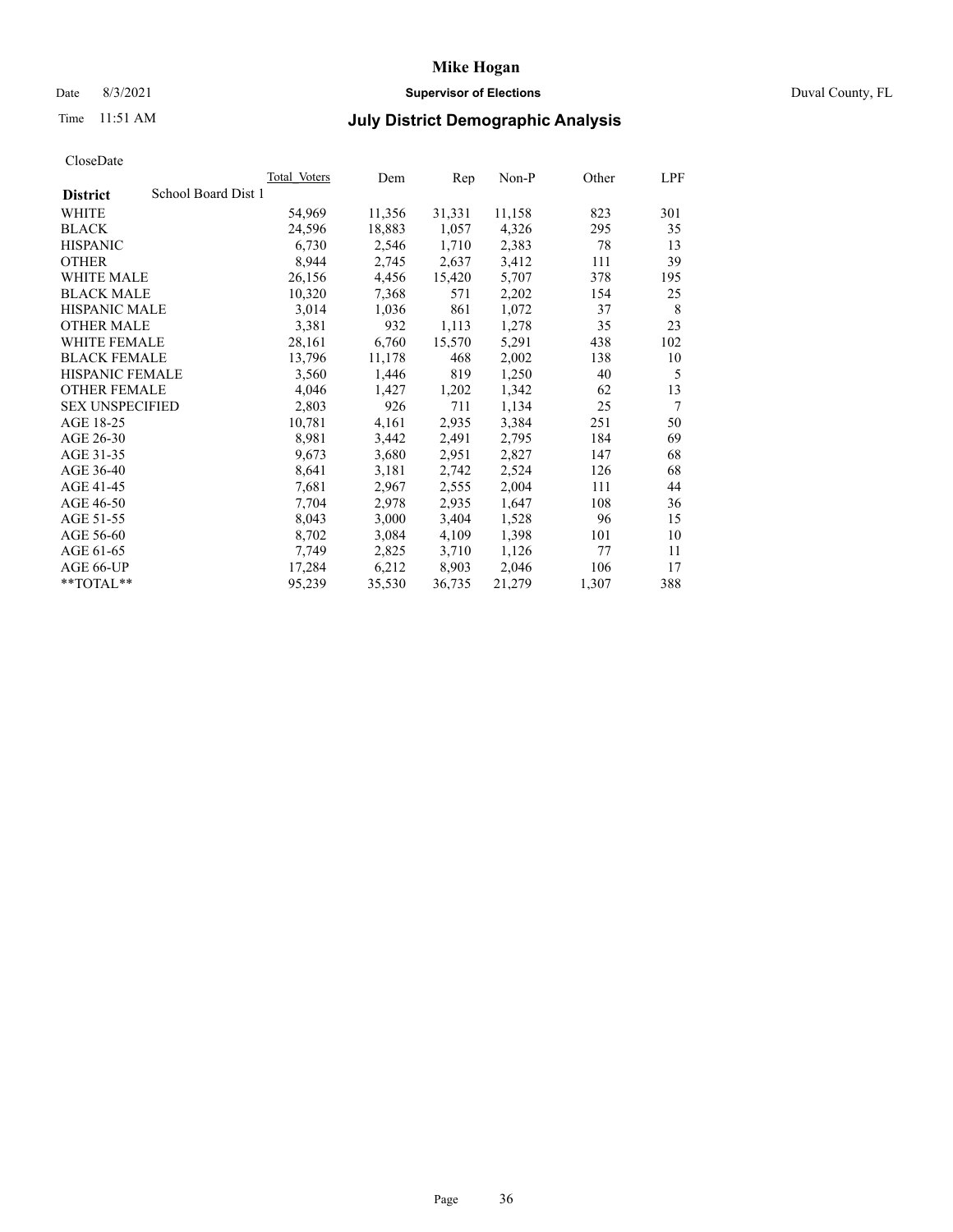# Date 8/3/2021 **Supervisor of Elections** Duval County, FL

# Time 11:51 AM **July District Demographic Analysis**

|                                        | Total Voters | Dem    | Rep    | Non-P  | Other | LPF |
|----------------------------------------|--------------|--------|--------|--------|-------|-----|
| School Board Dist 2<br><b>District</b> |              |        |        |        |       |     |
| WHITE                                  | 77,917       | 17,831 | 40,988 | 17,454 | 1,206 | 438 |
| <b>BLACK</b>                           | 7,399        | 5,365  | 439    | 1,499  | 85    | 11  |
| <b>HISPANIC</b>                        | 4,870        | 1,695  | 1,479  | 1,585  | 91    | 20  |
| <b>OTHER</b>                           | 9,724        | 2,613  | 3,225  | 3,703  | 140   | 43  |
| WHITE MALE                             | 37,211       | 6,723  | 20,663 | 8,942  | 571   | 312 |
| <b>BLACK MALE</b>                      | 3,426        | 2,263  | 261    | 846    | 49    | 7   |
| <b>HISPANIC MALE</b>                   | 2,153        | 630    | 696    | 777    | 39    | 11  |
| <b>OTHER MALE</b>                      | 3,839        | 951    | 1,312  | 1,499  | 56    | 21  |
| <b>WHITE FEMALE</b>                    | 39,904       | 10,930 | 19,947 | 8,283  | 622   | 122 |
| <b>BLACK FEMALE</b>                    | 3,869        | 3,032  | 171    | 627    | 36    | 3   |
| HISPANIC FEMALE                        | 2,613        | 1,033  | 756    | 766    | 51    | 7   |
| <b>OTHER FEMALE</b>                    | 4,464        | 1,333  | 1,555  | 1,498  | 63    | 15  |
| <b>SEX UNSPECIFIED</b>                 | 2,427        | 609    | 770    | 999    | 35    | 14  |
| AGE 18-25                              | 10,014       | 2,955  | 3,640  | 3,063  | 289   | 67  |
| AGE 26-30                              | 9,331        | 2,558  | 3,572  | 2,931  | 179   | 91  |
| AGE 31-35                              | 9,303        | 2,543  | 3,576  | 2,949  | 155   | 80  |
| AGE 36-40                              | 8,970        | 2,381  | 3,558  | 2,796  | 150   | 85  |
| AGE 41-45                              | 7,934        | 2,159  | 3,226  | 2,397  | 107   | 45  |
| AGE 46-50                              | 7,837        | 2,019  | 3,666  | 1,986  | 120   | 46  |
| AGE 51-55                              | 8,042        | 1,997  | 4,214  | 1,699  | 97    | 35  |
| AGE 56-60                              | 9,003        | 2,186  | 4,895  | 1,768  | 128   | 26  |
| AGE 61-65                              | 8,553        | 2,424  | 4,471  | 1,522  | 117   | 19  |
| AGE 66-UP                              | 20,923       | 6,282  | 11,313 | 3,130  | 180   | 18  |
| $*$ $TOTAL**$                          | 99,910       | 27,504 | 46,131 | 24,241 | 1,522 | 512 |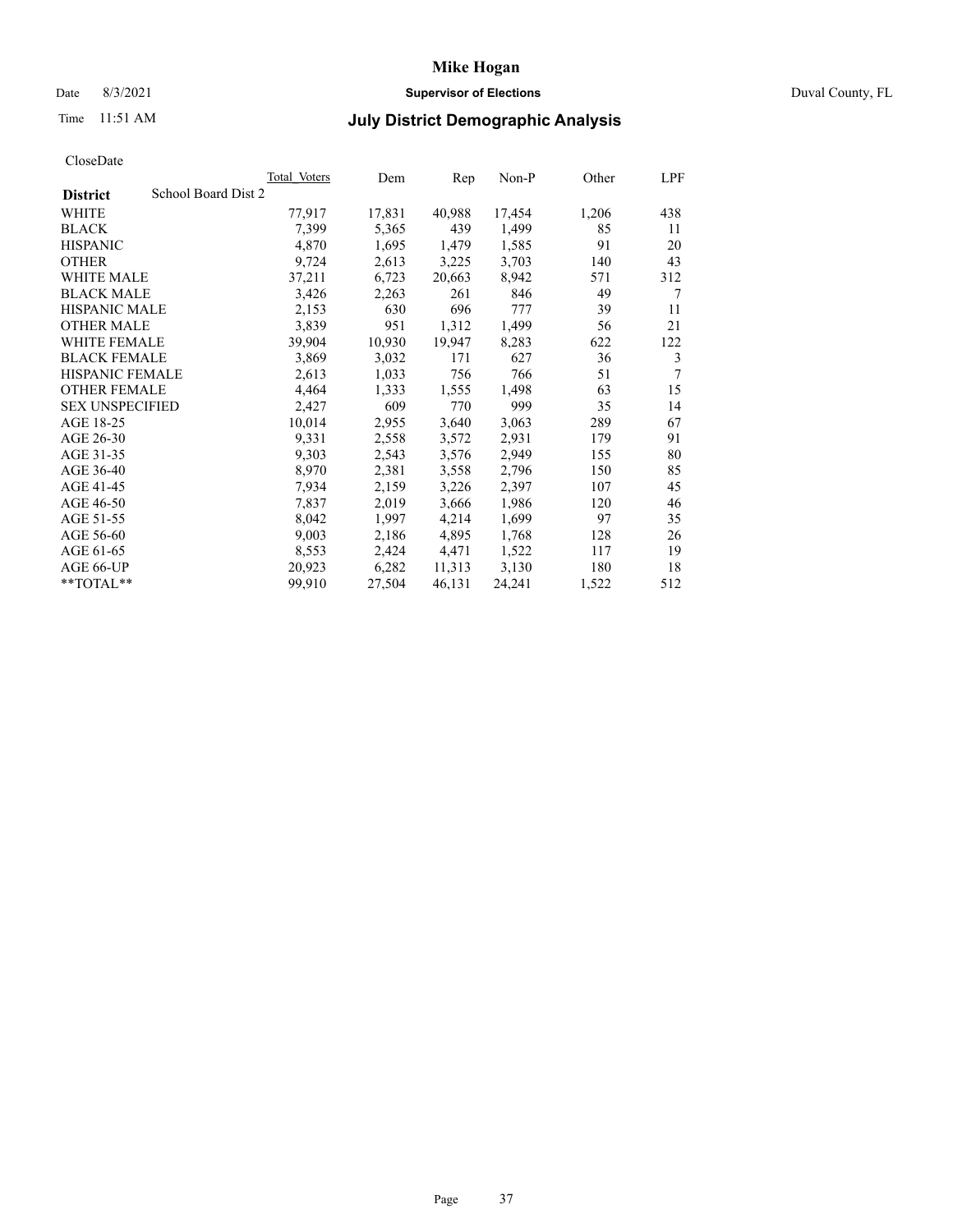# Date 8/3/2021 **Supervisor of Elections** Duval County, FL

# Time 11:51 AM **July District Demographic Analysis**

|                        |                     | <b>Total Voters</b> | Dem    | Rep    | $Non-P$ | Other | LPF |
|------------------------|---------------------|---------------------|--------|--------|---------|-------|-----|
| <b>District</b>        | School Board Dist 3 |                     |        |        |         |       |     |
| WHITE                  |                     | 55,068              | 14,635 | 27,605 | 11,643  | 833   | 352 |
| <b>BLACK</b>           |                     | 15,105              | 11,462 | 628    | 2,828   | 169   | 18  |
| <b>HISPANIC</b>        |                     | 6,920               | 2,693  | 1,605  | 2,504   | 97    | 21  |
| <b>OTHER</b>           |                     | 9,329               | 2,910  | 2,517  | 3,742   | 127   | 33  |
| <b>WHITE MALE</b>      |                     | 25,640              | 5,766  | 13,393 | 5,870   | 379   | 232 |
| <b>BLACK MALE</b>      |                     | 6,185               | 4,331  | 334    | 1,421   | 88    | 11  |
| <b>HISPANIC MALE</b>   |                     | 3,087               | 1,080  | 814    | 1,139   | 43    | 11  |
| <b>OTHER MALE</b>      |                     | 3,685               | 1,037  | 1,089  | 1,488   | 56    | 15  |
| WHITE FEMALE           |                     | 28,756              | 8,689  | 13,925 | 5,577   | 450   | 115 |
| <b>BLACK FEMALE</b>    |                     | 8,655               | 6,938  | 285    | 1,347   | 78    | 7   |
| HISPANIC FEMALE        |                     | 3,658               | 1,544  | 753    | 1,298   | 53    | 10  |
| <b>OTHER FEMALE</b>    |                     | 4,111               | 1,476  | 1,123  | 1,444   | 56    | 12  |
| <b>SEX UNSPECIFIED</b> |                     | 2,644               | 839    | 639    | 1,132   | 23    | 11  |
| AGE 18-25              |                     | 9,282               | 3,577  | 2,446  | 2,951   | 250   | 58  |
| AGE 26-30              |                     | 9,200               | 3,326  | 2,606  | 2,995   | 199   | 74  |
| AGE 31-35              |                     | 8,741               | 3,293  | 2,541  | 2,670   | 158   | 79  |
| AGE 36-40              |                     | 7,441               | 2,748  | 2,296  | 2,222   | 111   | 64  |
| AGE 41-45              |                     | 6,338               | 2,285  | 2,052  | 1,863   | 90    | 48  |
| AGE 46-50              |                     | 6,385               | 2,283  | 2,339  | 1,635   | 92    | 36  |
| AGE 51-55              |                     | 6,657               | 2,334  | 2,753  | 1,489   | 60    | 21  |
| AGE 56-60              |                     | 7,506               | 2,622  | 3,370  | 1,410   | 89    | 15  |
| AGE 61-65              |                     | 7,303               | 2,615  | 3,376  | 1,229   | 71    | 12  |
| AGE 66-UP              |                     | 17,569              | 6,617  | 8,576  | 2,253   | 106   | 17  |
| **TOTAL**              |                     | 86,422              | 31,700 | 32,355 | 20,717  | 1,226 | 424 |
|                        |                     |                     |        |        |         |       |     |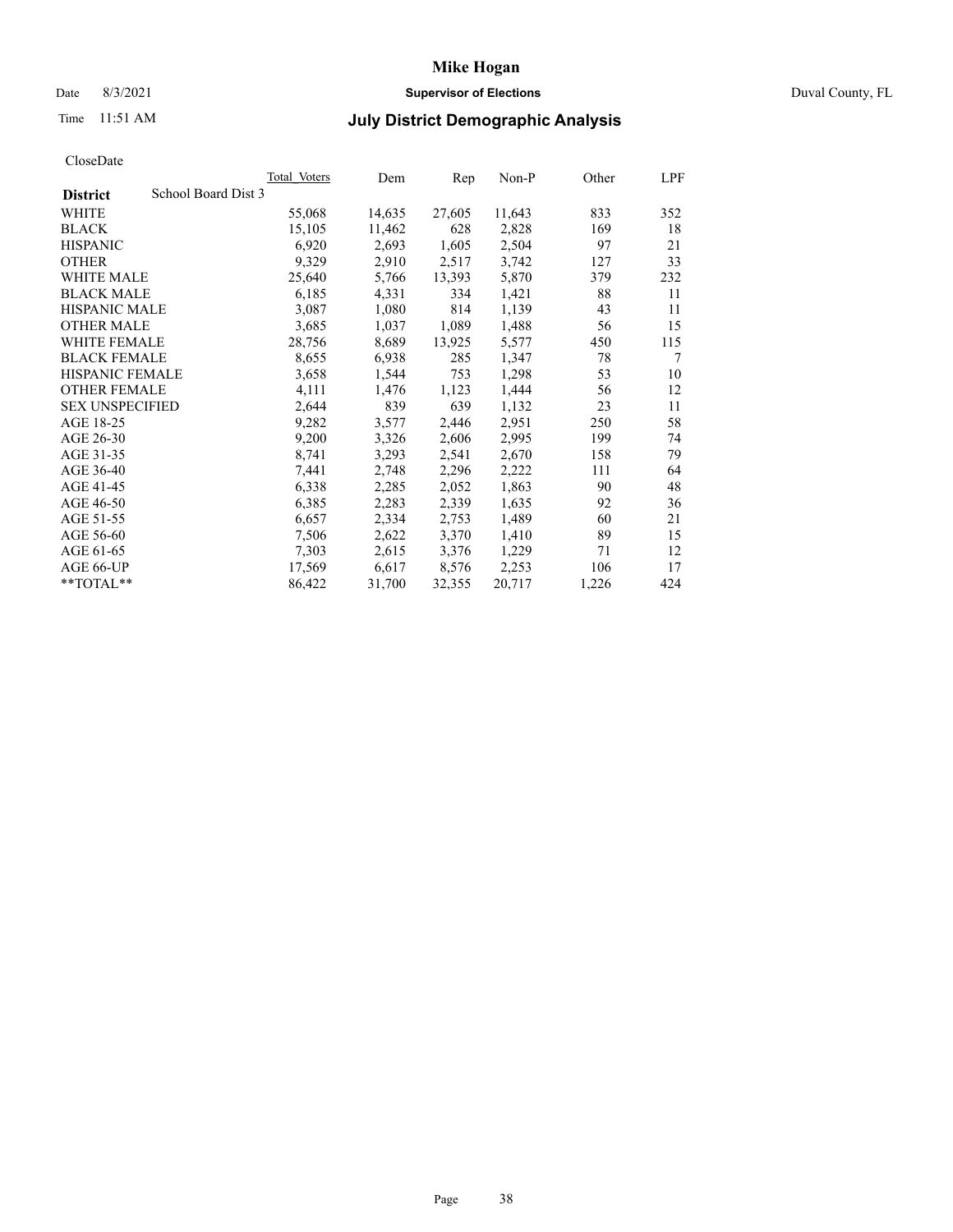## Date 8/3/2021 **Supervisor of Elections** Duval County, FL

# Time 11:51 AM **July District Demographic Analysis**

|                                        | <b>Total Voters</b> | Dem    | Rep    | $Non-P$ | Other | LPF |
|----------------------------------------|---------------------|--------|--------|---------|-------|-----|
| School Board Dist 4<br><b>District</b> |                     |        |        |         |       |     |
| WHITE                                  | 24,343              | 5,685  | 12,889 | 5,192   | 418   | 159 |
| <b>BLACK</b>                           | 55,093              | 46,553 | 1,555  | 6,569   | 376   | 40  |
| <b>HISPANIC</b>                        | 2,523               | 1,078  | 506    | 891     | 37    | 11  |
| <b>OTHER</b>                           | 5,710               | 2,531  | 853    | 2,214   | 85    | 27  |
| WHITE MALE                             | 11,708              | 2,329  | 6,446  | 2,632   | 197   | 104 |
| <b>BLACK MALE</b>                      | 22,205              | 17,824 | 840    | 3,305   | 213   | 23  |
| <b>HISPANIC MALE</b>                   | 1,165               | 441    | 281    | 421     | 16    | 6   |
| <b>OTHER MALE</b>                      | 1,981               | 836    | 338    | 760     | 35    | 12  |
| <b>WHITE FEMALE</b>                    | 12,314              | 3,285  | 6,288  | 2,466   | 220   | 55  |
| <b>BLACK FEMALE</b>                    | 31,966              | 28,022 | 697    | 3,073   | 158   | 16  |
| HISPANIC FEMALE                        | 1,301               | 610    | 215    | 450     | 21    | 5   |
| <b>OTHER FEMALE</b>                    | 2,356               | 1,215  | 377    | 718     | 33    | 13  |
| <b>SEX UNSPECIFIED</b>                 | 2,673               | 1,285  | 321    | 1,041   | 23    | 3   |
| AGE 18-25                              | 10,341              | 5,921  | 1,280  | 2,939   | 164   | 37  |
| AGE 26-30                              | 8,069               | 4,593  | 1,175  | 2,163   | 88    | 50  |
| AGE 31-35                              | 8,350               | 5,031  | 1,200  | 1,950   | 117   | 52  |
| AGE 36-40                              | 7,851               | 4,861  | 1,252  | 1,622   | 88    | 28  |
| AGE 41-45                              | 7,077               | 4,502  | 1,141  | 1,323   | 95    | 16  |
| AGE 46-50                              | 7,266               | 4,562  | 1,402  | 1,204   | 83    | 15  |
| AGE 51-55                              | 7,449               | 4,783  | 1,602  | 967     | 85    | 12  |
| AGE 56-60                              | 7,793               | 5,094  | 1,704  | 921     | 67    | 7   |
| AGE 61-65                              | 7,654               | 5,280  | 1,579  | 727     | 56    | 12  |
| AGE 66-UP                              | 15,819              | 11,220 | 3,468  | 1,050   | 73    | 8   |
| $*$ $TOTAL**$                          | 87,669              | 55,847 | 15,803 | 14,866  | 916   | 237 |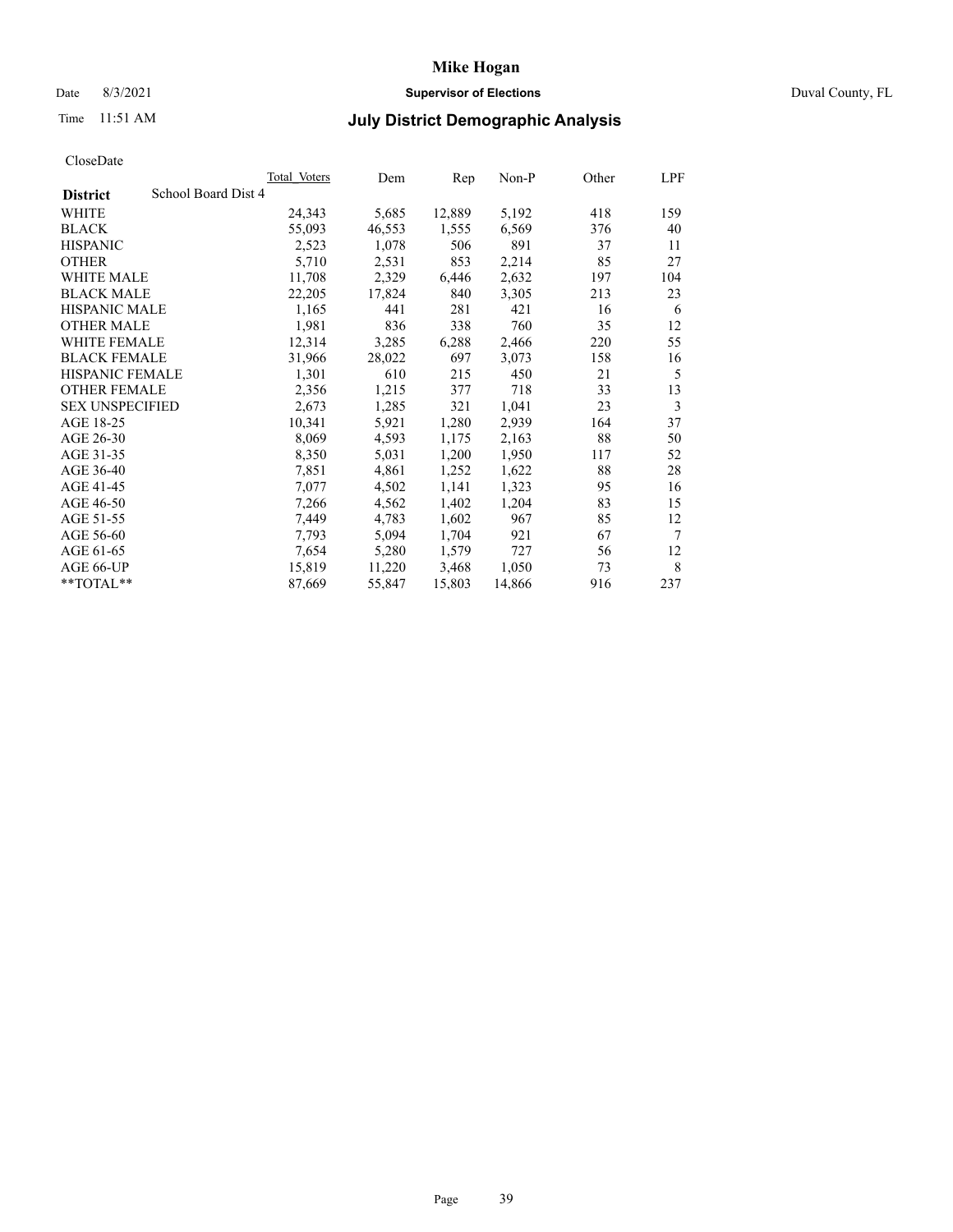### Date 8/3/2021 **Supervisor of Elections** Duval County, FL

# Time 11:51 AM **July District Demographic Analysis**

|                                        | Total Voters | Dem    | Rep    | $Non-P$ | Other | LPF |
|----------------------------------------|--------------|--------|--------|---------|-------|-----|
| School Board Dist 5<br><b>District</b> |              |        |        |         |       |     |
| WHITE                                  | 23,956       | 6,271  | 11,615 | 5,475   | 421   | 174 |
| <b>BLACK</b>                           | 48,913       | 40,572 | 1,494  | 6,442   | 372   | 33  |
| <b>HISPANIC</b>                        | 4,005        | 1,690  | 705    | 1,536   | 60    | 14  |
| <b>OTHER</b>                           | 6,706        | 2,591  | 1,408  | 2,599   | 86    | 22  |
| <b>WHITE MALE</b>                      | 11,066       | 2,448  | 5,720  | 2,584   | 193   | 121 |
| <b>BLACK MALE</b>                      | 19,216       | 15,088 | 759    | 3,155   | 195   | 19  |
| <b>HISPANIC MALE</b>                   | 1,781        | 663    | 375    | 705     | 29    | 9   |
| <b>OTHER MALE</b>                      | 2,433        | 857    | 592    | 944     | 29    | 11  |
| WHITE FEMALE                           | 12,577       | 3,736  | 5,772  | 2,793   | 224   | 52  |
| <b>BLACK FEMALE</b>                    | 28,791       | 24,771 | 706    | 3,129   | 171   | 14  |
| HISPANIC FEMALE                        | 2,120        | 979    | 317    | 791     | 28    | 5   |
| <b>OTHER FEMALE</b>                    | 2,973        | 1,298  | 661    | 968     | 40    | 6   |
| <b>SEX UNSPECIFIED</b>                 | 2,623        | 1,284  | 320    | 983     | 30    | 6   |
| AGE 18-25                              | 9,935        | 5,402  | 1,132  | 3,178   | 186   | 37  |
| AGE 26-30                              | 8,552        | 4,816  | 1,146  | 2,409   | 126   | 55  |
| AGE 31-35                              | 8,488        | 5,083  | 1,068  | 2,162   | 132   | 43  |
| AGE 36-40                              | 7,324        | 4,443  | 1,062  | 1,695   | 97    | 27  |
| AGE 41-45                              | 6,473        | 3,976  | 1,042  | 1,352   | 81    | 22  |
| AGE 46-50                              | 6,561        | 4,072  | 1,180  | 1,214   | 81    | 14  |
| AGE 51-55                              | 6,439        | 4,018  | 1,321  | 1,024   | 58    | 18  |
| AGE 56-60                              | 7,298        | 4,607  | 1,671  | 952     | 56    | 12  |
| AGE 61-65                              | 6,809        | 4,265  | 1,662  | 834     | 45    | 3   |
| AGE 66-UP                              | 15,701       | 10,442 | 3,938  | 1,232   | 77    | 12  |
| **TOTAL**                              | 83,580       | 51,124 | 15,222 | 16,052  | 939   | 243 |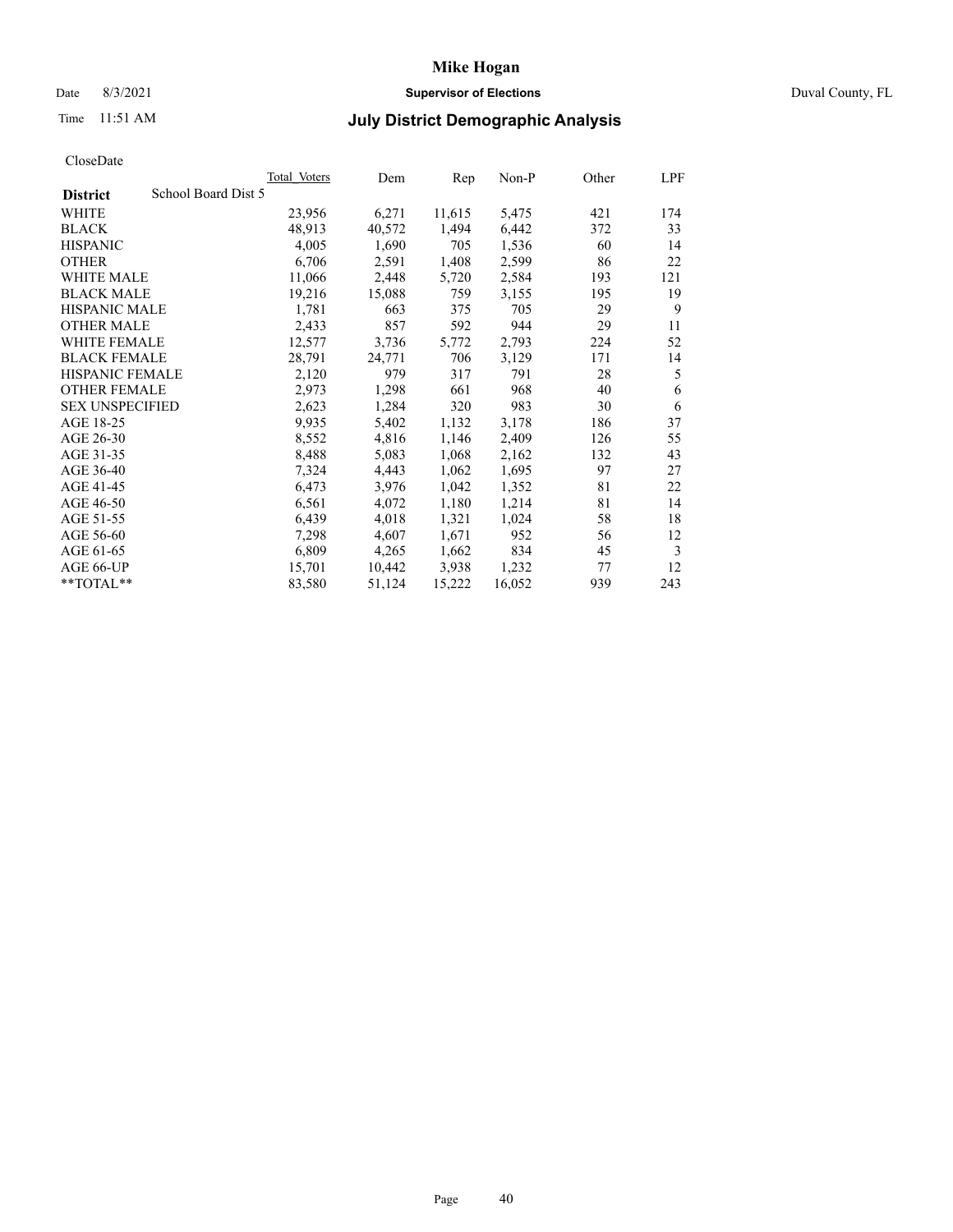## Date 8/3/2021 **Supervisor of Elections** Duval County, FL

# Time 11:51 AM **July District Demographic Analysis**

|                                        | <b>Total Voters</b> | Dem    | Rep    | $Non-P$ | Other | LPF |
|----------------------------------------|---------------------|--------|--------|---------|-------|-----|
| School Board Dist 6<br><b>District</b> |                     |        |        |         |       |     |
| WHITE                                  | 59,886              | 14,517 | 32,825 | 11,310  | 885   | 349 |
| <b>BLACK</b>                           | 22,387              | 17,360 | 937    | 3,809   | 259   | 22  |
| <b>HISPANIC</b>                        | 5,730               | 2,284  | 1,338  | 2,000   | 87    | 21  |
| <b>OTHER</b>                           | 7,853               | 2,448  | 2,306  | 2,912   | 158   | 29  |
| <b>WHITE MALE</b>                      | 28,051              | 5,778  | 16,018 | 5,615   | 410   | 230 |
| <b>BLACK MALE</b>                      | 9,333               | 6,724  | 538    | 1,911   | 146   | 14  |
| <b>HISPANIC MALE</b>                   | 2,667               | 979    | 709    | 935     | 36    | 8   |
| <b>OTHER MALE</b>                      | 2,966               | 858    | 970    | 1,071   | 51    | 16  |
| <b>WHITE FEMALE</b>                    | 31,149              | 8,598  | 16,438 | 5,529   | 467   | 117 |
| <b>BLACK FEMALE</b>                    | 12,668              | 10,358 | 378    | 1,811   | 113   | 8   |
| HISPANIC FEMALE                        | 2,954               | 1,258  | 606    | 1,029   | 50    | 11  |
| <b>OTHER FEMALE</b>                    | 3,573               | 1,242  | 1,058  | 1,187   | 80    | 6   |
| <b>SEX UNSPECIFIED</b>                 | 2,493               | 814    | 691    | 941     | 36    | 11  |
| AGE 18-25                              | 10,026              | 3,838  | 2,775  | 3,091   | 271   | 51  |
| AGE 26-30                              | 9,261               | 3,496  | 2,742  | 2,737   | 217   | 69  |
| AGE 31-35                              | 9,738               | 3,780  | 3,005  | 2,706   | 171   | 76  |
| AGE 36-40                              | 8,774               | 3,521  | 2,737  | 2,298   | 139   | 79  |
| AGE 41-45                              | 7,691               | 3,118  | 2,517  | 1,886   | 124   | 46  |
| AGE 46-50                              | 7,622               | 2,970  | 2,926  | 1,585   | 111   | 30  |
| AGE 51-55                              | 8,060               | 3,122  | 3,374  | 1,448   | 93    | 23  |
| AGE 56-60                              | 8,632               | 3,202  | 4,062  | 1,289   | 63    | 16  |
| AGE 61-65                              | 8,114               | 3,076  | 3,910  | 1,041   | 70    | 17  |
| AGE 66-UP                              | 17,938              | 6,486  | 9,358  | 1,950   | 130   | 14  |
| $*$ $TOTAL**$                          | 95,856              | 36,609 | 37,406 | 20,031  | 1,389 | 421 |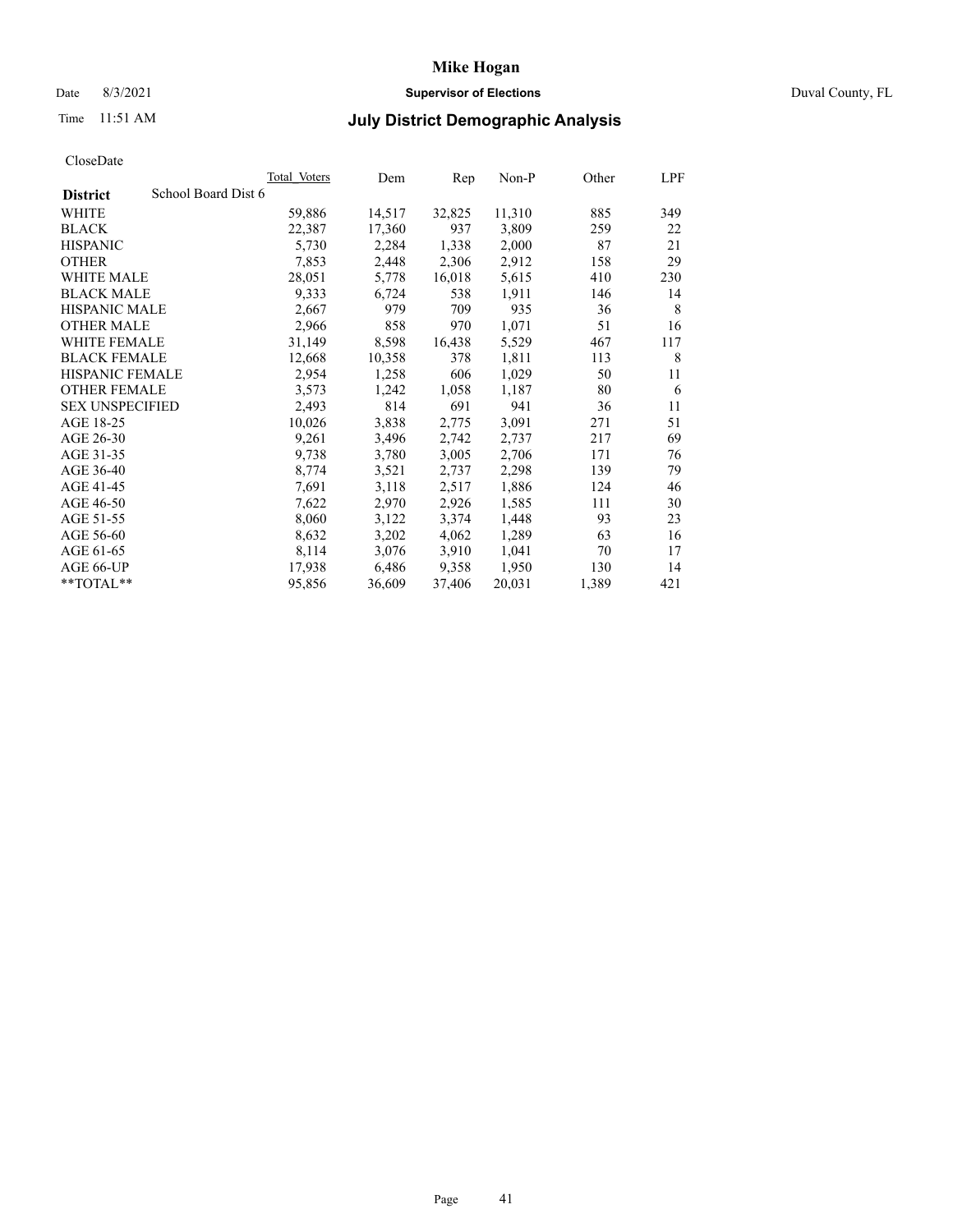## Date 8/3/2021 **Supervisor of Elections** Duval County, FL

# Time 11:51 AM **July District Demographic Analysis**

| Total Voters        | Dem    | Rep    | $Non-P$ | Other | <b>LPF</b> |
|---------------------|--------|--------|---------|-------|------------|
| School Board Dist 7 |        |        |         |       |            |
| 78,473              | 17,585 | 42,656 | 16,463  | 1,317 | 452        |
| 12,766              | 9,266  | 620    | 2,651   | 208   | 21         |
| 7,622               | 2,647  | 2,182  | 2,654   | 102   | 37         |
| 12,275              | 3,838  | 3,385  | 4,799   | 203   | 50         |
| 36,638              | 6,772  | 20,711 | 8,297   | 558   | 300        |
| 5,418               | 3,575  | 349    | 1,383   | 105   | 6          |
| 3,428               | 1,062  | 1,057  | 1,243   | 40    | 26         |
| 4,971               | 1,380  | 1,462  | 2,025   | 75    | 29         |
| 41,109              | 10,651 | 21,587 | 7,974   | 747   | 150        |
| 7,170               | 5,569  | 260    | 1,224   | 102   | 15         |
| 4,073               | 1,538  | 1,097  | 1,366   | 61    | 11         |
| 5,730               | 2,070  | 1,561  | 1,984   | 98    | 17         |
| 2,599               | 719    | 759    | 1,071   | 44    | 6          |
| 12,935              | 4,192  | 4,393  | 3,881   | 389   | 80         |
| 11,258              | 3,650  | 3,786  | 3,454   | 270   | 98         |
| 10,570              | 3,427  | 3,704  | 3,117   | 204   | 118        |
| 9,338               | 2,893  | 3,416  | 2,811   | 142   | 76         |
| 8,435               | 2,552  | 3,185  | 2,519   | 127   | 52         |
| 8,588               | 2,439  | 3,718  | 2,239   | 137   | 55         |
| 9,042               | 2,409  | 4,447  | 2,021   | 144   | 21         |
| 9,547               | 2,549  | 4,991  | 1,876   | 114   | 17         |
| 8,622               | 2,441  | 4,616  | 1,466   | 85    | 14         |
| 22,800              | 6,784  | 12,587 | 3,182   | 218   | 29         |
| 111,136             | 33,336 | 48,843 | 26,567  | 1,830 | 560        |
|                     |        |        |         |       |            |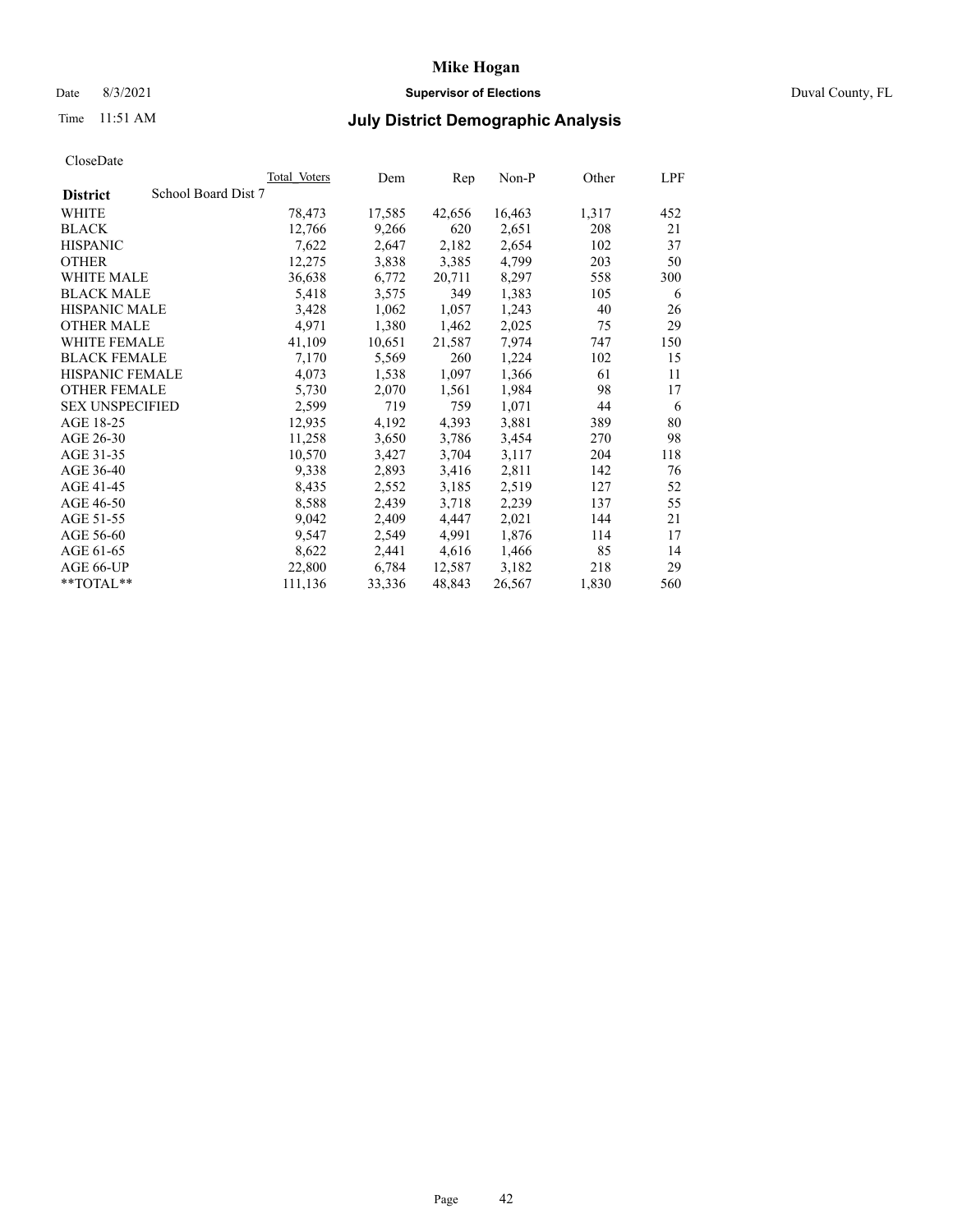### Date 8/3/2021 **Supervisor of Elections** Duval County, FL

# Time 11:51 AM **July District Demographic Analysis**

| CloseDate |
|-----------|
|-----------|

|                                          | Total Voters | Dem    | Rep     | Non-P  | Other | LPF   |
|------------------------------------------|--------------|--------|---------|--------|-------|-------|
| Florida Senate Dist 4<br><b>District</b> |              |        |         |        |       |       |
| <b>WHITE</b>                             | 232,813      | 50,786 | 128,391 | 48,697 | 3,613 | 1,326 |
| <b>BLACK</b>                             | 43,559       | 32,655 | 2,066   | 8,210  | 578   | 50    |
| <b>HISPANIC</b>                          | 19,936       | 7,073  | 5,656   | 6,842  | 294   | 71    |
| <b>OTHER</b>                             | 32,666       | 9,470  | 10,000  | 12,570 | 492   | 134   |
| <b>WHITE MALE</b>                        | 110,441      | 19,577 | 63,495  | 24,823 | 1,655 | 891   |
| <b>BLACK MALE</b>                        | 18,930       | 13,041 | 1,188   | 4,363  | 308   | 30    |
| <b>HISPANIC MALE</b>                     | 9,049        | 2,803  | 2,799   | 3,272  | 131   | 44    |
| <b>OTHER MALE</b>                        | 12,988       | 3,446  | 4,175   | 5,112  | 185   | 70    |
| WHITE FEMALE                             | 119,996      | 30,722 | 63,680  | 23,239 | 1,930 | 425   |
| <b>BLACK FEMALE</b>                      | 23,999       | 19,173 | 853     | 3,689  | 265   | 19    |
| HISPANIC FEMALE                          | 10,502       | 4,129  | 2,770   | 3,419  | 160   | 24    |
| <b>OTHER FEMALE</b>                      | 14,976       | 4,920  | 4,682   | 5,094  | 231   | 49    |
| <b>SEX UNSPECIFIED</b>                   | 8,089        | 2,173  | 2,471   | 3,304  | 112   | 29    |
| AGE 18-25                                | 35,640       | 11,434 | 12,201  | 10,808 | 985   | 212   |
| AGE 26-30                                | 31,070       | 9,494  | 11,030  | 9,591  | 676   | 279   |
| AGE 31-35                                | 31,085       | 9,612  | 11,352  | 9,298  | 539   | 284   |
| AGE 36-40                                | 28,859       | 8,794  | 10,759  | 8,624  | 432   | 250   |
| AGE 41-45                                | 25,950       | 8,059  | 9,994   | 7,357  | 379   | 161   |
| AGE 46-50                                | 26,319       | 7,928  | 11,533  | 6,316  | 397   | 145   |
| AGE 51-55                                | 27,495       | 7,881  | 13,497  | 5,686  | 357   | 74    |
| AGE 56-60                                | 29,500       | 8,199  | 15,508  | 5,374  | 360   | 59    |
| AGE 61-65                                | 27,063       | 8,101  | 14,234  | 4,383  | 297   | 48    |
| AGE 66-UP                                | 65,992       | 20,482 | 36,005  | 8,881  | 555   | 69    |
| **TOTAL**                                | 328,974      | 99,984 | 146,113 | 76,319 | 4,977 | 1,581 |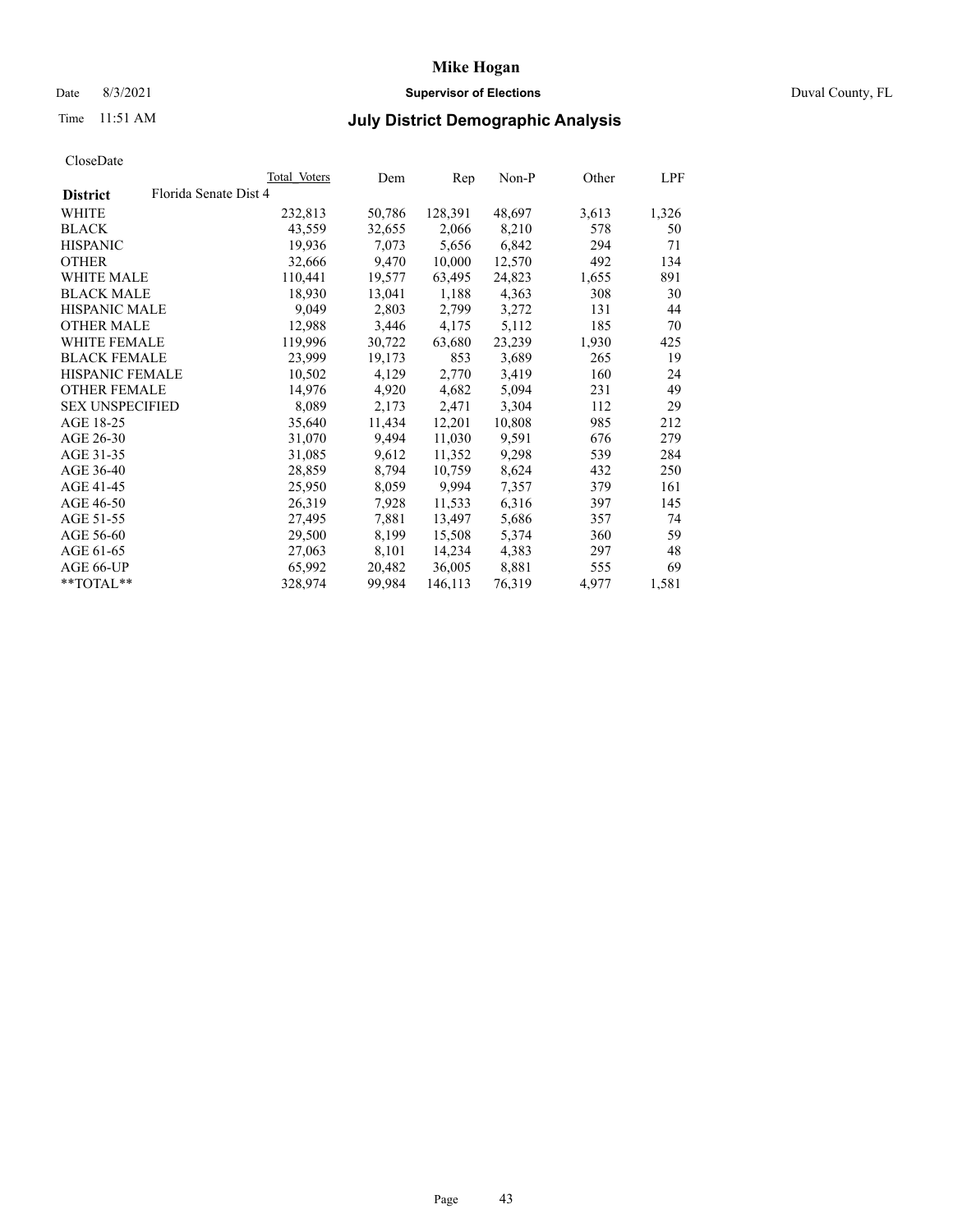### Date 8/3/2021 **Supervisor of Elections** Duval County, FL

# Time 11:51 AM **July District Demographic Analysis**

| Florida Senate Dist 6<br><b>District</b><br>29,998<br>2,290<br>WHITE<br>141,799<br>37,094<br>71,518<br>19,914<br><b>BLACK</b><br>142,700<br>116,806<br>4,664<br>1,186<br>3,869<br>6,711<br><b>HISPANIC</b><br>18,464<br>7,560<br>258<br>66<br><b>OTHER</b><br>6,331<br>10,811<br>418<br>27,875<br>10,206<br><b>WHITE MALE</b><br>66,029<br>14,695<br>34,876<br>14,824<br>1,031<br>603<br>9,860<br><b>BLACK MALE</b><br>44,132<br>2,464<br>642<br>57,173<br>75<br><b>HISPANIC MALE</b><br>8,246<br>3,088<br>1,994<br>3,020<br>109<br>2,701<br><b>OTHER MALE</b><br>10,268<br>3,405<br>3,953<br>152<br>1,238<br><b>WHITE FEMALE</b><br>73,974<br>21,927<br>35,847<br>14,674<br><b>BLACK FEMALE</b><br>9,524<br>82,916<br>70,695<br>2,112<br>531<br>HISPANIC FEMALE<br>9,777<br>4,279<br>3,531<br>144<br>1,793<br><b>OTHER FEMALE</b><br>4,047<br>12,277<br>5,141<br>2,855<br>201<br>33<br>10,173<br>3,997<br><b>SEX UNSPECIFIED</b><br>4,303<br>1,740<br>104<br>AGE 18-25<br>6,400<br>815<br>37,674<br>18,612<br>11,679<br>AGE 26-30<br>33,582<br>6,488<br>9,893<br>16,387<br>587<br>9,083<br>AGE 31-35<br>6,693<br>33,778<br>17,225<br>545<br>AGE 36-40<br>6,304<br>7,344<br>421<br>29,480<br>15,234<br>AGE 41-45<br>25,679<br>13,500<br>5,987<br>5,724<br>356<br>AGE 46-50<br>25,644<br>6,633<br>5,194<br>335<br>87<br>13,395<br>AGE 51-55<br>26,237<br>13,782<br>7,618<br>4,490<br>276<br>71<br>4,240<br>AGE 56-60<br>28,981<br>15,145<br>9,294<br>258<br>9,090<br>3,562<br>AGE 61-65<br>27,741<br>14,825<br>224<br>22,138<br>5,962<br>335<br>AGE 66-UP<br>62,042<br>33,561<br>**TOTAL**<br>330,838<br>86,382<br>171,666<br>67,434<br>4,152 |  | Total Voters | Dem | Rep | $Non-P$ | Other | LPF   |
|----------------------------------------------------------------------------------------------------------------------------------------------------------------------------------------------------------------------------------------------------------------------------------------------------------------------------------------------------------------------------------------------------------------------------------------------------------------------------------------------------------------------------------------------------------------------------------------------------------------------------------------------------------------------------------------------------------------------------------------------------------------------------------------------------------------------------------------------------------------------------------------------------------------------------------------------------------------------------------------------------------------------------------------------------------------------------------------------------------------------------------------------------------------------------------------------------------------------------------------------------------------------------------------------------------------------------------------------------------------------------------------------------------------------------------------------------------------------------------------------------------------------------------------------------------------------------------------------------------------------------------------------|--|--------------|-----|-----|---------|-------|-------|
|                                                                                                                                                                                                                                                                                                                                                                                                                                                                                                                                                                                                                                                                                                                                                                                                                                                                                                                                                                                                                                                                                                                                                                                                                                                                                                                                                                                                                                                                                                                                                                                                                                              |  |              |     |     |         |       |       |
|                                                                                                                                                                                                                                                                                                                                                                                                                                                                                                                                                                                                                                                                                                                                                                                                                                                                                                                                                                                                                                                                                                                                                                                                                                                                                                                                                                                                                                                                                                                                                                                                                                              |  |              |     |     |         |       | 899   |
|                                                                                                                                                                                                                                                                                                                                                                                                                                                                                                                                                                                                                                                                                                                                                                                                                                                                                                                                                                                                                                                                                                                                                                                                                                                                                                                                                                                                                                                                                                                                                                                                                                              |  |              |     |     |         |       | 130   |
|                                                                                                                                                                                                                                                                                                                                                                                                                                                                                                                                                                                                                                                                                                                                                                                                                                                                                                                                                                                                                                                                                                                                                                                                                                                                                                                                                                                                                                                                                                                                                                                                                                              |  |              |     |     |         |       |       |
|                                                                                                                                                                                                                                                                                                                                                                                                                                                                                                                                                                                                                                                                                                                                                                                                                                                                                                                                                                                                                                                                                                                                                                                                                                                                                                                                                                                                                                                                                                                                                                                                                                              |  |              |     |     |         |       | 109   |
|                                                                                                                                                                                                                                                                                                                                                                                                                                                                                                                                                                                                                                                                                                                                                                                                                                                                                                                                                                                                                                                                                                                                                                                                                                                                                                                                                                                                                                                                                                                                                                                                                                              |  |              |     |     |         |       |       |
|                                                                                                                                                                                                                                                                                                                                                                                                                                                                                                                                                                                                                                                                                                                                                                                                                                                                                                                                                                                                                                                                                                                                                                                                                                                                                                                                                                                                                                                                                                                                                                                                                                              |  |              |     |     |         |       |       |
|                                                                                                                                                                                                                                                                                                                                                                                                                                                                                                                                                                                                                                                                                                                                                                                                                                                                                                                                                                                                                                                                                                                                                                                                                                                                                                                                                                                                                                                                                                                                                                                                                                              |  |              |     |     |         |       | 35    |
|                                                                                                                                                                                                                                                                                                                                                                                                                                                                                                                                                                                                                                                                                                                                                                                                                                                                                                                                                                                                                                                                                                                                                                                                                                                                                                                                                                                                                                                                                                                                                                                                                                              |  |              |     |     |         |       | 57    |
|                                                                                                                                                                                                                                                                                                                                                                                                                                                                                                                                                                                                                                                                                                                                                                                                                                                                                                                                                                                                                                                                                                                                                                                                                                                                                                                                                                                                                                                                                                                                                                                                                                              |  |              |     |     |         |       | 288   |
|                                                                                                                                                                                                                                                                                                                                                                                                                                                                                                                                                                                                                                                                                                                                                                                                                                                                                                                                                                                                                                                                                                                                                                                                                                                                                                                                                                                                                                                                                                                                                                                                                                              |  |              |     |     |         |       | 54    |
|                                                                                                                                                                                                                                                                                                                                                                                                                                                                                                                                                                                                                                                                                                                                                                                                                                                                                                                                                                                                                                                                                                                                                                                                                                                                                                                                                                                                                                                                                                                                                                                                                                              |  |              |     |     |         |       | 30    |
|                                                                                                                                                                                                                                                                                                                                                                                                                                                                                                                                                                                                                                                                                                                                                                                                                                                                                                                                                                                                                                                                                                                                                                                                                                                                                                                                                                                                                                                                                                                                                                                                                                              |  |              |     |     |         |       |       |
|                                                                                                                                                                                                                                                                                                                                                                                                                                                                                                                                                                                                                                                                                                                                                                                                                                                                                                                                                                                                                                                                                                                                                                                                                                                                                                                                                                                                                                                                                                                                                                                                                                              |  |              |     |     |         |       | 29    |
|                                                                                                                                                                                                                                                                                                                                                                                                                                                                                                                                                                                                                                                                                                                                                                                                                                                                                                                                                                                                                                                                                                                                                                                                                                                                                                                                                                                                                                                                                                                                                                                                                                              |  |              |     |     |         |       | 168   |
|                                                                                                                                                                                                                                                                                                                                                                                                                                                                                                                                                                                                                                                                                                                                                                                                                                                                                                                                                                                                                                                                                                                                                                                                                                                                                                                                                                                                                                                                                                                                                                                                                                              |  |              |     |     |         |       | 227   |
|                                                                                                                                                                                                                                                                                                                                                                                                                                                                                                                                                                                                                                                                                                                                                                                                                                                                                                                                                                                                                                                                                                                                                                                                                                                                                                                                                                                                                                                                                                                                                                                                                                              |  |              |     |     |         |       | 232   |
|                                                                                                                                                                                                                                                                                                                                                                                                                                                                                                                                                                                                                                                                                                                                                                                                                                                                                                                                                                                                                                                                                                                                                                                                                                                                                                                                                                                                                                                                                                                                                                                                                                              |  |              |     |     |         |       | 177   |
|                                                                                                                                                                                                                                                                                                                                                                                                                                                                                                                                                                                                                                                                                                                                                                                                                                                                                                                                                                                                                                                                                                                                                                                                                                                                                                                                                                                                                                                                                                                                                                                                                                              |  |              |     |     |         |       | 112   |
|                                                                                                                                                                                                                                                                                                                                                                                                                                                                                                                                                                                                                                                                                                                                                                                                                                                                                                                                                                                                                                                                                                                                                                                                                                                                                                                                                                                                                                                                                                                                                                                                                                              |  |              |     |     |         |       |       |
|                                                                                                                                                                                                                                                                                                                                                                                                                                                                                                                                                                                                                                                                                                                                                                                                                                                                                                                                                                                                                                                                                                                                                                                                                                                                                                                                                                                                                                                                                                                                                                                                                                              |  |              |     |     |         |       |       |
|                                                                                                                                                                                                                                                                                                                                                                                                                                                                                                                                                                                                                                                                                                                                                                                                                                                                                                                                                                                                                                                                                                                                                                                                                                                                                                                                                                                                                                                                                                                                                                                                                                              |  |              |     |     |         |       | 44    |
|                                                                                                                                                                                                                                                                                                                                                                                                                                                                                                                                                                                                                                                                                                                                                                                                                                                                                                                                                                                                                                                                                                                                                                                                                                                                                                                                                                                                                                                                                                                                                                                                                                              |  |              |     |     |         |       | 40    |
|                                                                                                                                                                                                                                                                                                                                                                                                                                                                                                                                                                                                                                                                                                                                                                                                                                                                                                                                                                                                                                                                                                                                                                                                                                                                                                                                                                                                                                                                                                                                                                                                                                              |  |              |     |     |         |       | 46    |
|                                                                                                                                                                                                                                                                                                                                                                                                                                                                                                                                                                                                                                                                                                                                                                                                                                                                                                                                                                                                                                                                                                                                                                                                                                                                                                                                                                                                                                                                                                                                                                                                                                              |  |              |     |     |         |       | 1,204 |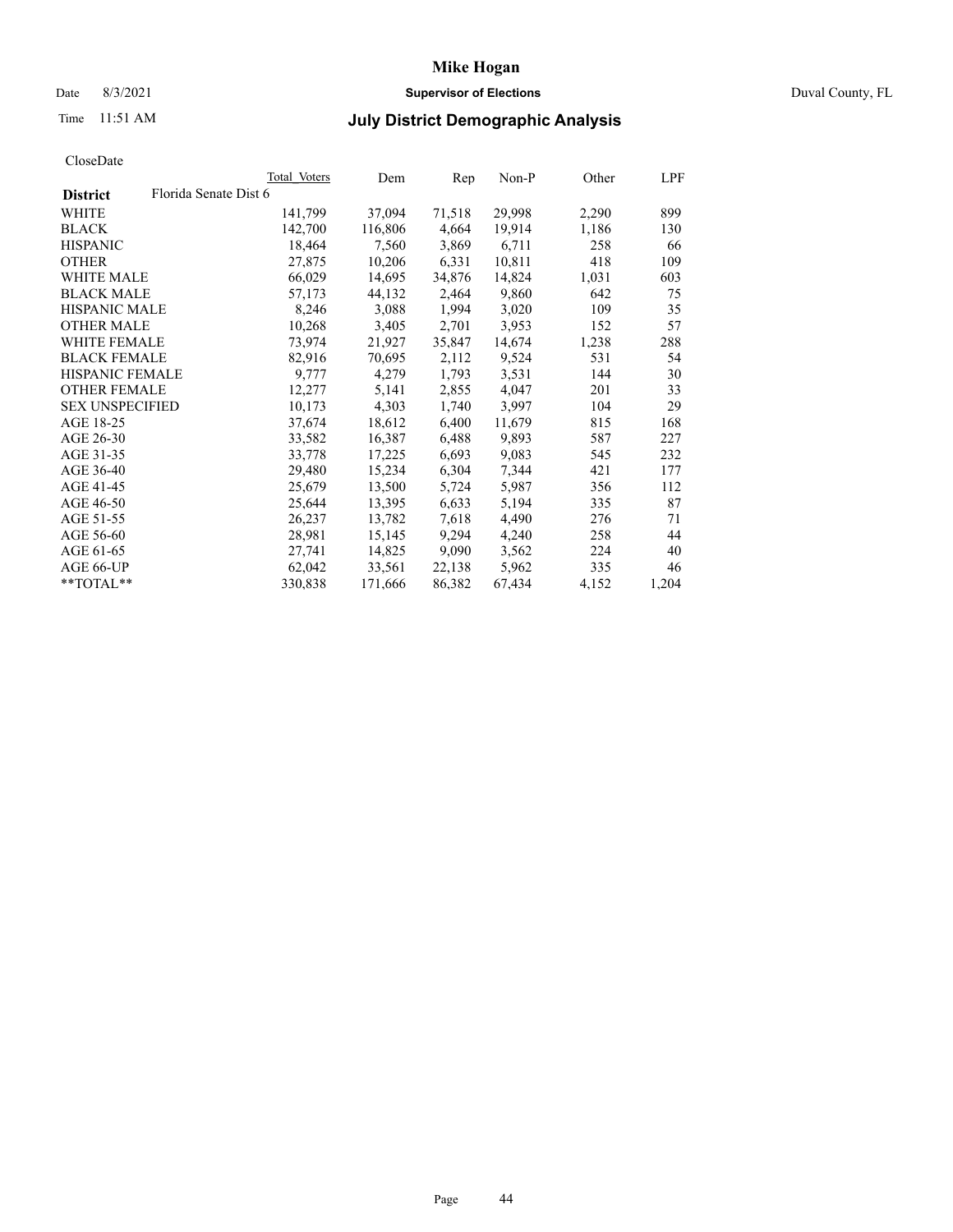## Date 8/3/2021 **Supervisor of Elections** Duval County, FL

# Time 11:51 AM **July District Demographic Analysis**

|                                          | Total Voters | Dem | $\mathbf{Rep}$ | Non-P | Other | LPF |
|------------------------------------------|--------------|-----|----------------|-------|-------|-----|
| Florida Senate Dist 9<br><b>District</b> |              |     |                |       |       |     |
| WHITE                                    | 0            | 0   | $\Omega$       | 0     | 0     | 0   |
| <b>BLACK</b>                             |              |     | 0              |       |       |     |
| <b>HISPANIC</b>                          |              |     | $_{0}$         |       |       |     |
| <b>OTHER</b>                             |              |     |                |       |       |     |
| WHITE MALE                               |              |     |                |       |       |     |
| <b>BLACK MALE</b>                        |              |     |                |       |       |     |
| <b>HISPANIC MALE</b>                     |              |     |                |       |       |     |
| <b>OTHER MALE</b>                        |              |     |                |       |       |     |
| <b>WHITE FEMALE</b>                      |              |     |                |       |       |     |
| <b>BLACK FEMALE</b>                      |              |     | 0              |       |       |     |
| <b>HISPANIC FEMALE</b>                   |              |     |                |       |       |     |
| <b>OTHER FEMALE</b>                      |              |     |                |       |       |     |
| <b>SEX UNSPECIFIED</b>                   |              |     |                |       |       |     |
| AGE 18-25                                |              |     |                |       |       |     |
| AGE 26-30                                |              |     |                |       |       |     |
| AGE 31-35                                |              |     |                |       |       |     |
| AGE 36-40                                |              |     | 0              |       |       |     |
| AGE 41-45                                |              |     |                |       |       |     |
| AGE 46-50                                |              |     |                |       |       |     |
| AGE 51-55                                |              |     |                |       |       |     |
| AGE 56-60                                |              |     |                |       |       |     |
| AGE 61-65                                |              |     |                |       |       |     |
| AGE 66-UP                                |              |     |                |       |       |     |
| **TOTAL**                                |              |     | 0              |       |       |     |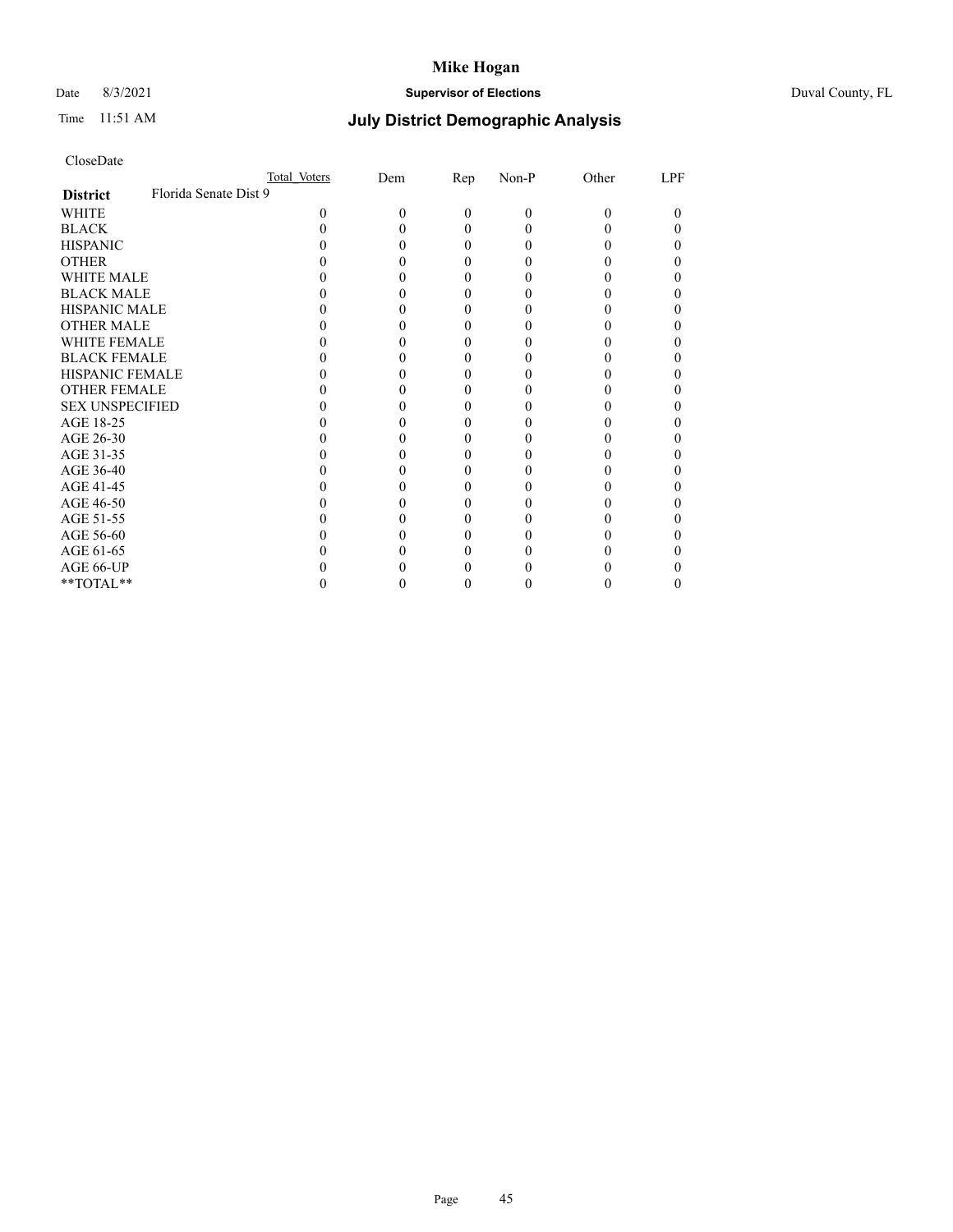## Date 8/3/2021 **Supervisor of Elections** Duval County, FL

# Time 11:51 AM **July District Demographic Analysis**

|                        |                               | Total Voters | Dem   | Rep   | Non-P | Other          | LPF            |
|------------------------|-------------------------------|--------------|-------|-------|-------|----------------|----------------|
| <b>District</b>        | Jacksonville Beach District 1 |              |       |       |       |                |                |
| WHITE                  |                               | 5,322        | 1,323 | 2,623 | 1,245 | 98             | 33             |
| <b>BLACK</b>           |                               | 364          | 275   | 16    | 71    |                | 1              |
| <b>HISPANIC</b>        |                               | 194          | 66    | 69    | 55    | 4              | 0              |
| <b>OTHER</b>           |                               | 364          | 84    | 123   | 142   | 13             | $\overline{2}$ |
| <b>WHITE MALE</b>      |                               | 2,614        | 527   | 1,336 | 682   | 48             | 21             |
| <b>BLACK MALE</b>      |                               | 143          | 98    | 5     | 38    | 1              | 1              |
| <b>HISPANIC MALE</b>   |                               | 89           | 20    | 37    | 32    | 0              | 0              |
| <b>OTHER MALE</b>      |                               | 140          | 32    | 46    | 56    | 5              | 1              |
| <b>WHITE FEMALE</b>    |                               | 2,662        | 789   | 1,259 | 553   | 50             | 11             |
| <b>BLACK FEMALE</b>    |                               | 218          | 174   | 11    | 33    | 0              | $\mathbf{0}$   |
| <b>HISPANIC FEMALE</b> |                               | 101          | 44    | 31    | 22    | 4              | $\Omega$       |
| <b>OTHER FEMALE</b>    |                               | 148          | 41    | 53    | 48    | 6              | $\theta$       |
| <b>SEX UNSPECIFIED</b> |                               | 128          | 23    | 53    | 48    | $\overline{2}$ | $\overline{c}$ |
| AGE 18-25              |                               | 567          | 173   | 209   | 165   | 16             | 4              |
| AGE 26-30              |                               | 804          | 205   | 332   | 245   | 16             | 6              |
| AGE 31-35              |                               | 646          | 170   | 258   | 195   | 14             | 9              |
| AGE 36-40              |                               | 554          | 145   | 204   | 191   | 9              | 5              |
| AGE 41-45              |                               | 448          | 118   | 189   | 127   | 12             | 2              |
| AGE 46-50              |                               | 415          | 97    | 201   | 105   | 9              | 3              |
| AGE 51-55              |                               | 469          | 115   | 237   | 109   | 6              | $\overline{c}$ |
| AGE 56-60              |                               | 542          | 136   | 284   | 109   | 11             | $\overline{2}$ |
| AGE 61-65              |                               | 487          | 163   | 238   | 79    | 7              | $\theta$       |
| AGE 66-UP              |                               | 1,312        | 426   | 679   | 188   | 16             | 3              |
| **TOTAL**              |                               | 6,244        | 1,748 | 2,831 | 1,513 | 116            | 36             |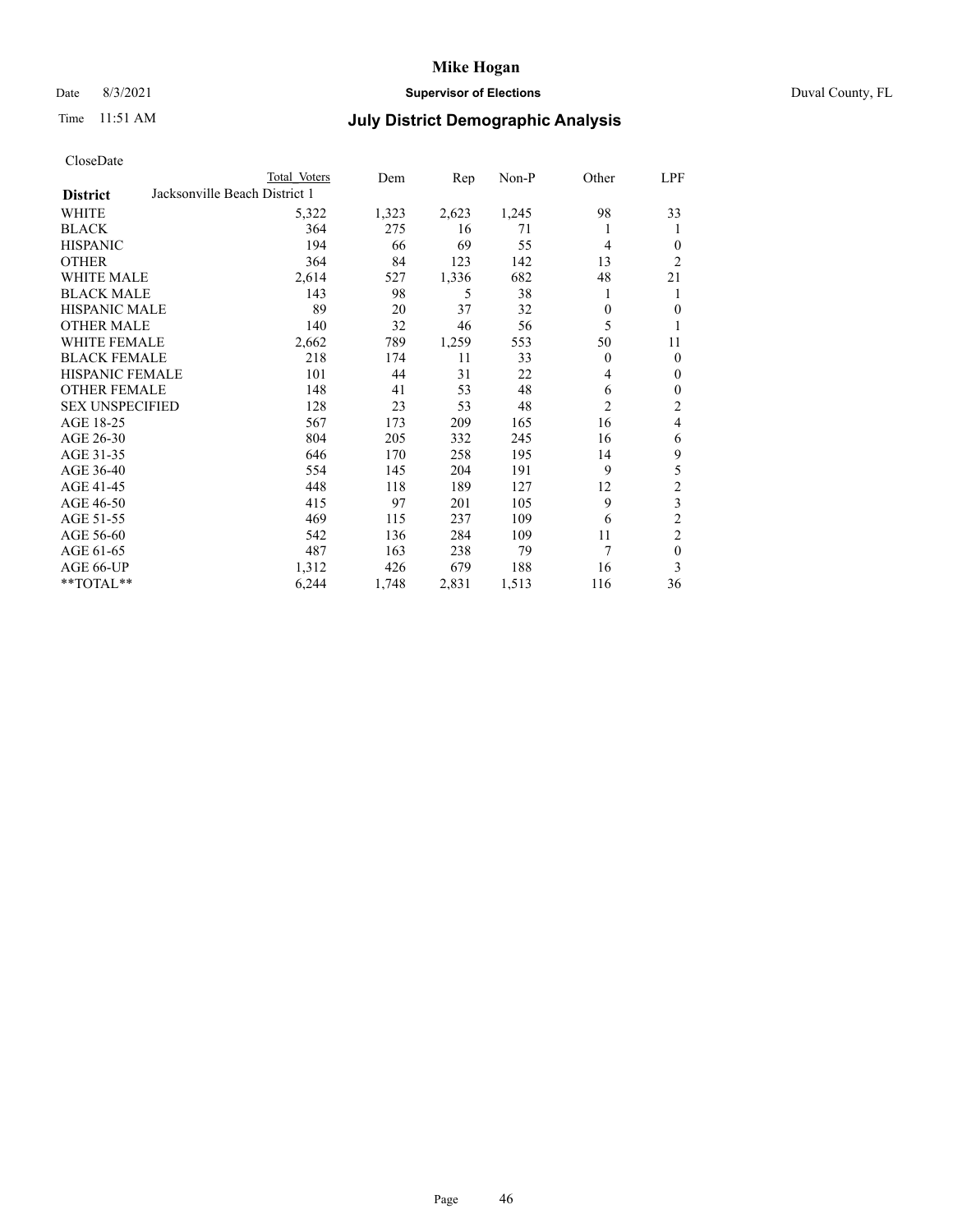## Date 8/3/2021 **Supervisor of Elections** Duval County, FL

# Time 11:51 AM **July District Demographic Analysis**

| CloseDate |
|-----------|
|-----------|

|                        |                               | Total Voters | Dem   | Rep            | Non-P | Other          | LPF              |
|------------------------|-------------------------------|--------------|-------|----------------|-------|----------------|------------------|
| <b>District</b>        | Jacksonville Beach District 2 |              |       |                |       |                |                  |
| WHITE                  |                               | 6,499        | 1,535 | 3,454          | 1,355 | 118            | 37               |
| <b>BLACK</b>           |                               | 108          | 78    | 9              | 19    |                | 1                |
| <b>HISPANIC</b>        |                               | 142          | 53    | 48             | 38    | 3              | $\Omega$         |
| <b>OTHER</b>           |                               | 412          | 113   | 156            | 132   | 7              | 4                |
| <b>WHITE MALE</b>      |                               | 3,098        | 593   | 1,737          | 694   | 50             | 24               |
| <b>BLACK MALE</b>      |                               | 61           | 43    | 5              | 12    | l              | $\mathbf{0}$     |
| <b>HISPANIC MALE</b>   |                               | 49           | 16    | 16             | 17    | 0              | $\mathbf{0}$     |
| <b>OTHER MALE</b>      |                               | 159          | 40    | 68             | 47    | $\overline{2}$ | $\overline{2}$   |
| <b>WHITE FEMALE</b>    |                               | 3,339        | 927   | 1,691          | 640   | 68             | 13               |
| <b>BLACK FEMALE</b>    |                               | 45           | 34    | $\overline{4}$ | 6     | $\theta$       | 1                |
| HISPANIC FEMALE        |                               | 89           | 37    | 31             | 18    | 3              | $\theta$         |
| <b>OTHER FEMALE</b>    |                               | 182          | 58    | 72             | 47    | 3              | $\overline{2}$   |
| <b>SEX UNSPECIFIED</b> |                               | 139          | 31    | 43             | 63    | $\overline{2}$ | $\boldsymbol{0}$ |
| AGE 18-25              |                               | 614          | 139   | 275            | 171   | 24             | 5                |
| AGE 26-30              |                               | 588          | 130   | 276            | 162   | 10             | 10               |
| AGE 31-35              |                               | 663          | 140   | 300            | 202   | 16             | 5                |
| AGE 36-40              |                               | 544          | 132   | 243            | 156   | 8              | 5                |
| AGE 41-45              |                               | 539          | 142   | 236            | 148   | 9              | 4                |
| AGE 46-50              |                               | 510          | 106   | 271            | 117   | 12             | 4                |
| AGE 51-55              |                               | 597          | 105   | 364            | 114   | 11             | 3                |
| AGE 56-60              |                               | 702          | 163   | 394            | 125   | 16             | 4                |
| AGE 61-65              |                               | 696          | 179   | 408            | 101   | 7              | 1                |
| AGE 66-UP              |                               | 1,708        | 543   | 900            | 248   | 16             | 1                |
| **TOTAL**              |                               | 7,161        | 1,779 | 3,667          | 1,544 | 129            | 42               |